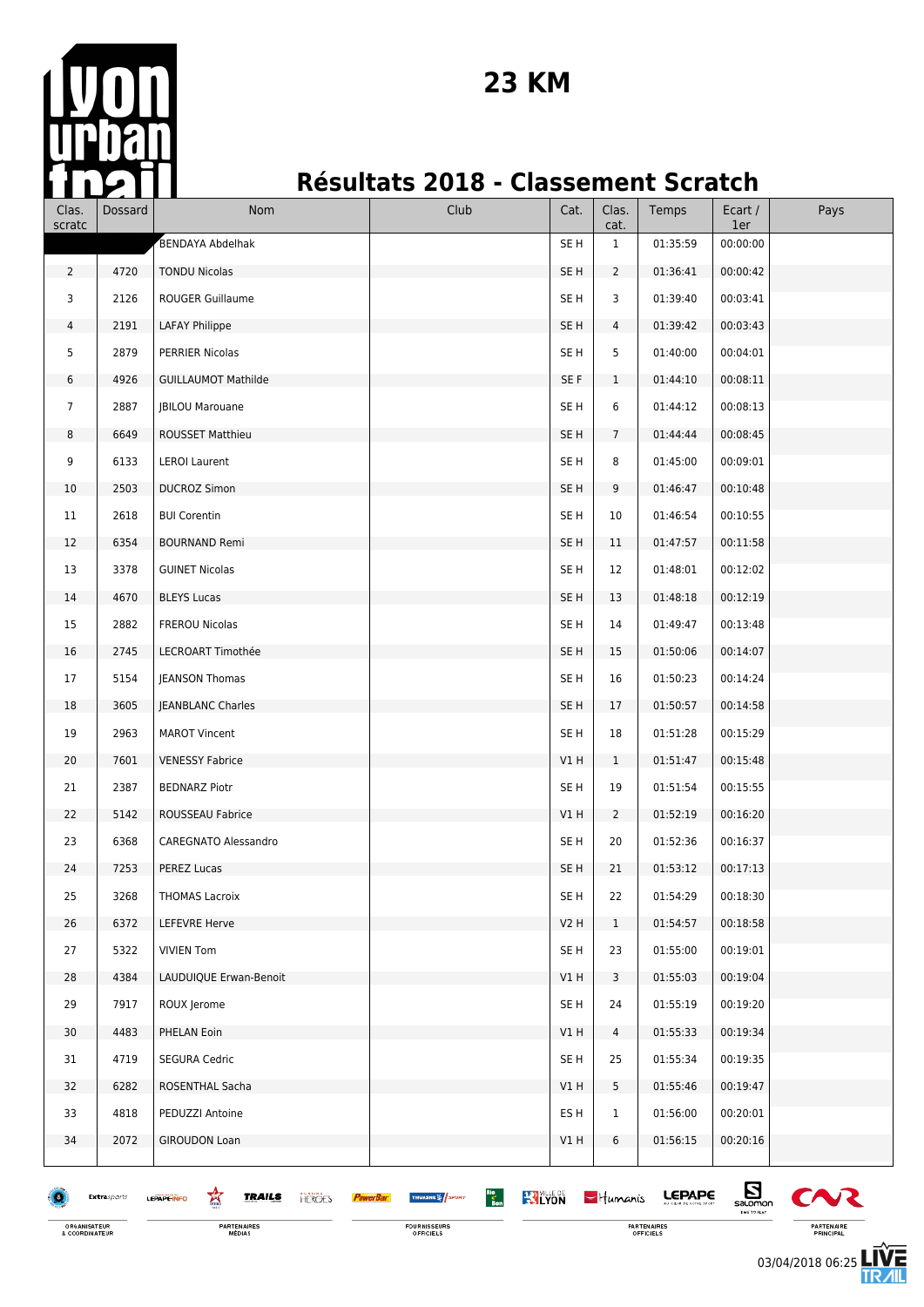| <u>reveni</u>          |             |                                                    |                                                |                 |                |               |                                             |        |
|------------------------|-------------|----------------------------------------------------|------------------------------------------------|-----------------|----------------|---------------|---------------------------------------------|--------|
| Clas.<br>$\sf{scrate}$ | Dossard     | Nom                                                | Club                                           | Cat.            | Clas.<br>cat.  | Temps         | Ecart /<br>1er                              | Pays   |
| 35                     | 2613        | <b>BURCKLE Nolwenn</b>                             |                                                | JU F            | $\mathbf{1}$   | 01:56:45      | 00:20:46                                    |        |
| 36                     | 3259        | LANCELEVÉ Simon                                    |                                                | SE H            | 26             | 01:56:58      | 00:20:59                                    |        |
| 37                     | 4752        | <b>ANTOINAT Yohan</b>                              |                                                | SE H            | 27             | 01:57:26      | 00:21:27                                    |        |
| 38                     | 2215        | PIGNOL Moïse                                       |                                                | V2H             | $\overline{2}$ | 01:57:35      | 00:21:36                                    |        |
| 39                     | 7356        | <b>TEPINIER Jerome</b>                             |                                                | VIH             | $\overline{7}$ | 01:57:46      | 00:21:47                                    |        |
| 40                     | 5117        | CONDEMINE Joseph                                   |                                                | ES H            | $\overline{2}$ | 01:57:48      | 00:21:49                                    |        |
| 41                     | 7354        | <b>DELAMUR</b> Julien                              |                                                | SE H            | 28             | 01:57:58      | 00:21:59                                    |        |
| 42                     | 3563        | SIGUENZA Jolan                                     |                                                | SE <sub>H</sub> | 29             | 01:58:03      | 00:22:04                                    |        |
| 43                     | 5385        | <b>KEVIN Chaussinand</b>                           |                                                | SE H            | 30             | 01:58:09      | 00:22:10                                    |        |
| 44                     | 3904        | <b>MARTIN Sophie</b>                               |                                                | SE F            | $\overline{2}$ | 01:58:15      | 00:22:16                                    |        |
| 44                     | 6409        | <b>BIDAULT Lucie</b>                               |                                                | SE F            | 3              | 01:58:15      | 00:22:16                                    |        |
| 44                     | 6509        | <b>GUICHARD Arthur</b>                             |                                                | SE <sub>H</sub> | 31             | 01:58:15      | 00:22:16                                    |        |
| 47                     | 4046        | LOUIS Loic                                         |                                                | SE H            | 32             | 01:58:17      | 00:22:18                                    |        |
| 48                     | 6344        | LE CHEVILLER François-Régis                        |                                                | SE H            | 33             | 01:58:25      | 00:22:26                                    |        |
| 49                     | 6402        | ACHARD Cédric                                      |                                                | SE H            | 34             | 01:58:27      | 00:22:28                                    |        |
| 49                     | 6408        | LE CHEVILLER Pierre-Marie                          |                                                | SE <sub>H</sub> | 35             | 01:58:27      | 00:22:28                                    |        |
| 51                     | 4705        | <b>LAURENT David</b>                               |                                                | SE H            | 36             | 01:58:44      | 00:22:45                                    |        |
| 52                     | 2105        | PATURAL Valentin                                   |                                                | SE <sub>H</sub> | 37             | 01:58:48      | 00:22:49                                    |        |
| 53                     | 5188        | <b>BOURGEOIS Corentin</b>                          |                                                | ES H            | 3              | 01:59:25      | 00:23:26                                    |        |
| 54                     | 3049        | <b>LOCATELLI Joris</b>                             |                                                | SE H            | 38             | 01:59:30      | 00:23:31                                    |        |
| 55                     | 5215        | MILLE Yoann                                        |                                                | SE H            | 39             | 01:59:35      | 00:23:36                                    |        |
| 55                     | 5564        | SANLAVILLE Pierre Yves                             |                                                | SE H            | 40             | 01:59:35      | 00:23:36                                    |        |
| 57                     | 4861        | <b>YVELIN Maxime</b>                               |                                                | SE H            | 41             | 01:59:49      | 00:23:50                                    |        |
| 58                     | 4247        | <b>KAPAN Sezer</b>                                 |                                                | SE H            | 42             | 01:59:54      | 00:23:55                                    |        |
| 59                     | 4701        | <b>MASSON Alix</b>                                 |                                                | JU H            | $\mathbf{1}$   | 01:59:59      | 00:24:00                                    |        |
| 60                     | 6234        | <b>KHELIFI Halim</b>                               |                                                | V1 H            | 8              | 02:00:05      | 00:24:06                                    |        |
| 61                     | 3586        | <b>BOUZID Wilfried</b>                             |                                                | SE H            | 43             | 02:00:14      | 00:24:15                                    |        |
| 62                     | 7392        | <b>LORTON William</b>                              |                                                | V1 H            | 9              | 02:00:27      | 00:24:28                                    |        |
| 63                     | 2929        | <b>CHEVROLLIER Philippe</b>                        |                                                | VIH             | 10             | 02:00:43      | 00:24:44                                    |        |
| 64                     | 2917        | <b>LABALEC Anais</b>                               |                                                | SE F            | 4              | 02:00:47      | 00:24:48                                    |        |
| 65                     | 5778        | <b>DUBOURG Florian</b>                             |                                                | SE H            | 44             | 02:00:51      | 00:24:52                                    |        |
| 66                     | 2221        | PUTEY Aurélien                                     |                                                | SE H            | 45             | 02:00:57      | 00:24:58                                    |        |
| 67                     | 6642        | <b>MELLET Marc-Emmanuel</b>                        |                                                | SE H            | 46             | 02:01:20      | 00:25:21                                    |        |
| 68                     | 7379        | <b>DELORE Alexandre</b>                            |                                                | V1 H            | 11             | 02:01:21      | 00:25:22                                    |        |
| 69                     | 4587        | <b>VALFORT Valentin</b>                            |                                                | SE <sub>H</sub> | 47             | 02:01:31      | 00:25:32                                    |        |
| 70                     | 7914        | GOJON Yann                                         |                                                | SE H            | 48             | 02:01:33      | 00:25:34                                    |        |
| 71                     | 6621        | <b>BETTON Sylvain</b>                              |                                                | SE H            | 49             | 02:01:38      | 00:25:39                                    |        |
| 72                     | 4697        | <b>MASSON Sylvain</b>                              |                                                | V1 H            | 12             | 02:01:40      | 00:25:41                                    |        |
|                        | Extrasports | 鸾<br><b>TRAILS</b><br><b>HEROES</b><br>LEPAPE-INFO | Bio<br>Bon<br><b>WILYON</b><br>THUASHE & SPORT |                 | $-$ Humanis    | <b>LEPAPE</b> | $\mathbf{E}_{\text{sumon}}$<br>TIME TO FLAT | $\sim$ |

ORGANISATEUR<br>& COORDINATEUR

FOURNISSEURS<br>OFFICIELS

**Executive Section CEPAPE** PARTENAIRES<br>OFFICIELS



**LIVE**<br>TR*A*IL 03/04/2018 06:25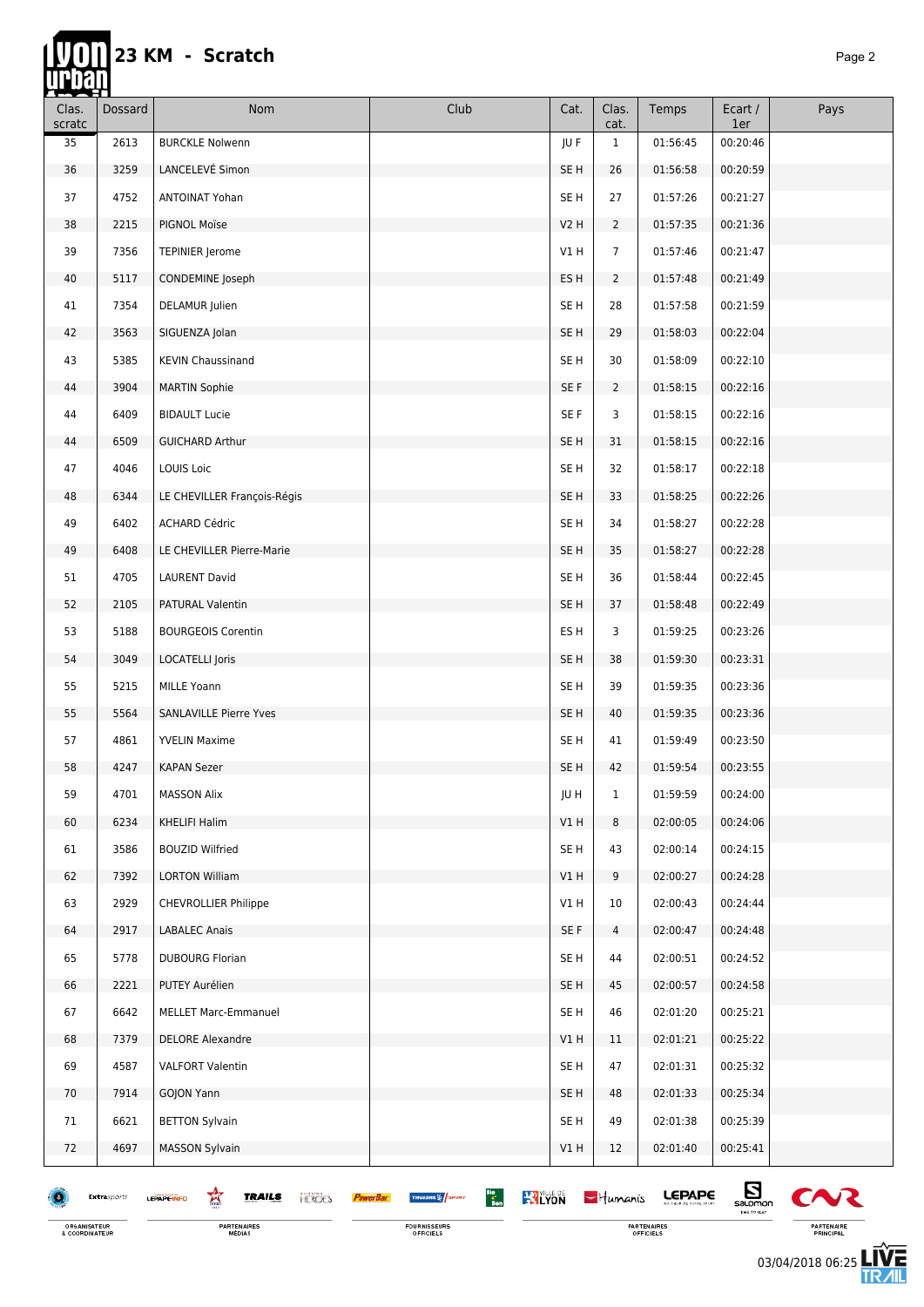# 23 KM - Scratch

忯

| ▅▅<br>Clas.<br>scratc | O<br>Dossard | Nom                          | Club | Cat.            | Clas.<br>cat. | Temps    | Ecart /<br>1er | Pays |
|-----------------------|--------------|------------------------------|------|-----------------|---------------|----------|----------------|------|
| 73                    | 5323         | <b>CHERDEL Anne Gaelle</b>   |      | SE F            | 5             | 02:01:50 | 00:25:51       |      |
| 74                    | 4536         | <b>BERNAUDON Sylvain</b>     |      | SE H            | 50            | 02:01:53 | 00:25:54       |      |
| 75                    | 4030         | COLLARD Aurélio              |      | SE <sub>H</sub> | 51            | 02:01:55 | 00:25:56       |      |
| 76                    | 4953         | <b>MERDY Olivier</b>         |      | V1H             | 13            | 02:02:04 | 00:26:05       |      |
| 77                    | 5265         | PUISAIS Frédéric             |      | V1H             | 14            | 02:02:48 | 00:26:49       |      |
| 78                    | 4585         | <b>MOURLON Nicolas</b>       |      | V1 H            | 15            | 02:03:01 | 00:27:02       |      |
| 79                    | 5791         | <b>PERSON Benoit</b>         |      | SE <sub>H</sub> | 52            | 02:03:05 | 00:27:06       |      |
| 80                    | 6874         | OLLIVIER Rémi                |      | SE <sub>H</sub> | 53            | 02:03:16 | 00:27:17       |      |
| 81                    | 7172         | <b>LAURENT Stephane</b>      |      | SE H            | 54            | 02:03:27 | 00:27:28       |      |
| 82                    | 6516         | <b>FLAUGERE Tom</b>          |      | SE <sub>H</sub> | 55            | 02:03:42 | 00:27:43       |      |
| 83                    | 6065         | <b>PIRES Antony</b>          |      | SE H            | 56            | 02:03:51 | 00:27:52       |      |
| 84                    | 2200         | MARLAUD Thorsten             |      | SE <sub>H</sub> | 57            | 02:03:52 | 00:27:53       |      |
| 85                    | 4226         | PITT Colin                   |      | SE <sub>H</sub> | 58            | 02:03:59 | 00:28:00       |      |
| 86                    | 6062         | MARTINEZ Christophe          |      | SE <sub>H</sub> | 59            | 02:04:00 | 00:28:01       |      |
| 87                    | 5415         | PERROT Clement               |      | SE <sub>H</sub> | 60            | 02:04:08 | 00:28:09       |      |
| 88                    | 4828         | <b>CHASTEL Romain</b>        |      | SE <sub>H</sub> | 61            | 02:04:14 | 00:28:15       |      |
| 89                    | 6243         | <b>MARRO Massimo</b>         |      | V1H             | 16            | 02:04:16 | 00:28:17       |      |
| 90                    | 6949         | <b>ROUX Nicolas</b>          |      | SE <sub>H</sub> | 62            | 02:04:24 | 00:28:25       |      |
| 91                    | 7926         | QUILLEC Pierre-Henri         |      | SE <sub>H</sub> | 63            | 02:04:34 | 00:28:35       |      |
| 92                    | 3041         | <b>DURIER Théo</b>           |      | SE <sub>H</sub> | 64            | 02:04:44 | 00:28:45       |      |
| 93                    | 5032         | <b>BOUVIER Laurent</b>       |      | SE H            | 65            | 02:04:50 | 00:28:51       |      |
| 94                    | 6472         | <b>LEGENDRE Aurelien</b>     |      | SE <sub>H</sub> | 66            | 02:05:12 | 00:29:13       |      |
| 95                    | 3964         | RIOLAND Maxime               |      | SE <sub>H</sub> | 67            | 02:05:14 | 00:29:15       |      |
| 96                    | 4064         | <b>BRIARD Jocelyn</b>        |      | ES H            | 4             | 02:05:16 | 00:29:17       |      |
| 97                    | 2984         | VIDAL Julian                 |      | SE H            | 68            | 02:05:18 | 00:29:19       |      |
| 98                    | 7638         | VIOLOT Anthony               |      | SE H            | 69            | 02:05:35 | 00:29:36       |      |
| 99                    | 3778         | <b>BOUSSANGE Victor</b>      |      | SE H            | 70            | 02:05:45 | 00:29:46       |      |
| 100                   | 2348         | <b>VIVIER Matthieu</b>       |      | SE H            | 71            | 02:05:57 | 00:29:58       |      |
| 101                   | 2368         | AYCART LAZO Francisco Javier |      | SE H            | 72            | 02:06:00 | 00:30:01       |      |
| 102                   | 2616         | <b>FRAYSSE Guillaume</b>     |      | SE H            | 73            | 02:06:12 | 00:30:13       |      |
| 103                   | 6958         | <b>TRICAUD Loic</b>          |      | SE H            | 74            | 02:06:13 | 00:30:14       |      |
| 104                   | 3960         | <b>TINAT Eric</b>            |      | V2H             | 3             | 02:06:26 | 00:30:27       |      |
| 105                   | 3685         | <b>FERRER Anthony</b>        |      | SE H            | 75            | 02:06:30 | 00:30:31       |      |
| 105                   | 5758         | <b>BLONDELLE Mathieu</b>     |      | SE <sub>H</sub> | 76            | 02:06:30 | 00:30:31       |      |
| 107                   | 7660         | <b>MERLET Elias</b>          |      | ES H            | 5             | 02:06:32 | 00:30:33       |      |
| 108                   | 4710         | <b>GUYON Anthony</b>         |      | SE <sub>H</sub> | 77            | 02:06:37 | 00:30:38       |      |
| 108                   | 6136         | VIGNAUD Philippe             |      | SE H            | 78            | 02:06:37 | 00:30:38       |      |
| 110                   | 7173         | <b>BRAEKEVELD Dieter</b>     |      | SE H            | 79            | 02:06:39 | 00:30:40       |      |
|                       |              |                              |      |                 |               |          |                |      |

 $Extrasports$  $\bullet$ 

ORGANISATEUR<br>& COORDINATEUR

**TRAILS** 

**HERGES** 

喜

LEPAPE-INFO

FOURNISSEURS<br>OFFICIELS

**PowerBar** 

THUASHE<sup>16</sup> SPORT

PARTENAIRES<br>OFFICIELS

**Example 22 YOULE 06 - Humanis LEPAPE** 

 $\sum_{\substack{\text{saomen} \\\text{number}}}$  $\sim$ PARTENAIRE<br>PRINCIPAL

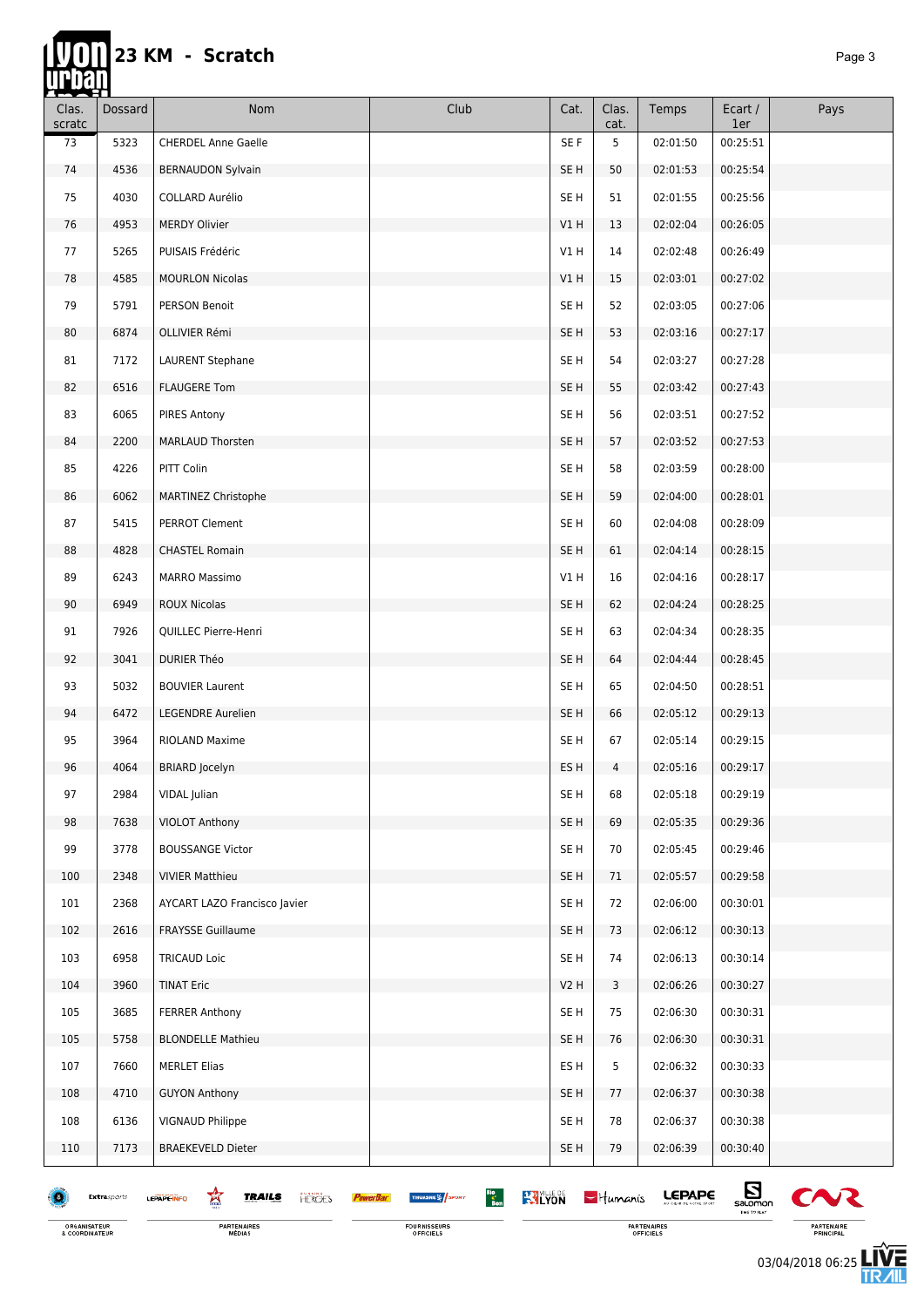#### **23 KM - Scratch** *Page 4* **AN**

m

| Clas.<br>scratc | <b>Dossard</b> | Nom                                                | Club                                                               | Cat.            | Clas.<br>cat.  | Temps         | Ecart /<br>1er                     | Pays                  |
|-----------------|----------------|----------------------------------------------------|--------------------------------------------------------------------|-----------------|----------------|---------------|------------------------------------|-----------------------|
| 111             | 6228           | <b>COSTES Maxime</b>                               |                                                                    | SE <sub>H</sub> | 80             | 02:06:40      | 00:30:41                           |                       |
| 112             | 4599           | <b>MORTIER Nicolas</b>                             |                                                                    | SE H            | 81             | 02:06:48      | 00:30:49                           |                       |
| 113             | 4767           | ZAZACKOWSKI Raphaël                                |                                                                    | SE <sub>H</sub> | 82             | 02:07:01      | 00:31:02                           |                       |
| 114             | 4901           | LEGROS Rémy                                        |                                                                    | SE <sub>H</sub> | 83             | 02:07:02      | 00:31:03                           |                       |
| 115             | 3120           | <b>GENDRE Romain</b>                               |                                                                    | SE <sub>H</sub> | 84             | 02:07:05      | 00:31:06                           |                       |
| 116             | 4122           | DE LA SERRAZ Tanguy                                |                                                                    | SE <sub>H</sub> | 85             | 02:07:18      | 00:31:19                           |                       |
| 117             | 7180           | GRATALOUP Jérôme                                   |                                                                    | SE <sub>H</sub> | 86             | 02:07:27      | 00:31:28                           |                       |
| 117             | 7380           | <b>NOYEL Antoine</b>                               |                                                                    | SE <sub>H</sub> | 87             | 02:07:27      | 00:31:28                           |                       |
| 119             | 2355           | FRONTERA Anthony                                   |                                                                    | SE <sub>H</sub> | 88             | 02:07:29      | 00:31:30                           |                       |
| 120             | 3876           | <b>THEVENIN Nicolas</b>                            |                                                                    | SE <sub>H</sub> | 89             | 02:07:35      | 00:31:36                           |                       |
| 121             | 4466           | <b>HAAS Vincent</b>                                |                                                                    | SE H            | 90             | 02:07:47      | 00:31:48                           |                       |
| 122             | 2031           | CAMPANO Manon                                      |                                                                    | SE F            | 6              | 02:07:49      | 00:31:50                           |                       |
| 123             | 4123           | <b>MONS Stephane</b>                               |                                                                    | SE H            | 91             | 02:07:54      | 00:31:55                           |                       |
| 123             | 5900           | VAREA Cédric                                       |                                                                    | SE <sub>H</sub> | 92             | 02:07:54      | 00:31:55                           |                       |
| 125             | 2455           | <b>DELIANCOURT Samuel</b>                          |                                                                    | V1 H            | 17             | 02:08:02      | 00:32:03                           |                       |
| 126             | 2731           | <b>MARCELLINI Fabrice</b>                          |                                                                    | SE <sub>H</sub> | 93             | 02:08:03      | 00:32:04                           |                       |
| 127             | 6203           | <b>BOIVIN Clement</b>                              |                                                                    | SE <sub>H</sub> | 94             | 02:08:06      | 00:32:07                           |                       |
| 128             | 5054           | PINILLA GAVILAN Carlos                             |                                                                    | V1H             | 18             | 02:08:12      | 00:32:13                           |                       |
| 129             | 4267           | <b>JUIN Guillaume</b>                              |                                                                    | SE <sub>H</sub> | 95             | 02:08:14      | 00:32:15                           |                       |
| 130             | 7603           | <b>DUROUX Sebastien</b>                            |                                                                    | SE H            | 96             | 02:08:36      | 00:32:37                           |                       |
| 131             | 6376           | <b>MOLLARD Louis</b>                               |                                                                    | SE <sub>H</sub> | 97             | 02:08:39      | 00:32:40                           |                       |
| 131             | 6382           | <b>CROUZILLE Vivien</b>                            |                                                                    | SE <sub>H</sub> | 98             | 02:08:39      | 00:32:40                           |                       |
| 133             | 4056           | SALIZZONI Pietro                                   |                                                                    | VIH             | 19             | 02:08:47      | 00:32:48                           |                       |
| 134             | 2352           | ROUSSEAU Yoann                                     |                                                                    | SE <sub>H</sub> | 99             | 02:08:49      | 00:32:50                           |                       |
| 135             | 4913           | HASANOVIC Sevlija                                  |                                                                    | SE F            | $\overline{7}$ | 02:08:50      | 00:32:51                           |                       |
| 136             | 4806           | <b>VINCENT Clément</b>                             |                                                                    | SE <sub>H</sub> | 100            | 02:08:58      | 00:32:59                           |                       |
| 137             | 4583           | <b>TEIXEIRA Jerome</b>                             |                                                                    | SE <sub>H</sub> | 101            | 02:09:11      | 00:33:12                           |                       |
| 138             | 2001           | <b>SERAFINI Morgan</b>                             |                                                                    | SE <sub>H</sub> | 102            | 02:09:16      | 00:33:17                           |                       |
| 139             | 5582           | <b>FERRER Romain</b>                               |                                                                    | ES <sub>H</sub> | 6              | 02:09:30      | 00:33:31                           |                       |
| 140             | 6047           | <b>BERGEAL Gilles</b>                              |                                                                    | <b>V2 H</b>     | $\overline{4}$ | 02:09:35      | 00:33:36                           |                       |
| 141             | 5113           | <b>FATTIER Raphaël</b>                             |                                                                    | SE <sub>H</sub> | 103            | 02:09:41      | 00:33:42                           |                       |
| 142             | 4884           | <b>VACHER Jacques</b>                              |                                                                    | V1H             | 20             | 02:09:46      | 00:33:47                           |                       |
| 142             | 6360           | <b>MOREL Clement</b>                               |                                                                    | SE <sub>H</sub> | 104            | 02:09:46      | 00:33:47                           |                       |
| 144             | 6563           | <b>MARTEL Mathilde</b>                             |                                                                    | SE F            | 8              | 02:09:49      | 00:33:50                           |                       |
| 145             | 6899           | <b>MOREAU Benjamin</b>                             |                                                                    | SE <sub>H</sub> | 105            | 02:10:00      | 00:34:01                           |                       |
| 146             | 4886           | SCHWEIZER Eugénie                                  |                                                                    | SE F            | 9              | 02:10:05      | 00:34:06                           |                       |
| 147             | 3007           | <b>GENANS Victor</b>                               |                                                                    | ES <sub>H</sub> | $\overline{7}$ | 02:10:06      | 00:34:07                           |                       |
| 148             | 2066           | <b>MURGUE Emeric</b>                               |                                                                    | SE H            | 106            | 02:10:07      | 00:34:08                           |                       |
|                 | Extrasports    | 鸾<br><b>TRAILS</b><br><b>HERCES</b><br>LEPAPE INFO | Bio<br>Bon<br><b>KYLYON</b><br>THUASHE SA SPORT<br><b>PowerBar</b> |                 | $-$ Humanis    | <b>LEPAPE</b> | $E_{\text{sumon}}$<br>TIME TO FLAT | $\boldsymbol{\infty}$ |

FOURNISSEURS<br>OFFICIELS

ORGANISATEUR<br>& COORDINATEUR

**PARTENAIRE**<br>PRINCIPAL

PARTENAIRES<br>OFFICIELS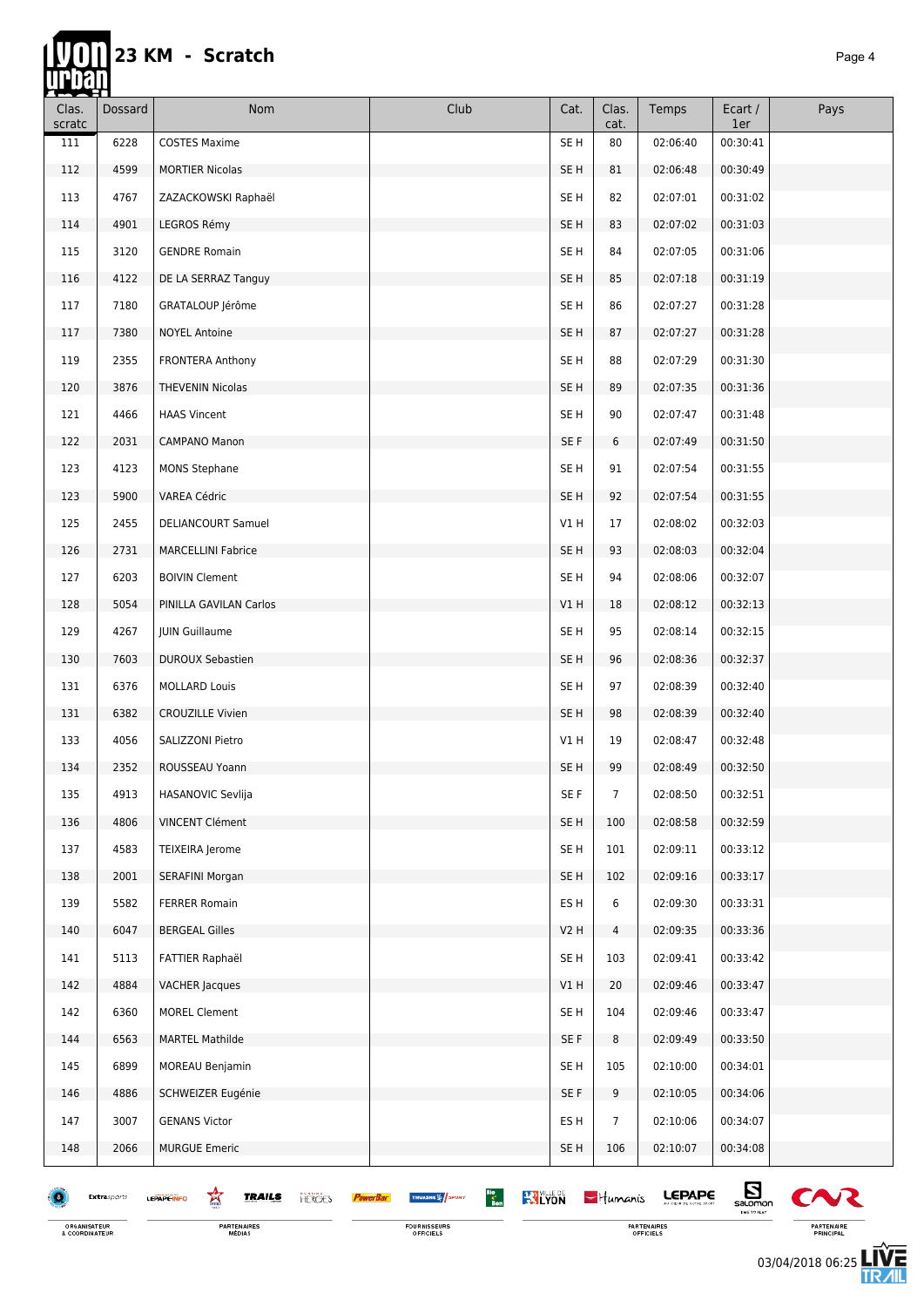П

| Clas.<br>scratc | Dossard     | <b>Nom</b>                                                            | Club                                                       | Cat.            | Clas.<br>cat. | Temps         | Ecart /<br>1er                     | Pays           |
|-----------------|-------------|-----------------------------------------------------------------------|------------------------------------------------------------|-----------------|---------------|---------------|------------------------------------|----------------|
| 148             | 6128        | <b>SOULIER Thierry</b>                                                |                                                            | V2 H            | 5             | 02:10:07      | 00:34:08                           |                |
| 150             | 6560        | QUESNEL Thibaut                                                       |                                                            | SE <sub>H</sub> | 107           | 02:10:08      | 00:34:09                           |                |
| 151             | 3147        | <b>TOLINI Pascal</b>                                                  |                                                            | V1H             | 21            | 02:10:10      | 00:34:11                           |                |
| 152             | 7020        | <b>BONHOMME</b> Jerome                                                |                                                            | V1 H            | 22            | 02:10:15      | 00:34:16                           |                |
| 153             | 6567        | <b>ESCURIOLA Bruno</b>                                                |                                                            | V3H             | $\mathbf{1}$  | 02:10:16      | 00:34:17                           |                |
| 154             | 5114        | <b>BERTHELOT Louis</b>                                                |                                                            | SE <sub>H</sub> | 108           | 02:10:21      | 00:34:22                           |                |
| 155             | 5559        | CHARLIER Jeremi                                                       |                                                            | SE H            | 109           | 02:10:25      | 00:34:26                           |                |
| 156             | 4382        | <b>POULET Bastien</b>                                                 |                                                            | V1H             | 23            | 02:10:27      | 00:34:28                           |                |
| 157             | 6173        | <b>BOISSIÈRE Nicolas</b>                                              |                                                            | V1 H            | 24            | 02:10:46      | 00:34:47                           |                |
| 158             | 4380        | LHOTTE-SIXT Benoit                                                    |                                                            | SE H            | 110           | 02:10:47      | 00:34:48                           |                |
| 159             | 2940        | DATOUR Christophe                                                     |                                                            | SE H            | 111           | 02:10:49      | 00:34:50                           |                |
| 160             | 6425        | <b>BELAUD Antoine</b>                                                 |                                                            | SE H            | 112           | 02:10:55      | 00:34:56                           |                |
| 160             | 7370        | MILLET-URSIN Nathan                                                   |                                                            | ES H            | 8             | 02:10:55      | 00:34:56                           |                |
| 162             | 4636        | <b>GIOE Maxime</b>                                                    |                                                            | <b>V2 H</b>     | 6             | 02:11:07      | 00:35:08                           |                |
| 163             | 2190        | LABROSSE Thomas                                                       |                                                            | SE H            | 113           | 02:11:09      | 00:35:10                           |                |
| 163             | 6685        | <b>CARTOUX Franck</b>                                                 |                                                            | SE H            | 114           | 02:11:09      | 00:35:10                           |                |
| 165             | 6288        | <b>GRANDJEAN Armel</b>                                                |                                                            | V1H             | 25            | 02:11:21      | 00:35:22                           |                |
| 166             | 2637        | FOUCHER Rémi                                                          |                                                            | SE <sub>H</sub> | 115           | 02:11:23      | 00:35:24                           |                |
| 167             | 3278        | <b>FAIVRE Florian</b>                                                 |                                                            | SE H            | 116           | 02:11:35      | 00:35:36                           |                |
| 168             | 3131        | <b>DUPRAZ Clemence</b>                                                |                                                            | SE F            | 10            | 02:11:40      | 00:35:41                           |                |
| 169             | 4968        | DARCHY Pascal                                                         |                                                            | SE H            | 117           | 02:11:53      | 00:35:54                           |                |
| 170             | 4522        | MERROUANI Abderazak                                                   |                                                            | V2H             | 7             | 02:12:02      | 00:36:03                           |                |
| 171             | 6669        | DUCLAUX Alan                                                          |                                                            | SE H            | 118           | 02:12:13      | 00:36:14                           |                |
| 172             | 6076        | LE CLAIRE Hugo                                                        |                                                            | ES H            | 9             | 02:12:22      | 00:36:23                           |                |
| 173             | 4860        | <b>GUIRAND Solal</b>                                                  |                                                            | SE H            | 119           | 02:12:27      | 00:36:28                           |                |
| 174             | 2942        | MARGRAFF Léa                                                          |                                                            | SE F            | 11            | 02:12:29      | 00:36:30                           |                |
| 174             | 4523        | LALICHE Benjamin                                                      |                                                            | SE <sub>H</sub> | 120           | 02:12:29      | 00:36:30                           |                |
| 174             | 6267        | SARZIER Anthony                                                       |                                                            | VIH             | 26            | 02:12:29      | 00:36:30                           |                |
| 177             | 4352        | DURAND Frédéric                                                       |                                                            | SE <sub>H</sub> | 121           | 02:12:38      | 00:36:39                           |                |
| 178             | 5324        | DONATI Jean Louis                                                     |                                                            | V2H             | 8             | 02:12:41      | 00:36:42                           |                |
| 179             | 4095        | <b>BRIGHI Alexandre</b>                                               |                                                            | VIH             | 27            | 02:12:45      | 00:36:46                           |                |
| 180             | 4331        | <b>CHEVALIER Christophe</b>                                           |                                                            | V2H             | 9             | 02:12:48      | 00:36:49                           |                |
| 181             | 4845        | <b>ROSNET Vincent</b>                                                 |                                                            | V1H             | 28            | 02:12:53      | 00:36:54                           |                |
| 182             | 2676        | CHEKHAR Arnold                                                        |                                                            | SE H            | 122           | 02:12:55      | 00:36:56                           |                |
| 183             | 4115        | MARCHADIER Benjamin                                                   |                                                            | SE <sub>H</sub> | 123           | 02:12:57      | 00:36:58                           |                |
| 184             | 3727        | LE BERRE Vincent                                                      |                                                            | SE H            | 124           | 02:13:17      | 00:37:18                           |                |
| 185             | 7944        | <b>DELMERE Benoit</b>                                                 |                                                            | V1H             | 29            | 02:13:40      | 00:37:41                           |                |
| 186             | 4227        | QUIQUANDON Jacques                                                    |                                                            | V2H             | 10            | 02:13:43      | 00:37:44                           |                |
|                 |             |                                                                       |                                                            |                 |               |               |                                    |                |
|                 | Extrasports | Ŕ<br><b>TRAILS</b><br><b>HERGES</b><br>LEPAPE-INFO<br><b>PowerBal</b> | Bio<br>Bon<br><b>KYLYON</b><br><b>TIFUASHE &amp; SPORT</b> |                 | $-$ Humanis   | <b>LEPAPE</b> | $E_{\text{nonon}}$<br>TIME TO PLAT | C <sub>N</sub> |

ORGANISATEUR<br>& COORDINATEUR

**PARTENAIRES**<br>MÉDIAS

FOURNISSEURS<br>OFFICIELS

PARTENAIRES<br>OFFICIELS



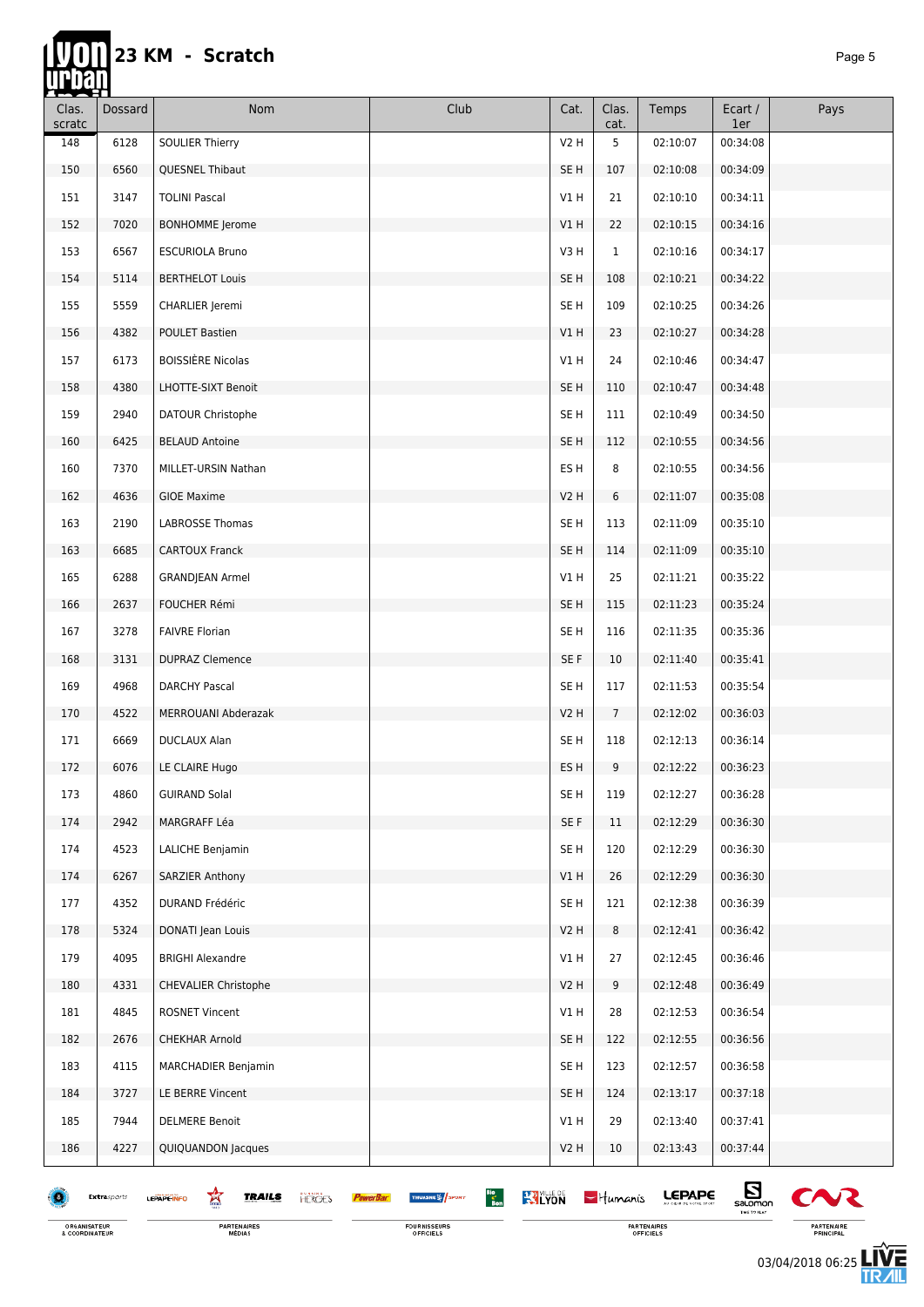# 23 KM - Scratch

П

| Clas.<br>scratc | Dossard     | <b>Nom</b>                                         | Club                                                                           | Cat.             | Clas.<br>cat.  | Temps         | Ecart /<br>1er                     | Pays           |
|-----------------|-------------|----------------------------------------------------|--------------------------------------------------------------------------------|------------------|----------------|---------------|------------------------------------|----------------|
| 187             | 2104        | WENNACK Jean                                       |                                                                                | V <sub>2</sub> H | 11             | 02:13:49      | 00:37:50                           |                |
| 188             | 6923        | D HARCOURT Joseph                                  |                                                                                | SE <sub>H</sub>  | 125            | 02:13:50      | 00:37:51                           |                |
| 189             | 5764        | <b>GRENADOS Cédric</b>                             |                                                                                | V1H              | 30             | 02:13:52      | 00:37:53                           |                |
| 189             | 6306        | <b>BOULISSET Benoît</b>                            |                                                                                | SE <sub>H</sub>  | 126            | 02:13:52      | 00:37:53                           |                |
| 191             | 6071        | RALU Jean Luc                                      |                                                                                | V1H              | 31             | 02:13:59      | 00:38:00                           |                |
| 192             | 4712        | <b>DELANNOY Francois</b>                           |                                                                                | SE <sub>H</sub>  | 127            | 02:14:03      | 00:38:04                           |                |
| 193             | 3919        | <b>GUYENOT Thomas</b>                              |                                                                                | SE H             | 128            | 02:14:14      | 00:38:15                           |                |
| 194             | 5907        | <b>GANGI Martin</b>                                |                                                                                | SE <sub>H</sub>  | 129            | 02:14:26      | 00:38:27                           |                |
| 195             | 6707        | VALENTIN Julien                                    |                                                                                | SE H             | 130            | 02:14:37      | 00:38:38                           |                |
| 196             | 4862        | <b>MONOT Antoine</b>                               |                                                                                | SE <sub>H</sub>  | 131            | 02:15:24      | 00:39:25                           |                |
| 196             | 5270        | PAYET Emmanuel                                     |                                                                                | SE <sub>H</sub>  | 132            | 02:15:24      | 00:39:25                           |                |
| 198             | 6535        | <b>GRISONNET Jean Paul</b>                         |                                                                                | V3H              | $\overline{2}$ | 02:15:31      | 00:39:32                           |                |
| 199             | 6511        | LOIZON Florian                                     |                                                                                | ES H             | 10             | 02:15:36      | 00:39:37                           |                |
| 200             | 3612        | <b>ODERUT Benjamin</b>                             |                                                                                | SE H             | 133            | 02:15:37      | 00:39:38                           |                |
| 201             | 6611        | <b>JACQUINOT Guillaume</b>                         |                                                                                | SE <sub>H</sub>  | 134            | 02:15:39      | 00:39:40                           |                |
| 202             | 4047        | LOUIS Céline                                       |                                                                                | SE F             | 12             | 02:15:41      | 00:39:42                           |                |
| 203             | 5256        | <b>DELUCENAY Philippe</b>                          |                                                                                | SE <sub>H</sub>  | 135            | 02:15:44      | 00:39:45                           |                |
| 204             | 6706        | RAIMBAULT Fabien                                   |                                                                                | SE H             | 136            | 02:15:47      | 00:39:48                           |                |
| 205             | 6990        | LAGRANGE Clara                                     |                                                                                | SE F             | 13             | 02:15:49      | 00:39:50                           |                |
| 206             | 3952        | <b>DELUCENAY Charles</b>                           |                                                                                | SE <sub>H</sub>  | 137            | 02:15:53      | 00:39:54                           |                |
| 207             | 6957        | <b>CHAUVET Maxence</b>                             |                                                                                | SE <sub>H</sub>  | 138            | 02:16:05      | 00:40:06                           |                |
| 208             | 5371        | <b>DELRUE Remi</b>                                 |                                                                                | SE <sub>H</sub>  | 139            | 02:16:11      | 00:40:12                           |                |
| 209             | 6079        | <b>TOUBLANC Alexandre</b>                          |                                                                                | SE <sub>H</sub>  | 140            | 02:16:14      | 00:40:15                           |                |
| 210             | 2665        | <b>GRAHAM Geoff</b>                                |                                                                                | SE <sub>H</sub>  | 141            | 02:16:19      | 00:40:20                           |                |
| 211             | 5571        | CHOUILLET Jean-Christophe                          |                                                                                | V1H              | 32             | 02:16:37      | 00:40:38                           |                |
| 212             | 3033        | <b>BARNICH Yannick</b>                             |                                                                                | SE <sub>H</sub>  | 142            | 02:16:40      | 00:40:41                           |                |
| 213             | 2459        | <b>METAYER Camille</b>                             |                                                                                | SE <sub>H</sub>  | 143            | 02:16:42      | 00:40:43                           |                |
| 214             | 6006        | PAPON Romain                                       |                                                                                | SE <sub>H</sub>  | 144            | 02:16:54      | 00:40:55                           |                |
| 215             | 7664        | <b>VICTORIA Sophie</b>                             |                                                                                | SE F             | 14             | 02:17:03      | 00:41:04                           |                |
| 216             | 4329        | <b>LEMARRE Paul</b>                                |                                                                                | SE <sub>H</sub>  | 145            | 02:17:14      | 00:41:15                           |                |
| 217             | 2889        | LE BRETON Vincent                                  |                                                                                | V1H              | 33             | 02:17:23      | 00:41:24                           |                |
| 218             | 7168        | <b>JONCHET Bruno</b>                               |                                                                                | V1 H             | 34             | 02:17:25      | 00:41:26                           |                |
| 219             | 3714        | RABANEL Xavier                                     |                                                                                | V1H              | 35             | 02:17:32      | 00:41:33                           |                |
| 219             | 5916        | RICHARD Pascal                                     |                                                                                | V1H              | 36             | 02:17:32      | 00:41:33                           |                |
| 221             | 6356        | <b>DELPEUCH Regis</b>                              |                                                                                | V2 H             | 12             | 02:17:35      | 00:41:36                           |                |
| 222             | 6074        | <b>WATERNAUX Vivyan</b>                            |                                                                                | SE <sub>H</sub>  | 146            | 02:17:48      | 00:41:49                           |                |
| 222             | 7129        | <b>HILAIRE Myriam</b>                              |                                                                                | $VI$ F           | $\mathbf 1$    | 02:17:48      | 00:41:49                           |                |
| 224             | 6174        | <b>COMMECY Justin</b>                              |                                                                                | SE <sub>H</sub>  | 147            | 02:17:57      | 00:41:58                           |                |
| Ð               | Extrasports | Ŕ<br><b>TRAILS</b><br><b>HERGES</b><br>LEPAPE-INFO | Bio<br>Bon<br><b>KY LYON</b><br>THUASHE <sup>14</sup> SPORT<br><b>PowerBar</b> |                  | $-$ Humanis    | <b>LEPAPE</b> | $E_{\text{nonon}}$<br>TIME TO PLAY | C <sub>N</sub> |

ORGANISATEUR<br>& COORDINATEUR

**PARTENAIRES**<br>MÉDIAS

FOURNISSEURS<br>OFFICIELS

PARTENAIRES<br>OFFICIELS

⊾ PARTENAIRE<br>PRINCIPAL

03/04/2018 06:25

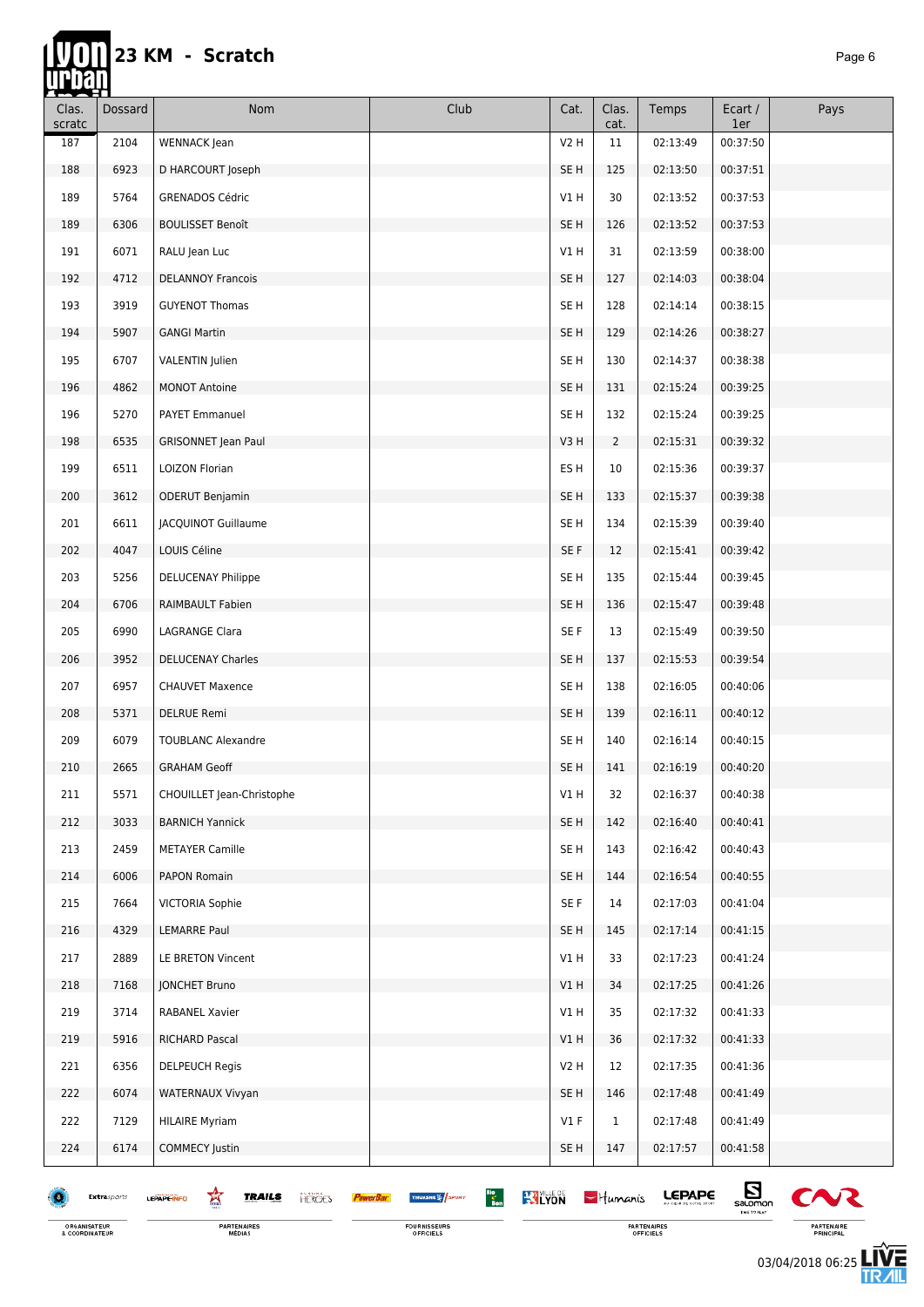| <u>telectric stationary stationary and interaction of the stationary stationary stationary stationary stationary </u><br>Clas.<br>scratc | Dossard             | Nom                                                | Club                                            | Cat.             | Clas.<br>cat.  | Temps         | Ecart /<br>1er                            | Pays   |
|------------------------------------------------------------------------------------------------------------------------------------------|---------------------|----------------------------------------------------|-------------------------------------------------|------------------|----------------|---------------|-------------------------------------------|--------|
| 225                                                                                                                                      | 5214                | <b>DERAYE Florent</b>                              |                                                 | SE <sub>H</sub>  | 148            | 02:18:02      | 00:42:03                                  |        |
| 226                                                                                                                                      | 6635                | <b>ARNES</b> Justine                               |                                                 | SE F             | 15             | 02:18:03      | 00:42:04                                  |        |
| 226                                                                                                                                      | 7171                | VASSEUR Sébastien                                  |                                                 | SE <sub>H</sub>  | 149            | 02:18:03      | 00:42:04                                  |        |
| 228                                                                                                                                      | 7381                | RICHARDAUD Benjamin                                |                                                 | SE H             | 150            | 02:18:11      | 00:42:12                                  |        |
| 229                                                                                                                                      | 4573                | THOMAS Julien                                      |                                                 | SE H             | 151            | 02:18:13      | 00:42:14                                  |        |
| 230                                                                                                                                      | 4066                | <b>GODARD Vincent</b>                              |                                                 | SE <sub>H</sub>  | 152            | 02:18:14      | 00:42:15                                  |        |
| 231                                                                                                                                      | 6227                | <b>NENOT Vincent</b>                               |                                                 | VIH              | 37             | 02:18:18      | 00:42:19                                  |        |
| 232                                                                                                                                      | 6273                | <b>GUERY Christophe</b>                            |                                                 | V2H              | 13             | 02:18:20      | 00:42:21                                  |        |
| 233                                                                                                                                      | 4209                | COHEN Florent                                      |                                                 | SE <sub>H</sub>  | 153            | 02:18:27      | 00:42:28                                  |        |
| 234                                                                                                                                      | 2439                | DELEERSNYDER Sylvain                               |                                                 | SE <sub>H</sub>  | 154            | 02:18:29      | 00:42:30                                  |        |
| 234                                                                                                                                      | 3697                | DAOUD Wafa                                         |                                                 | $VI$ F           | 2              | 02:18:29      | 00:42:30                                  |        |
| 236                                                                                                                                      | 7188                | <b>BARBIER Marc</b>                                |                                                 | SE <sub>H</sub>  | 155            | 02:18:43      | 00:42:44                                  |        |
| 237                                                                                                                                      | 7913                | KIFFER Pascal                                      |                                                 | VIH              | 38             | 02:18:45      | 00:42:46                                  |        |
| 238                                                                                                                                      | 4713                | <b>MEGRI Cedric</b>                                |                                                 | SE <sub>H</sub>  | 156            | 02:18:50      | 00:42:51                                  |        |
| 239                                                                                                                                      | 6353                | <b>GRANDHAY Laurent</b>                            |                                                 | SE <sub>H</sub>  | 157            | 02:18:51      | 00:42:52                                  |        |
| 240                                                                                                                                      | 6013                | PAVAILLIER Richard                                 |                                                 | V <sub>2</sub> H | 14             | 02:18:55      | 00:42:56                                  |        |
| 241                                                                                                                                      | 6272                | ROUDIER Jérôme                                     |                                                 | SE H             | 158            | 02:18:58      | 00:42:59                                  |        |
| 242                                                                                                                                      | 7254                | JASSERON Fabrice                                   |                                                 | V2H              | 15             | 02:19:01      | 00:43:02                                  |        |
| 243                                                                                                                                      | 2716                | <b>GARDETTE BONNETAIN Céline</b>                   |                                                 | $VI$ F           | 3              | 02:19:13      | 00:43:14                                  |        |
| 244                                                                                                                                      | 6499                | RIVIERE Jf                                         |                                                 | V3H              | 3              | 02:19:18      | 00:43:19                                  |        |
| 245                                                                                                                                      | 4773                | <b>MASSEI Pascal</b>                               |                                                 | V1H              | 39             | 02:19:24      | 00:43:25                                  |        |
| 246                                                                                                                                      | 6190                | <b>GRESSIER Yoan</b>                               |                                                 | SE H             | 159            | 02:19:25      | 00:43:26                                  |        |
| 247                                                                                                                                      | 2925                | <b>SAMPERS Laurent</b>                             |                                                 | SE H             | 160            | 02:19:26      | 00:43:27                                  |        |
| 248                                                                                                                                      | 3201                | <b>GUEDEL Wandrille</b>                            |                                                 | SE <sub>H</sub>  | 161            | 02:19:29      | 00:43:30                                  |        |
| 249                                                                                                                                      | 4632                | <b>BOLUT Emmanuel</b>                              |                                                 | V1H              | 40             | 02:19:38      | 00:43:39                                  |        |
| 250                                                                                                                                      | 6531                | <b>AVARRE</b> Julien                               |                                                 | SE <sub>H</sub>  | 162            | 02:19:47      | 00:43:48                                  |        |
| 250                                                                                                                                      | 7141                | <b>GINHAC Georges</b>                              |                                                 | V2 H             | 16             | 02:19:47      | 00:43:48                                  |        |
| 252                                                                                                                                      | 6123                | <b>BERT MARCAZ Charly</b>                          |                                                 | JU H             | $\overline{2}$ | 02:19:53      | 00:43:54                                  |        |
| 253                                                                                                                                      | 7626                | <b>AFCHAIN Guillaume</b>                           |                                                 | VIH              | 41             | 02:19:55      | 00:43:56                                  |        |
| 254                                                                                                                                      | 2431                | LEJOT Jérôme                                       |                                                 | V1H              | 42             | 02:19:56      | 00:43:57                                  |        |
| 255                                                                                                                                      | 3794                | <b>ALLAIN Thomas</b>                               |                                                 | ES H             | 11             | 02:20:00      | 00:44:01                                  |        |
| 256                                                                                                                                      | 3795                | <b>MURARD Julien</b>                               |                                                 | ES H             | 12             | 02:20:02      | 00:44:03                                  |        |
| 257                                                                                                                                      | 2082                | <b>VINCENT Stephane</b>                            |                                                 | V1 H             | 43             | 02:20:03      | 00:44:04                                  |        |
| 257                                                                                                                                      | 6185                | <b>CHARENTON Sylvain</b>                           |                                                 | SE H             | 163            | 02:20:03      | 00:44:04                                  |        |
| 257                                                                                                                                      | 6271                | <b>VERNISSE Raphael</b>                            |                                                 | V2 H             | 17             | 02:20:03      | 00:44:04                                  |        |
| 260                                                                                                                                      | 2086                | D'ANGELO Anthony                                   |                                                 | SE <sub>H</sub>  | 164            | 02:20:05      | 00:44:06                                  |        |
| 261                                                                                                                                      | 7027                | <b>MAGEOT Fabien</b>                               |                                                 | V1H              | 44             | 02:20:09      | 00:44:10                                  |        |
| 262                                                                                                                                      | 6670                | <b>BIDON Benjamin</b>                              |                                                 | SE H             | 165            | 02:20:12      | 00:44:13                                  |        |
|                                                                                                                                          | <b>Extra</b> sports | 鸾<br><b>TRAILS</b><br><b>HERGES</b><br>LEPAPE INFO | Bio<br>Bon<br><b>RALYON</b><br>THUASHE SA SPORT |                  | $-$ Humanis    | <b>LEPAPE</b> | $\mathbf{E}_{\text{sum}}$<br>TIME TO FLAT | $\sim$ |

ORGANISATEUR<br>& COORDINATEUR

FOURNISSEURS<br>OFFICIELS

PARTENAIRES<br>OFFICIELS



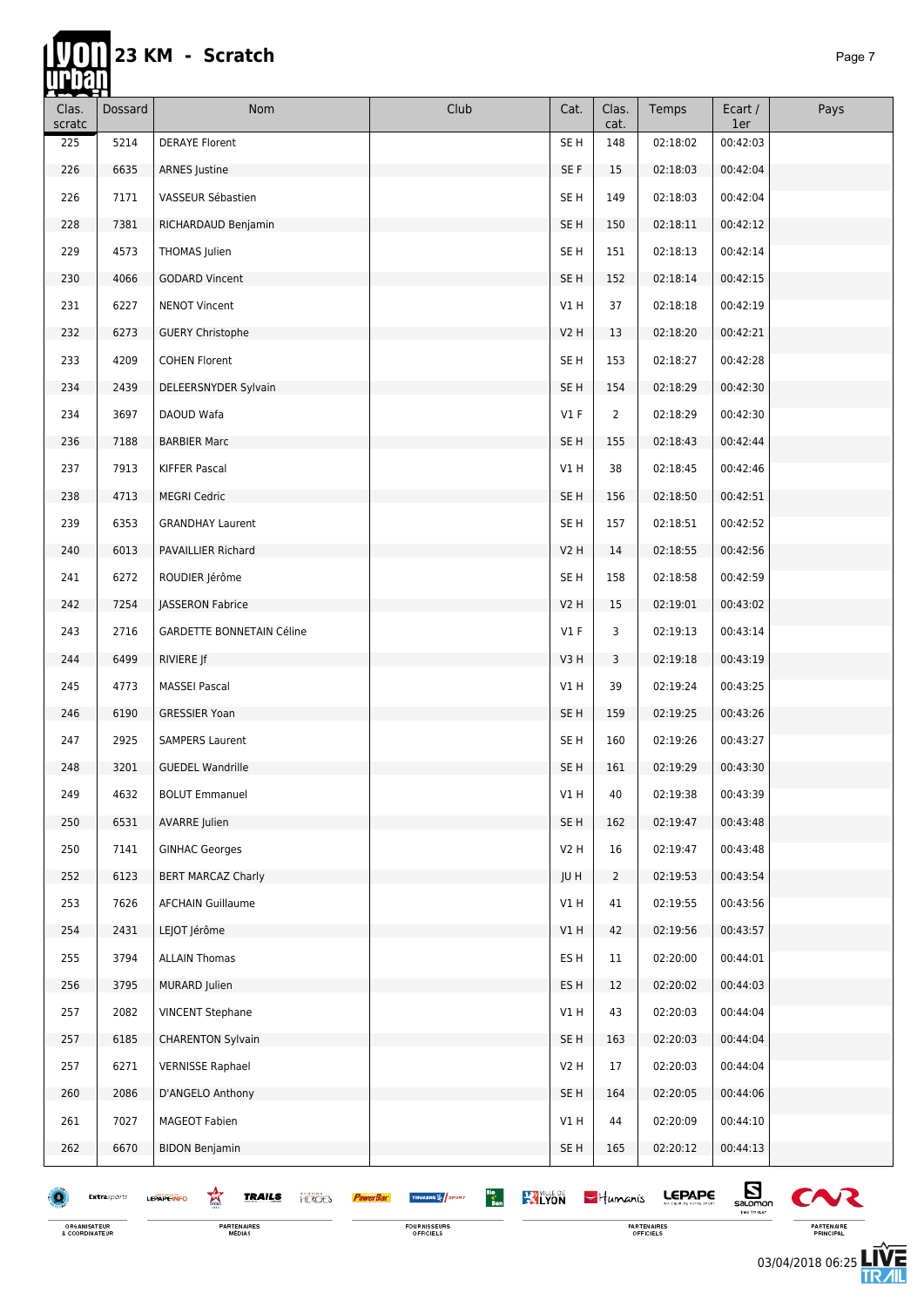### 23 KM - Scratch

П

| Clas.<br>scratc | Dossard     | <b>Nom</b>                                        | Club                                                                                | Cat.            | Clas.<br>cat. | Temps         | Ecart /<br>1er   | Pays         |
|-----------------|-------------|---------------------------------------------------|-------------------------------------------------------------------------------------|-----------------|---------------|---------------|------------------|--------------|
| 263             | 2569        | SERVIGNAT Hervé                                   |                                                                                     | V1H             | 45            | 02:20:14      | 00:44:15         |              |
| 264             | 6529        | KRIEGEL Benoît                                    |                                                                                     | SE <sub>H</sub> | 166           | 02:20:18      | 00:44:19         |              |
| 265             | 7903        | ROUGIS Yann                                       |                                                                                     | V1H             | 46            | 02:20:20      | 00:44:21         |              |
| 266             | 4708        | <b>BEAUFRERE Steven</b>                           |                                                                                     | SE <sub>H</sub> | 167           | 02:20:22      | 00:44:23         |              |
| 267             | 7636        | <b>VITAL Roger</b>                                |                                                                                     | V1H             | 47            | 02:20:26      | 00:44:27         |              |
| 268             | 3948        | MARIE-BROUILLY Francois                           |                                                                                     | SE <sub>H</sub> | 168           | 02:20:28      | 00:44:29         |              |
| 269             | 2507        | <b>BENETHUILLERE Vincent</b>                      |                                                                                     | SE H            | 169           | 02:20:29      | 00:44:30         |              |
| 270             | 3838        | <b>GUITTON Eric</b>                               |                                                                                     | V2H             | 18            | 02:20:33      | 00:44:34         |              |
| 271             | 2620        | ARNOULD Cécile                                    |                                                                                     | ES <sub>F</sub> | $\mathbf{1}$  | 02:20:36      | 00:44:37         |              |
| 272             | 5616        | <b>BERTRAND Nicolas</b>                           |                                                                                     | SE <sub>H</sub> | 170           | 02:20:45      | 00:44:46         |              |
| 273             | 3585        | VASSEUR Johan                                     |                                                                                     | SE <sub>H</sub> | 171           | 02:20:52      | 00:44:53         |              |
| 274             | 5325        | <b>VALENTINI Laurent</b>                          |                                                                                     | V1H             | 48            | 02:20:58      | 00:44:59         |              |
| 275             | 6898        | LOUKACHINE Marc                                   |                                                                                     | SE H            | 172           | 02:20:59      | 00:45:00         |              |
| 276             | 4772        | <b>BOUCHET Ludovic</b>                            |                                                                                     | V2H             | 19            | 02:21:00      | 00:45:01         |              |
| 277             | 5779        | <b>TARABON Simon</b>                              |                                                                                     | SE <sub>H</sub> | 173           | 02:21:06      | 00:45:07         |              |
| 277             | 5780        | DUPRAZ Jérome                                     |                                                                                     | SE <sub>H</sub> | 174           | 02:21:06      | 00:45:07         |              |
| 277             | 5781        | <b>ROBE Nicolas</b>                               |                                                                                     | SE <sub>H</sub> | 175           | 02:21:06      | 00:45:07         |              |
| 280             | 4774        | <b>FOURNIER Emmanuel</b>                          |                                                                                     | SE <sub>H</sub> | 176           | 02:21:07      | 00:45:08         |              |
| 281             | 6075        | FARGEOT Jean-Sébastien                            |                                                                                     | V1H             | 49            | 02:21:09      | 00:45:10         |              |
| 282             | 5790        | ZEBIRI Hamza                                      |                                                                                     | V1H             | 50            | 02:21:13      | 00:45:14         |              |
| 283             | 6902        | LEYVASTRE Jerome                                  |                                                                                     | SE <sub>H</sub> | 177           | 02:21:18      | 00:45:19         |              |
| 284             | 6122        | <b>ECHALIER Matthieu</b>                          |                                                                                     | V1 H            | 51            | 02:21:19      | 00:45:20         |              |
| 285             | 5431        | <b>CASANAVE Florian</b>                           |                                                                                     | V2H             | 20            | 02:21:22      | 00:45:23         |              |
| 286             | 6293        | PIMENTA Joaquim                                   |                                                                                     | V1 H            | 52            | 02:21:23      | 00:45:24         |              |
| 287             | 3887        | CARRÉ Simon                                       |                                                                                     | ES H            | 13            | 02:21:27      | 00:45:28         |              |
| 288             | 6275        | COTTE Olivier                                     |                                                                                     | SE <sub>H</sub> | 178           | 02:21:29      | 00:45:30         |              |
| 289             | 5793        | <b>CHANAL Vincent</b>                             |                                                                                     | SE <sub>H</sub> | 179           | 02:21:32      | 00:45:33         |              |
| 290             | 5434        | <b>LAMBERT Morgane</b>                            |                                                                                     | SE F            | 16            | 02:21:38      | 00:45:39         |              |
| 291             | 4785        | <b>BUHOT Frédéric</b>                             |                                                                                     | VIH             | 53            | 02:21:43      | 00:45:44         |              |
| 292             | 4604        | <b>SEIGNEUR Maxime</b>                            |                                                                                     | SE <sub>H</sub> | 180           | 02:21:58      | 00:45:59         |              |
| 293             | 3742        | <b>BURILLE Yannis</b>                             |                                                                                     | SE <sub>H</sub> | 181           | 02:22:07      | 00:46:08         |              |
| 294             | 2381        | DAHOUMANE Mokrane                                 |                                                                                     | V1H             | 54            | 02:22:08      | 00:46:09         |              |
| 294             | 4288        | MARAOUI Adam                                      |                                                                                     | VIH             | 55            | 02:22:08      | 00:46:09         |              |
| 296             | 5069        | <b>VANDEPITTE Matthieu</b>                        |                                                                                     | SE <sub>H</sub> | 182           | 02:22:09      | 00:46:10         |              |
| 296             | 5326        | <b>VALLET Marc</b>                                |                                                                                     | SE <sub>H</sub> | 183           | 02:22:09      | 00:46:10         |              |
| 298             | 2052        | <b>VILLECOURT Philippe</b>                        |                                                                                     | V2H             | 21            | 02:22:11      | 00:46:12         |              |
| 298             | 3740        | <b>CHAILLET Arnaud</b>                            |                                                                                     | SE <sub>H</sub> | 184           | 02:22:11      | 00:46:12         |              |
| 300             | 5282        | <b>HAMM Christophe</b>                            |                                                                                     | V2H             | 22            | 02:22:16      | 00:46:17         |              |
| 18              | Extrasports | 鸾<br><b>TRAILS</b><br><b>HROES</b><br>LEPAPE INFO | $rac{Bio}{Bon}$<br><b>KY LYON</b><br>THUASHE <sup>14</sup> SPORT<br><b>PowerBar</b> |                 | $-$ Humanis   | <b>LEPAPE</b> | $E_{\text{non}}$ | $\mathbf{C}$ |

ORGANISATEUR<br>& COORDINATEUR

**PARTENAIRES**<br>MÉDIAS

FOURNISSEURS<br>OFFICIELS

PARTENAIRES<br>OFFICIELS

 $S<sub>1</sub>$  $\boldsymbol{\alpha}$ PARTENAIRE<br>PRINCIPAL

> 03/04/2018 06:25 ΠR

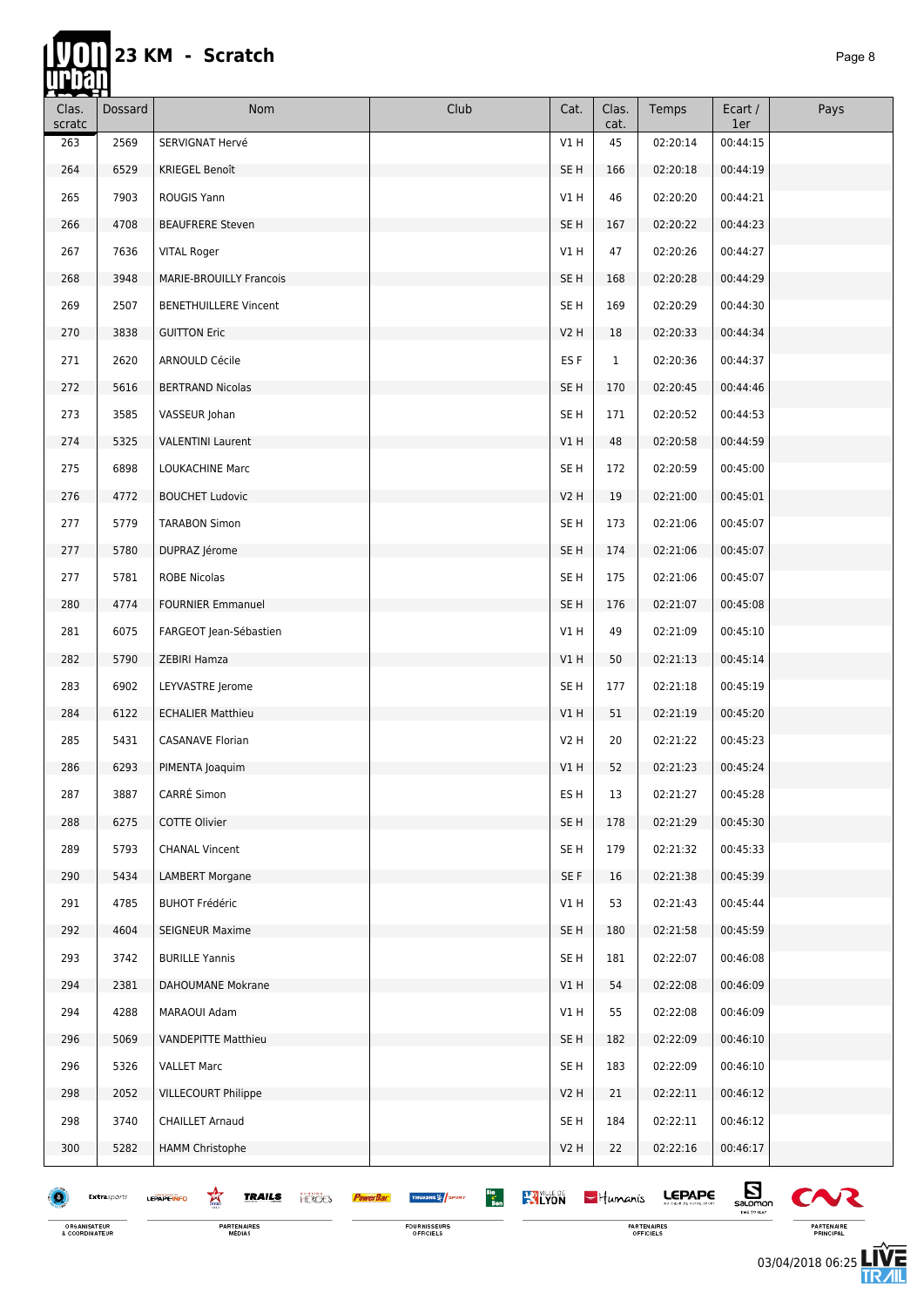hř

| <u>TVEN</u><br>Clas.<br>scratc | Dossard     | Nom                                                | Club                                                        | Cat.            | Clas.<br>cat.  | Temps         | Ecart /<br>1er                         | Pays   |
|--------------------------------|-------------|----------------------------------------------------|-------------------------------------------------------------|-----------------|----------------|---------------|----------------------------------------|--------|
| 301                            | 6867        | <b>LOIZON Eric</b>                                 |                                                             | V2 H            | 23             | 02:22:21      | 00:46:22                               |        |
| 302                            | 2208        | <b>PAGES Vincent</b>                               |                                                             | V1 H            | 56             | 02:22:23      | 00:46:24                               |        |
| 302                            | 7131        | <b>MARTIN Gilles</b>                               |                                                             | <b>V2 H</b>     | 24             | 02:22:23      | 00:46:24                               |        |
| 304                            | 3726        | FILHOL Fabien                                      |                                                             | SE H            | 185            | 02:22:33      | 00:46:34                               |        |
| 305                            | 5131        | <b>CHABERT Olivier</b>                             |                                                             | VIH             | 57             | 02:22:34      | 00:46:35                               |        |
| 306                            | 6400        | FETAUD Vivien                                      |                                                             | SE <sub>H</sub> | 186            | 02:22:35      | 00:46:36                               |        |
| 307                            | 2557        | <b>DEROUSSEN Yves</b>                              |                                                             | SE H            | 187            | 02:22:37      | 00:46:38                               |        |
| 307                            | 7925        | <b>DOUBLOT Gilles</b>                              |                                                             | V2H             | 25             | 02:22:37      | 00:46:38                               |        |
| 309                            | 2973        | PENVEN Théo                                        |                                                             | SE H            | 188            | 02:22:40      | 00:46:41                               |        |
| 310                            | 6620        | NOBLESSE Christophe                                |                                                             | V2H             | 26             | 02:22:43      | 00:46:44                               |        |
| 311                            | 6012        | <b>VUITTON Stephane</b>                            |                                                             | VIH             | 58             | 02:22:48      | 00:46:49                               |        |
| 312                            | 5168        | <b>COUTURIER Matthieu</b>                          |                                                             | SE <sub>H</sub> | 189            | 02:22:49      | 00:46:50                               |        |
| 313                            | 2996        | <b>VERICEL Cedric</b>                              |                                                             | V1 H            | 59             | 02:22:50      | 00:46:51                               |        |
| 314                            | 3360        | DI SCALA Norbert                                   |                                                             | V2 H            | 27             | 02:22:54      | 00:46:55                               |        |
| 315                            | 5881        | <b>MORATA Florent</b>                              |                                                             | V1 H            | 60             | 02:22:58      | 00:46:59                               |        |
| 316                            | 3135        | <b>BERD Samy</b>                                   |                                                             | SE <sub>H</sub> | 190            | 02:23:03      | 00:47:04                               |        |
| 317                            | 6962        | <b>GALLAY Fabian</b>                               |                                                             | SE H            | 191            | 02:23:06      | 00:47:07                               |        |
| 318                            | 2170        | <b>CUILLERAT Florence</b>                          |                                                             | V2F             | $\mathbf{1}$   | 02:23:07      | 00:47:08                               |        |
| 318                            | 4084        | ARSAC Christophe                                   |                                                             | V1 H            | 61             | 02:23:07      | 00:47:08                               |        |
| 320                            | 3850        | <b>HERVIER Cedric</b>                              |                                                             | SE H            | 192            | 02:23:12      | 00:47:13                               |        |
| 321                            | 7637        | <b>BOYER Mailys</b>                                |                                                             | SE F            | 17             | 02:23:26      | 00:47:27                               |        |
| 322                            | 5362        | <b>BALVAY Rodolphe</b>                             |                                                             | V1H             | 62             | 02:23:28      | 00:47:29                               |        |
| 323                            | 4570        | <b>GIRARD Marcellin</b>                            |                                                             | SE H            | 193            | 02:23:30      | 00:47:31                               |        |
| 324                            | 5919        | <b>OUAABI Aziz</b>                                 |                                                             | SE <sub>H</sub> | 194            | 02:23:31      | 00:47:32                               |        |
| 325                            | 7378        | LEGROS Mickael                                     |                                                             | VIH             | 63             | 02:23:32      | 00:47:33                               |        |
| 326                            | 6129        | DE AZEVEDO Celine                                  |                                                             | V2F             | $\overline{2}$ | 02:23:34      | 00:47:35                               |        |
| 327                            | 7051        | PELLETIER Benoit                                   |                                                             | V1H             | 64             | 02:23:35      | 00:47:36                               |        |
| 328                            | 7046        | STRUB Jeremy                                       |                                                             | SE <sub>H</sub> | 195            | 02:23:38      | 00:47:39                               |        |
| 329                            | 4067        | FESQUET Gérald                                     |                                                             | VIH             | 65             | 02:23:41      | 00:47:42                               |        |
| 330                            | 2030        | <b>MEGE Anthony</b>                                |                                                             | SE H            | 196            | 02:23:42      | 00:47:43                               |        |
| 331                            | 4552        | LESCURE Jessica                                    |                                                             | SE F            | 18             | 02:23:43      | 00:47:44                               |        |
| 332                            | 4842        | JACOUD Bastien                                     |                                                             | SE H            | 197            | 02:23:49      | 00:47:50                               |        |
| 333                            | 2913        | <b>AMARGER Renaud</b>                              |                                                             | SE H            | 198            | 02:23:54      | 00:47:55                               |        |
| 334                            | 6069        | <b>LAURAIN Robert</b>                              |                                                             | V2H             | 28             | 02:23:57      | 00:47:58                               |        |
| 335                            | 2135        | FAVRE Jean-Michel                                  |                                                             | V2H             | 29             | 02:24:04      | 00:48:05                               |        |
| 336                            | 6166        | TONNERIEUX Johann                                  |                                                             | SE <sub>H</sub> | 199            | 02:24:10      | 00:48:11                               |        |
| 337                            | 4781        | FEYEUX Philippe                                    |                                                             | VIH             | 66             | 02:24:14      | 00:48:15                               |        |
| 338                            | 7120        | ROUGERON Benoit                                    |                                                             | SE H            | 200            | 02:24:19      | 00:48:20                               |        |
|                                | Extrasports | Ŕ<br><b>TRAILS</b><br><b>HERGES</b><br>LEPAPE-INFO | Bio<br>Bon<br><b>EX</b> LYON<br>THUASHE <sup>16</sup> SPORT |                 | $-$ Humanis    | <b>LEPAPE</b> | $\sum_{\text{saomon}}$<br>TIME TO FLAT | $\sim$ |

ORGANISATEUR<br>& COORDINATEUR

FOURNISSEURS<br>OFFICIELS

PARTENAIRES<br>OFFICIELS

 $\sim$ PARTENAIRE<br>PRINCIPAL

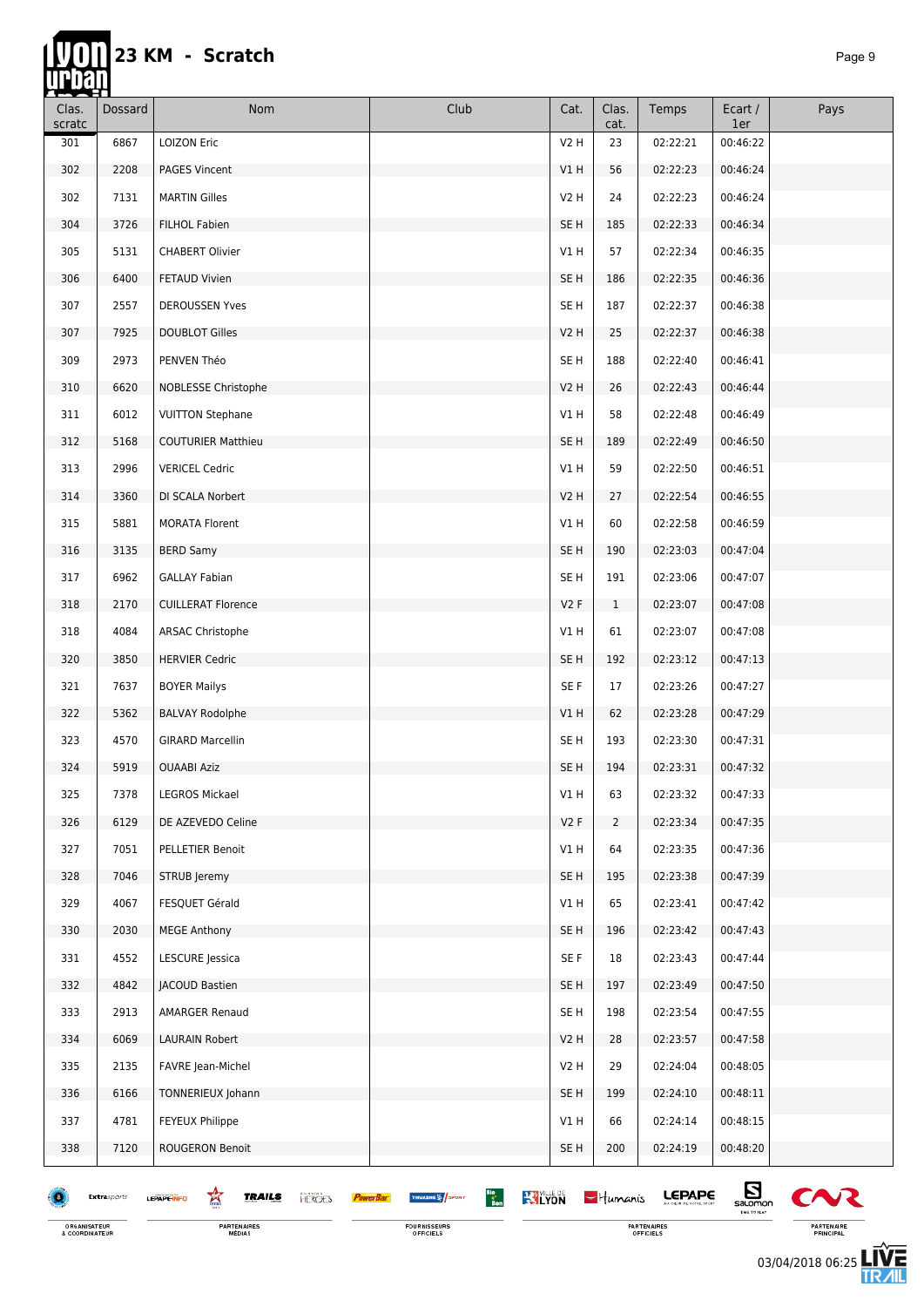m

| ▅▅▅▟<br>Clas.<br>scratc | Dossard     | Nom                                                | Club                                                      | Cat.             | Clas.<br>cat. | Temps         | Ecart /<br>1er               | Pays         |
|-------------------------|-------------|----------------------------------------------------|-----------------------------------------------------------|------------------|---------------|---------------|------------------------------|--------------|
| 339                     | 2371        | <b>CHARVET Christophe</b>                          |                                                           | SE <sub>H</sub>  | 201           | 02:24:24      | 00:48:25                     |              |
| 340                     | 5174        | <b>CALMELS Olivier</b>                             |                                                           | V1 H             | 67            | 02:24:37      | 00:48:38                     |              |
| 341                     | 4486        | <b>CORBEL Jean Yves</b>                            |                                                           | SE H             | 202           | 02:24:38      | 00:48:39                     |              |
| 342                     | 5088        | <b>MARCETTEAU Marc</b>                             |                                                           | V <sub>2</sub> H | 30            | 02:24:42      | 00:48:43                     |              |
| 343                     | 6281        | MARION-ZUBIETA Jean-Baptiste                       |                                                           | SE <sub>H</sub>  | 203           | 02:24:44      | 00:48:45                     |              |
| 344                     | 3512        | MINODIER Frédéric                                  |                                                           | V1H              | 68            | 02:24:47      | 00:48:48                     |              |
| 345                     | 2989        | <b>VALLAT Damien</b>                               |                                                           | SE <sub>H</sub>  | 204           | 02:24:50      | 00:48:51                     |              |
| 346                     | 6905        | <b>TEYSSOT Bastien</b>                             |                                                           | SE <sub>H</sub>  | 205           | 02:24:51      | 00:48:52                     |              |
| 347                     | 6758        | <b>GRISONI Pierre</b>                              |                                                           | SE H             | 206           | 02:24:52      | 00:48:53                     |              |
| 348                     | 4089        | MINODIER Christophe                                |                                                           | V1H              | 69            | 02:24:54      | 00:48:55                     |              |
| 349                     | 3044        | MUNOZ Stephane                                     |                                                           | V1 H             | 70            | 02:24:58      | 00:48:59                     |              |
| 350                     | 6450        | MINSSIEUX Bruno                                    |                                                           | V2H              | 31            | 02:24:59      | 00:49:00                     |              |
| 351                     | 3004        | <b>GRANGE Pascal</b>                               |                                                           | V2 H             | 32            | 02:25:01      | 00:49:02                     |              |
| 352                     | 5886        | MAZZIETTI Audric                                   |                                                           | SE H             | 207           | 02:25:02      | 00:49:03                     |              |
| 353                     | 6539        | JOLLET Franck                                      |                                                           | SE H             | 208           | 02:25:03      | 00:49:04                     |              |
| 354                     | 7396        | GUTIÉRREZ PACHECO Ernesto                          |                                                           | V1H              | 71            | 02:25:10      | 00:49:11                     |              |
| 355                     | 3279        | <b>REDON Sebastien</b>                             |                                                           | SE <sub>H</sub>  | 209           | 02:25:11      | 00:49:12                     |              |
| 356                     | 6651        | <b>CHAUFFET Xavier</b>                             |                                                           | SE H             | 210           | 02:25:12      | 00:49:13                     |              |
| 357                     | 5396        | <b>GASSER Thomas</b>                               |                                                           | SE <sub>H</sub>  | 211           | 02:25:15      | 00:49:16                     |              |
| 358                     | 7054        | DANEZ Oceane                                       |                                                           | SE F             | 19            | 02:25:16      | 00:49:17                     |              |
| 359                     | 2916        | <b>DURANTET Matthieu</b>                           |                                                           | ES H             | 14            | 02:25:18      | 00:49:19                     |              |
| 359                     | 6162        | <b>BARADEL Nicolas</b>                             |                                                           | V1H              | 72            | 02:25:18      | 00:49:19                     |              |
| 361                     | 2975        | <b>MOREAU David</b>                                |                                                           | VIH              | 73            | 02:25:20      | 00:49:21                     |              |
| 362                     | 3598        | <b>TANGUY Yves</b>                                 |                                                           | V2H              | 33            | 02:25:26      | 00:49:27                     |              |
| 363                     | 7923        | GAVEAU Jean Marie                                  |                                                           | V1 H             | 74            | 02:25:27      | 00:49:28                     |              |
| 364                     | 6612        | PIDOUX Ludovic                                     |                                                           | VIH              | 75            | 02:25:31      | 00:49:32                     |              |
| 365                     | 6285        | MINGHETTI Nicolas                                  |                                                           | SE H             | 212           | 02:25:49      | 00:49:50                     |              |
| 366                     | 5342        | <b>HAVET Christophe</b>                            |                                                           | V1H              | 76            | 02:25:50      | 00:49:51                     |              |
| 367                     | 4678        | RANDRIANARIJAONA Frédéric                          |                                                           | SE <sub>H</sub>  | 213           | 02:26:01      | 00:50:02                     |              |
| 367                     | 6702        | PLUSQUIN Florian                                   |                                                           | SE H             | 214           | 02:26:01      | 00:50:02                     |              |
| 369                     | 3832        | FRED Dejean                                        |                                                           | SE <sub>H</sub>  | 215           | 02:26:03      | 00:50:04                     |              |
| 370                     | 6894        | <b>GRISONNET Mathieu</b>                           |                                                           | SE H             | 216           | 02:26:04      | 00:50:05                     |              |
| 371                     | 4868        | <b>GENDRE Christophe</b>                           |                                                           | V1H              | 77            | 02:26:05      | 00:50:06                     |              |
| 372                     | 3736        | <b>BARBARIN Pauline</b>                            |                                                           | SE F             | 20            | 02:26:10      | 00:50:11                     |              |
| 372                     | 5594        | <b>LEROY Vincent</b>                               |                                                           | SE <sub>H</sub>  | 217           | 02:26:10      | 00:50:11                     |              |
| 374                     | 6310        | LURQUIN Didier                                     |                                                           | V2H              | 34            | 02:26:18      | 00:50:19                     |              |
| 375                     | 5391        | <b>LAFAYE Brice</b>                                |                                                           | SE <sub>H</sub>  | 218           | 02:26:20      | 00:50:21                     |              |
| 376                     | 6009        | <b>LONJON Mickael</b>                              |                                                           | SE H             | 219           | 02:26:28      | 00:50:29                     |              |
|                         | Extrasports | 窎<br><b>TRAILS</b><br><b>HERCES</b><br>LEPAPE-INFO | Bio<br>Bon<br><b>WILYON</b><br><b>THUASHE &amp; SPORT</b> |                  | $-$ Humanis   | <b>LEPAPE</b> | $\mathbf{E}$<br>TIME TO FLAT | $\mathbf{C}$ |

FOURNISSEURS<br>OFFICIELS

ORGANISATEUR<br>& COORDINATEUR

**PARTENAIRES**<br>MÉDIAS

03/04/2018 06:25

PARTENAIRES<br>OFFICIELS

PARTENAIRE<br>PRINCIPAL

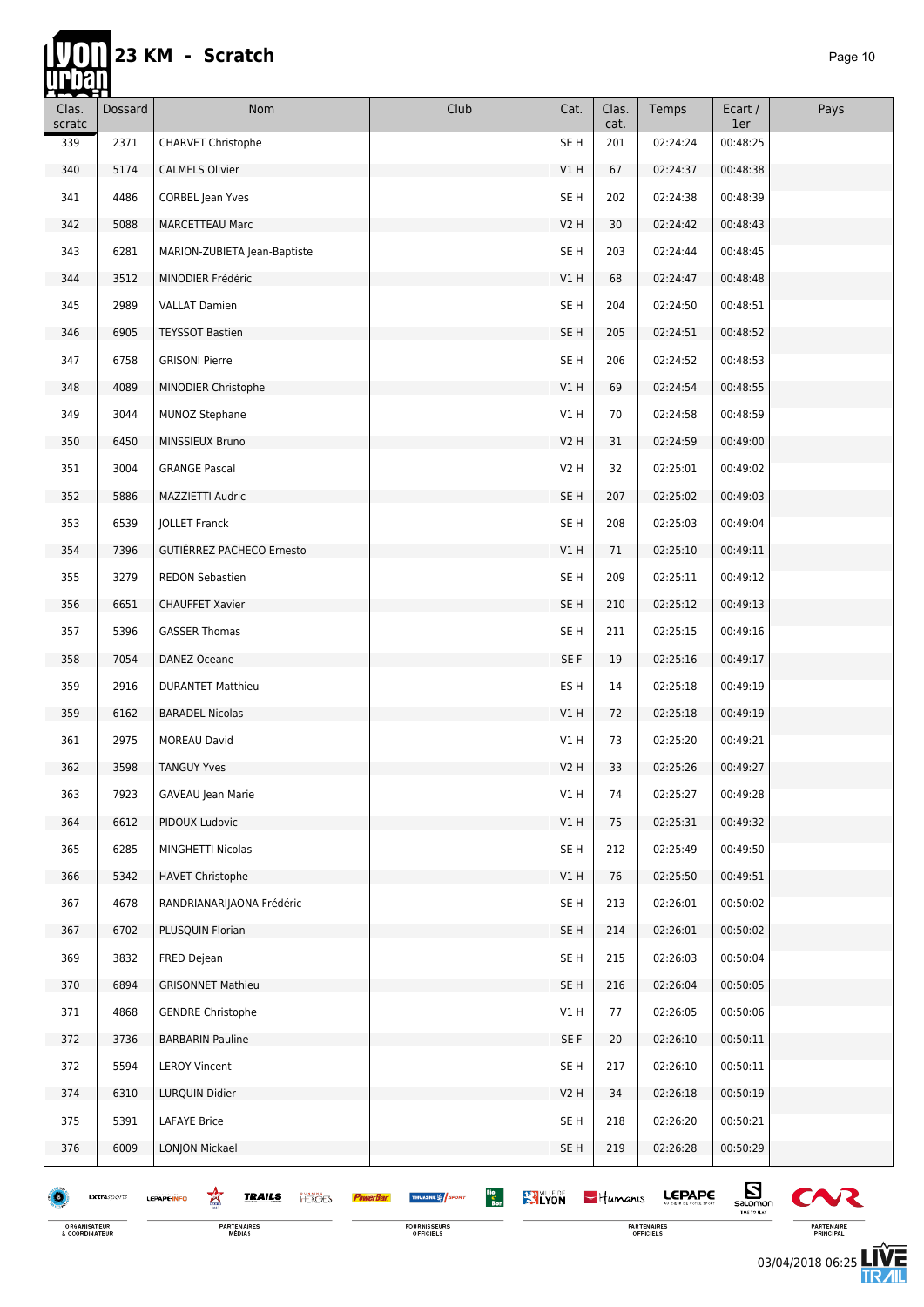| Clas.<br>scratc | Dossard             | Nom                                               | Club                                                                          | Cat.            | Clas.<br>cat.  | Temps         | Ecart /<br>1er                   | Pays                  |
|-----------------|---------------------|---------------------------------------------------|-------------------------------------------------------------------------------|-----------------|----------------|---------------|----------------------------------|-----------------------|
| 377             | 6066                | <b>MIGNON Nicolas</b>                             |                                                                               | SE <sub>H</sub> | 220            | 02:26:32      | 00:50:33                         |                       |
| 378             | 7650                | <b>DOUTRE Pascaline</b>                           |                                                                               | ES <sub>F</sub> | $\overline{2}$ | 02:26:33      | 00:50:34                         |                       |
| 379             | 4548                | <b>WERA Nathalie</b>                              |                                                                               | SE F            | 21             | 02:26:34      | 00:50:35                         |                       |
| 380             | 6178                | <b>SALAS Philippe</b>                             |                                                                               | V1 H            | 78             | 02:26:37      | 00:50:38                         |                       |
| 381             | 6301                | D'ANGELO Eugenia                                  |                                                                               | SE F            | 22             | 02:26:40      | 00:50:41                         |                       |
| 382             | 4470                | <b>BLAYON Laurent</b>                             |                                                                               | V2H             | 35             | 02:26:41      | 00:50:42                         |                       |
| 383             | 3975                | RAVEL Jean                                        |                                                                               | VIH             | 79             | 02:26:49      | 00:50:50                         |                       |
| 383             | 7372                | <b>TOURENNE Erik</b>                              |                                                                               | V3H             | 4              | 02:26:49      | 00:50:50                         |                       |
| 385             | 3976                | <b>RAVEL Thibaut</b>                              |                                                                               | SE H            | 221            | 02:26:51      | 00:50:52                         |                       |
| 386             | 4556                | MARÉCHAL Thomas                                   |                                                                               | SE <sub>H</sub> | 222            | 02:26:54      | 00:50:55                         |                       |
| 387             | 5884                | AUDÉ Julie                                        |                                                                               | SE F            | 23             | 02:26:55      | 00:50:56                         |                       |
| 388             | 2732                | <b>BONNAVAUD Nils</b>                             |                                                                               | ES H            | 15             | 02:27:02      | 00:51:03                         |                       |
| 389             | 7169                | <b>CHOVET Guillaume</b>                           |                                                                               | SE <sub>H</sub> | 223            | 02:27:04      | 00:51:05                         |                       |
| 390             | 6927                | <b>GUISEPPIN Anthony</b>                          |                                                                               | SE <sub>H</sub> | 224            | 02:27:05      | 00:51:06                         |                       |
| 391             | 5901                | <b>VERNET Xavier</b>                              |                                                                               | SE <sub>H</sub> | 225            | 02:27:10      | 00:51:11                         |                       |
| 392             | 3773                | <b>VITALONI Alexandre</b>                         |                                                                               | SE <sub>H</sub> | 226            | 02:27:18      | 00:51:19                         |                       |
| 393             | 4706                | JANIN Guillaume                                   |                                                                               | SE <sub>H</sub> | 227            | 02:27:25      | 00:51:26                         |                       |
| 394             | 5257                | PALOMINO Soline                                   |                                                                               | SE F            | 24             | 02:27:29      | 00:51:30                         |                       |
| 395             | 4765                | <b>TAVEL Pierre</b>                               |                                                                               | SE <sub>H</sub> | 228            | 02:27:30      | 00:51:31                         |                       |
| 395             | 5560                | <b>ALLEE Philippe</b>                             |                                                                               | <b>V2 H</b>     | 36             | 02:27:30      | 00:51:31                         |                       |
| 395             | 6127                | <b>FERNANDES Maria</b>                            |                                                                               | V2F             | 3              | 02:27:30      | 00:51:31                         |                       |
| 398             | 3124                | <b>DELAUNAY Gregory</b>                           |                                                                               | SE H            | 229            | 02:27:32      | 00:51:33                         |                       |
| 399             | 4475                | <b>FROMENT Paul</b>                               |                                                                               | V1 H            | 80             | 02:27:44      | 00:51:45                         |                       |
| 400             | 2074                | <b>MUDARD Régis</b>                               |                                                                               | SE H            | 230            | 02:27:50      | 00:51:51                         |                       |
| 400             | 2906                | FAVA Stefano                                      |                                                                               | V1 H            | 81             | 02:27:50      | 00:51:51                         |                       |
| 402             | 4202                | <b>VARLET Alain</b>                               |                                                                               | V2H             | 37             | 02:27:51      | 00:51:52                         |                       |
| 403             | 5777                | WOLFF Jean Noel                                   |                                                                               | V2H             | 38             | 02:27:53      | 00:51:54                         |                       |
| 404             | 6463                | ZINE Marwan                                       |                                                                               | SE <sub>H</sub> | 231            | 02:27:58      | 00:51:59                         |                       |
| 405             | 2981                | <b>BIHAN Michael</b>                              |                                                                               | SE <sub>H</sub> | 232            | 02:27:59      | 00:52:00                         |                       |
| 406             | 5620                | JOUSSEAUME Céline                                 |                                                                               | SE F            | 25             | 02:28:00      | 00:52:01                         |                       |
| 407             | 6335                | <b>RIMET Vincent</b>                              |                                                                               | <b>V2 H</b>     | 39             | 02:28:02      | 00:52:03                         |                       |
| 408             | 6522                | CERVETTI Stéphane                                 |                                                                               | V1H             | 82             | 02:28:04      | 00:52:05                         |                       |
| 409             | 3754                | <b>DUMAS Pierre</b>                               |                                                                               | SE <sub>H</sub> | 233            | 02:28:13      | 00:52:14                         |                       |
| 410             | 7005                | <b>FOURY Stéphane</b>                             |                                                                               | V1 H            | 83             | 02:28:22      | 00:52:23                         |                       |
| 411             | 6364                | MILOU Nathalie                                    |                                                                               | V1F             | 4              | 02:28:29      | 00:52:30                         |                       |
| 412             | 4126                | <b>BELBERKA Olivier</b>                           |                                                                               | V2H             | 40             | 02:28:31      | 00:52:32                         |                       |
| 413             | 6359                | WILLMANN Grégoire                                 |                                                                               | SE H            | 234            | 02:28:32      | 00:52:33                         |                       |
| 413             | 7628                | SCHEEFISCH Kévin                                  |                                                                               | SE H            | 235            | 02:28:32      | 00:52:33                         |                       |
|                 | <b>Extra</b> sports | 鸾<br><b>TRAILS</b><br><b>HROES</b><br>LEPAPE-INFO | Bio<br>Bon<br><b>KYLYON</b><br>THUASHE <sup>16</sup> SPORT<br><b>PowerBan</b> |                 | $-$ Humanis    | <b>LEPAPE</b> | $E_{\text{non}}$<br>TIME TO FLAT | $\boldsymbol{\infty}$ |

ORGANISATEUR<br>& COORDINATEUR

**PARTENAIRES**<br>MÉDIAS



PARTENAIRES<br>OFFICIELS

 $\boldsymbol{\infty}$ PARTENAIRE<br>PRINCIPAL

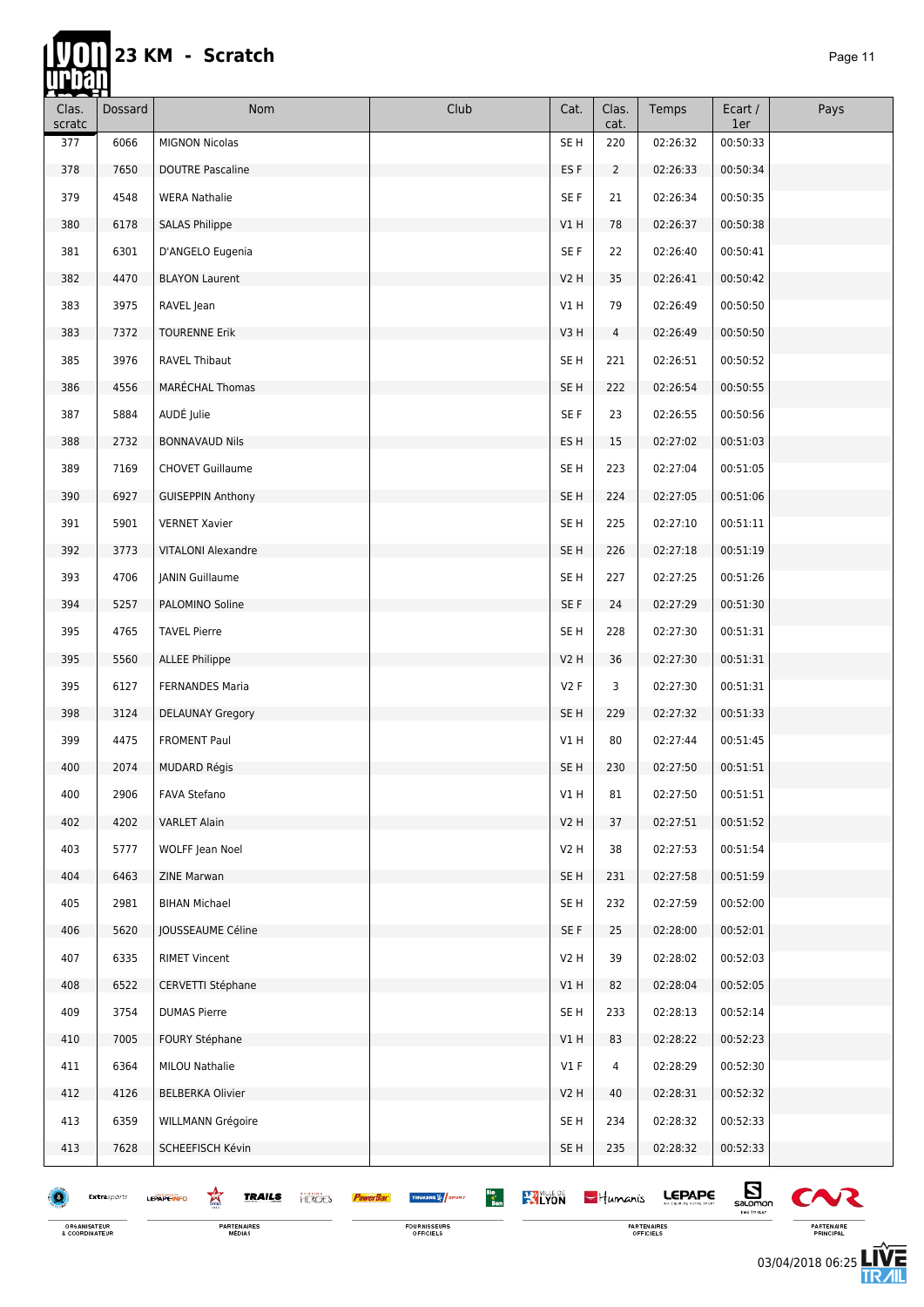#### **Tyon 23 KM - Scratch** *Page 12*

| Clas.<br>scratc | Dossard     | <b>Nom</b>                                         | Club                                           | Cat.             | Clas.<br>cat. | Temps         | Ecart /<br>1er               | Pays           |
|-----------------|-------------|----------------------------------------------------|------------------------------------------------|------------------|---------------|---------------|------------------------------|----------------|
| 415             | 3753        | DURIER Léni                                        |                                                | SE <sub>H</sub>  | 236           | 02:28:36      | 00:52:37                     |                |
| 416             | 2225        | REYMOND Frédéric                                   |                                                | VIH              | 84            | 02:28:46      | 00:52:47                     |                |
| 417             | 7395        | MAHU Jason                                         |                                                | V1 H             | 85            | 02:28:49      | 00:52:50                     |                |
| 418             | 6374        | <b>GUEGUEN Céline</b>                              |                                                | SE F             | 26            | 02:29:00      | 00:53:01                     |                |
| 418             | 6375        | <b>CHRISTOPHE Marie</b>                            |                                                | SE F             | 27            | 02:29:00      | 00:53:01                     |                |
| 420             | 2990        | <b>MAILLIEZ Pierre</b>                             |                                                | SE <sub>H</sub>  | 237           | 02:29:02      | 00:53:03                     |                |
| 420             | 6331        | <b>SAILLET Serge</b>                               |                                                | V2 H             | 41            | 02:29:02      | 00:53:03                     |                |
| 422             | 3741        | <b>MORIN Adrien</b>                                |                                                | SE <sub>H</sub>  | 238           | 02:29:08      | 00:53:09                     |                |
| 423             | 6401        | <b>CALLETTI Fabrice</b>                            |                                                | V2H              | 42            | 02:29:14      | 00:53:15                     |                |
| 424             | 4516        | <b>FICKINGER Marine</b>                            |                                                | SE F             | 28            | 02:29:15      | 00:53:16                     |                |
| 425             | 2865        | <b>HERNANDEZ Laurent</b>                           |                                                | V1 H             | 86            | 02:29:20      | 00:53:21                     |                |
| 426             | 2568        | <b>SUBTIL Nicolas</b>                              |                                                | V1 H             | 87            | 02:29:22      | 00:53:23                     |                |
| 427             | 4801        | <b>BOUTELIER Jean-Marc</b>                         |                                                | V1 H             | 88            | 02:29:24      | 00:53:25                     |                |
| 428             | 7189        | <b>GIRARDET Paul</b>                               |                                                | SE <sub>H</sub>  | 239           | 02:29:32      | 00:53:33                     |                |
| 429             | 6043        | <b>BERBILLE Olivier</b>                            |                                                | V1 H             | 89            | 02:29:47      | 00:53:48                     |                |
| 430             | 4603        | <b>LEBRETON Guillaume</b>                          |                                                | SE H             | 240           | 02:30:00      | 00:54:01                     |                |
| 431             | 6394        | <b>BAZIN Rémi</b>                                  |                                                | SE H             | 241           | 02:30:01      | 00:54:02                     |                |
| 432             | 4107        | CALLUELA Sylvie                                    |                                                | V2F              | 4             | 02:30:11      | 00:54:12                     |                |
| 433             | 6387        | <b>GENOT Cyril</b>                                 |                                                | SE H             | 242           | 02:30:12      | 00:54:13                     |                |
| 434             | 5882        | <b>SALAS Richard</b>                               |                                                | V <sub>2</sub> H | 43            | 02:30:14      | 00:54:15                     |                |
| 435             | 6407        | LE CHEVILLER Jean-François                         |                                                | V2H              | 44            | 02:30:18      | 00:54:19                     |                |
| 436             | 4927        | <b>COSTET Laurie</b>                               |                                                | SE F             | 29            | 02:30:19      | 00:54:20                     |                |
| 437             | 5562        | <b>HEYLENS Mathieu</b>                             |                                                | SE <sub>H</sub>  | 243           | 02:30:31      | 00:54:32                     |                |
| 438             | 2993        | <b>DUTRANNOY Fabrice</b>                           |                                                | V1 H             | 90            | 02:30:34      | 00:54:35                     |                |
| 439             | 2861        | PILOT Karine                                       |                                                | V1F              | 5             | 02:30:38      | 00:54:39                     |                |
| 440             | 2860        | PILOT Stéphane                                     |                                                | V1H              | 91            | 02:30:39      | 00:54:40                     |                |
| 441             | 6277        | DELL'ACQUA Anthony                                 |                                                | SE H             | 244           | 02:30:40      | 00:54:41                     |                |
| 442             | 3843        | POUJADE Benjamin                                   |                                                | SE H             | 245           | 02:30:45      | 00:54:46                     |                |
| 443             | 6067        | <b>BELMONTE</b> Jerome                             |                                                | SE <sub>H</sub>  | 246           | 02:30:52      | 00:54:53                     |                |
| 444             | 2336        | <b>CAUNES David</b>                                |                                                | SE H             | 247           | 02:30:58      | 00:54:59                     |                |
| 444             | 4698        | PELLISSIER François                                |                                                | SE H             | 248           | 02:30:58      | 00:54:59                     |                |
| 444             | 6699        | <b>DUCRET Laurent</b>                              |                                                | V2H              | 45            | 02:30:58      | 00:54:59                     |                |
| 447             | 6924        | <b>BONNAVAUD Thomas</b>                            |                                                | SE <sub>H</sub>  | 249           | 02:31:00      | 00:55:01                     |                |
| 447             | 6925        | <b>BEGUET Mathieu</b>                              |                                                | SE H             | 250           | 02:31:00      | 00:55:01                     |                |
| 449             | 4527        | VENET Mickaël                                      |                                                | SE <sub>H</sub>  | 251           | 02:31:01      | 00:55:02                     |                |
| 449             | 6661        | <b>BOUGEOIS Lucas</b>                              |                                                | SE <sub>H</sub>  | 252           | 02:31:01      | 00:55:02                     |                |
| 451             | 3719        | <b>BELLON Christophe</b>                           |                                                | V1 H             | 92            | 02:31:04      | 00:55:05                     |                |
| 451             | 4674        | <b>GYSELINCK Pauline</b>                           |                                                | SE F             | 30            | 02:31:04      | 00:55:05                     |                |
|                 | Extrasports | 鸾<br><b>TRAILS</b><br><b>HERGES</b><br>LEPAPE-INFO | Bio<br>Bon<br><b>KYLYON</b><br>THUASHE & SPORT |                  | $-$ Humanis   | <b>LEPAPE</b> | $\mathbf{E}$<br>TIME TO FLAT | C <sub>N</sub> |



**PARTENAIRES**<br>MÉDIAS

PARTENAIRES<br>OFFICIELS

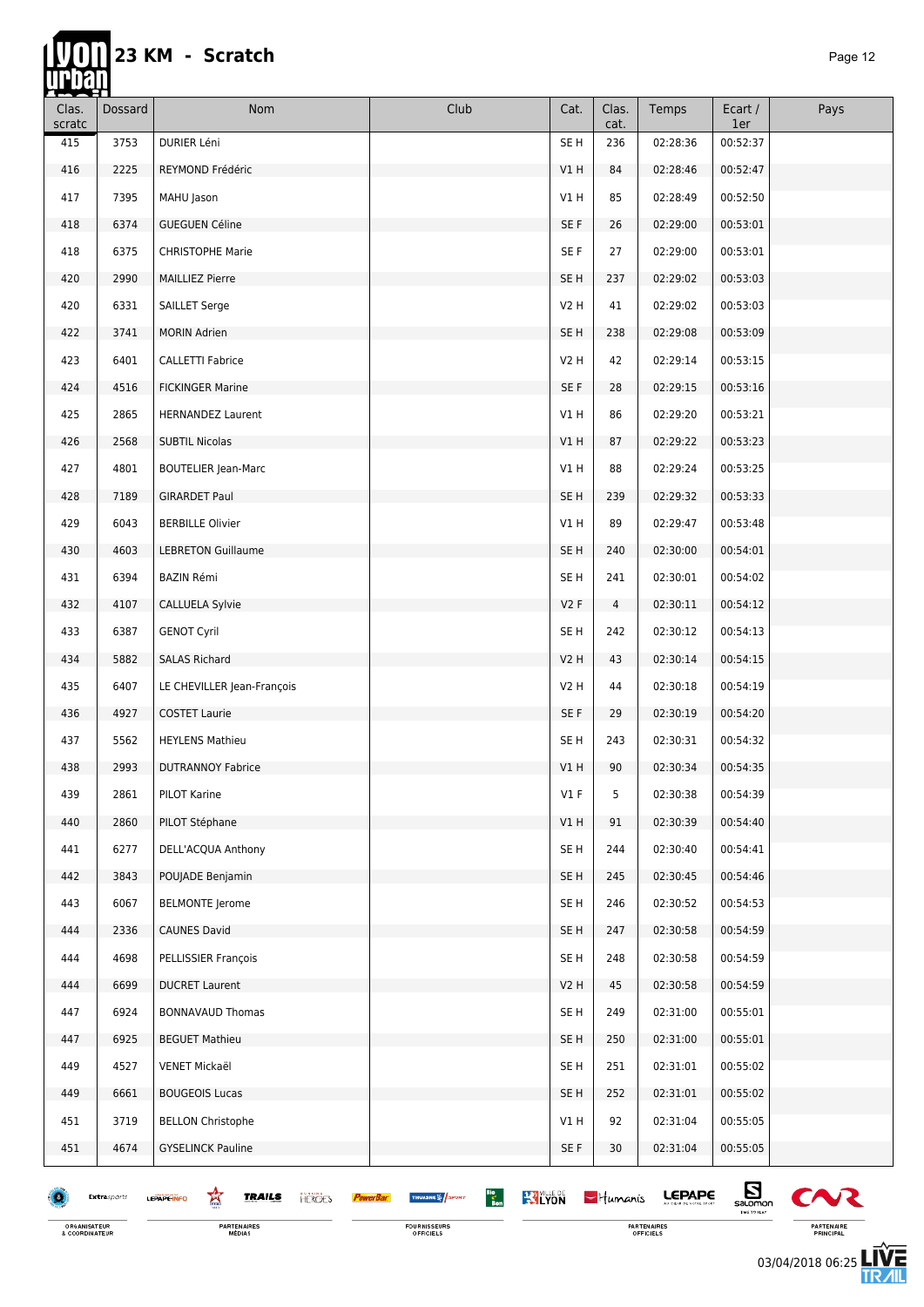### **23 KM - Scratch** *Page 13* han

**hip** 

| <u> 1.22.11</u><br>Clas.<br>scratc | Dossard     | Nom                                                | Club                                                                           | Cat.             | Clas.<br>cat. | Temps    | Ecart /<br>1er     | Pays   |
|------------------------------------|-------------|----------------------------------------------------|--------------------------------------------------------------------------------|------------------|---------------|----------|--------------------|--------|
| 453                                | 5157        | <b>BERNARD Margot</b>                              |                                                                                | SE F             | 31            | 02:31:09 | 00:55:10           |        |
| 454                                | 5009        | <b>MARC Florian</b>                                |                                                                                | V1H              | 93            | 02:31:10 | 00:55:11           |        |
| 455                                | 6616        | FERRI ANGULO Daniel                                |                                                                                | SE <sub>H</sub>  | 253           | 02:31:15 | 00:55:16           |        |
| 456                                | 5649        | <b>VILLEVAL Francois</b>                           |                                                                                | V3H              | 5             | 02:31:16 | 00:55:17           |        |
| 457                                | 3043        | <b>COLLARD Denis</b>                               |                                                                                | V1 H             | 94            | 02:31:17 | 00:55:18           |        |
| 457                                | 6922        | <b>PAYS Thierry</b>                                |                                                                                | SE <sub>H</sub>  | 254           | 02:31:17 | 00:55:18           |        |
| 459                                | 4053        | SANDIER Florian                                    |                                                                                | SE <sub>H</sub>  | 255           | 02:31:18 | 00:55:19           |        |
| 460                                | 4711        | VIGNAL Sébastien                                   |                                                                                | SE <sub>H</sub>  | 256           | 02:31:20 | 00:55:21           |        |
| 461                                | 6698        | <b>TAING Victor</b>                                |                                                                                | SE H             | 257           | 02:31:30 | 00:55:31           |        |
| 462                                | 5789        | PERARD Jimmy                                       |                                                                                | SE <sub>H</sub>  | 258           | 02:31:31 | 00:55:32           |        |
| 463                                | 6920        | <b>HUMBLOT Estelle</b>                             |                                                                                | SE F             | 32            | 02:31:36 | 00:55:37           |        |
| 464                                | 3951        | ROUSSEAU Philippe                                  |                                                                                | V2 H             | 46            | 02:31:37 | 00:55:38           |        |
| 465                                | 6158        | <b>MONTANE Marc</b>                                |                                                                                | V1 H             | 95            | 02:31:40 | 00:55:41           |        |
| 466                                | 4859        | <b>BRISSON Romain</b>                              |                                                                                | SE <sub>H</sub>  | 259           | 02:31:43 | 00:55:44           |        |
| 467                                | 7192        | <b>VALLIER Celine</b>                              |                                                                                | $VI$ F           | 6             | 02:31:50 | 00:55:51           |        |
| 468                                | 5874        | PLUCHOT Nicolas                                    |                                                                                | SE H             | 260           | 02:31:52 | 00:55:53           |        |
| 469                                | 6528        | <b>WUCHER Laura</b>                                |                                                                                | SE F             | 33            | 02:31:56 | 00:55:57           |        |
| 470                                | 6997        | <b>CASTRO Michel</b>                               |                                                                                | V1 H             | 96            | 02:31:59 | 00:56:00           |        |
| 471                                | 2395        | <b>MASSON Yves</b>                                 |                                                                                | V2 H             | 47            | 02:32:01 | 00:56:02           |        |
| 472                                | 5596        | FESQUET Sebastien                                  |                                                                                | V1 H             | 97            | 02:32:02 | 00:56:03           |        |
| 473                                | 6279        | <b>MORAWECK Yves</b>                               |                                                                                | V2 H             | 48            | 02:32:06 | 00:56:07           |        |
| 474                                | 4360        | <b>DESPRES Loïc</b>                                |                                                                                | SE <sub>H</sub>  | 261           | 02:32:08 | 00:56:09           |        |
| 475                                | 4361        | <b>BRIZARD Jean-Baptiste</b>                       |                                                                                | SE <sub>H</sub>  | 262           | 02:32:09 | 00:56:10           |        |
| 475                                | 7071        | <b>STORCHAN Pauline</b>                            |                                                                                | SE F             | 34            | 02:32:09 | 00:56:10           |        |
| 477                                | 6995        | PEYNICHOU Audrey                                   |                                                                                | SE F             | 35            | 02:32:10 | 00:56:11           |        |
| 478                                | 2506        | <b>BOUTIN Nicolas</b>                              |                                                                                | SE <sub>H</sub>  | 263           | 02:32:11 | 00:56:12           |        |
| 479                                | 2883        | LORENZINI Christophe                               |                                                                                | V1H              | 98            | 02:32:20 | 00:56:21           |        |
| 479                                | 7042        | PAROUTY Olivier                                    |                                                                                | V1 H             | 99            | 02:32:20 | 00:56:21           |        |
| 481                                | 2972        | CHAMBIET Jérôme                                    |                                                                                | V1H              | 100           | 02:32:21 | 00:56:22           |        |
| 482                                | 4297        | <b>BESNARD Mathieu</b>                             |                                                                                | SE H             | 264           | 02:32:22 | 00:56:23           |        |
| 483                                | 4127        | <b>BELBERKA Thibaut</b>                            |                                                                                | ES H             | 16            | 02:32:23 | 00:56:24           |        |
| 484                                | 5268        | SABATINI Armand                                    |                                                                                | V <sub>2</sub> H | 49            | 02:32:24 | 00:56:25           |        |
| 484                                | 6396        | <b>VALLA David</b>                                 |                                                                                | V1H              | 101           | 02:32:24 | 00:56:25           |        |
| 486                                | 6895        | <b>CECILLON Sigfrid</b>                            |                                                                                | SE H             | 265           | 02:32:28 | 00:56:29           |        |
| 487                                | 3625        | <b>BORIE Pascal</b>                                |                                                                                | SE <sub>H</sub>  | 266           | 02:32:38 | 00:56:39           |        |
| 488                                | 2032        | <b>BARDEL Thomas</b>                               |                                                                                | SE <sub>H</sub>  | 267           | 02:32:42 | 00:56:43           |        |
| 488                                | 4534        | DEHAINAULT Raphael                                 |                                                                                | ES H             | 17            | 02:32:42 | 00:56:43           |        |
| 490                                | 7368        | CARRADORE Anthony                                  |                                                                                | SE H             | 268           | 02:32:47 | 00:56:48           |        |
|                                    | Extrasports | 窎<br><b>TRAILS</b><br><b>HERCES</b><br>LEPAPE-INFO | Bio<br>Bon<br><b>KY LYON</b><br>THUASHE <sup>16</sup> SPORT<br><b>PowerBar</b> |                  | $-$ Humanis   | LEPAPE   | $E_{\text{nonon}}$ | $\sim$ |

FOURNISSEURS<br>OFFICIELS

PARTENAIRES<br>OFFICIELS

 $sum_{\text{N}}$  $\blacktriangledown$ 

PARTENAIRE<br>PRINCIPAL

03/04/2018 06:25

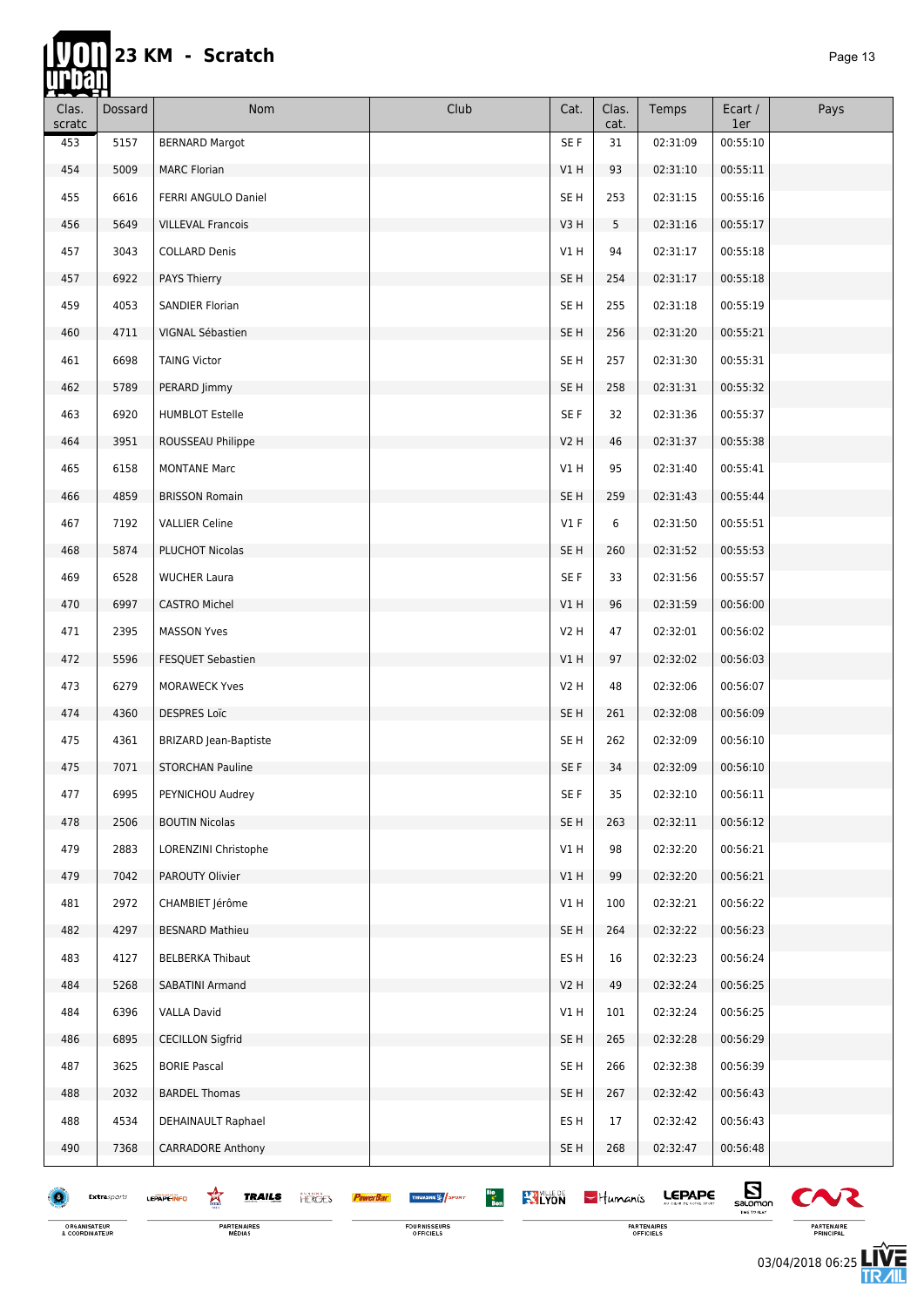### **UTON** 23 KM - Scratch

| ææ 1<br>Clas.<br>scratc | Dossard     | Nom                                                | Club                                                    | Cat.            | Clas.<br>cat.   | Temps         | Ecart /<br>1er               | Pays                  |
|-------------------------|-------------|----------------------------------------------------|---------------------------------------------------------|-----------------|-----------------|---------------|------------------------------|-----------------------|
| 491                     | 3600        | DEFLANDRE Alban                                    |                                                         | SE H            | 269             | 02:32:48      | 00:56:49                     |                       |
| 492                     | 7359        | <b>MARTY Laureline</b>                             |                                                         | SE F            | 36              | 02:32:53      | 00:56:54                     |                       |
| 493                     | 5932        | <b>GORIOU Pascal</b>                               |                                                         | V1H             | 102             | 02:32:57      | 00:56:58                     |                       |
| 494                     | 5784        | ERARD Jean-François                                |                                                         | SE <sub>H</sub> | 270             | 02:32:59      | 00:57:00                     |                       |
| 495                     | 3972        | <b>VATEL Patrice</b>                               |                                                         | SE H            | 271             | 02:33:05      | 00:57:06                     |                       |
| 496                     | 3663        | <b>PAGE Guillaume</b>                              |                                                         | SE <sub>H</sub> | 272             | 02:33:08      | 00:57:09                     |                       |
| 497                     | 2970        | <b>BINOIST Bernard</b>                             |                                                         | V3H             | 6               | 02:33:10      | 00:57:11                     |                       |
| 497                     | 5628        | LAMOUROUX Jean-Daniel                              |                                                         | V2 H            | 50              | 02:33:10      | 00:57:11                     |                       |
| 499                     | 3732        | <b>DRAVET Amandine</b>                             |                                                         | SE F            | 37              | 02:33:13      | 00:57:14                     |                       |
| 500                     | 4819        | JOUVE Pascal                                       |                                                         | V2H             | 51              | 02:33:14      | 00:57:15                     |                       |
| 501                     | 2869        | GIRAUDON Rémi                                      |                                                         | SE H            | 273             | 02:33:20      | 00:57:21                     |                       |
| 502                     | 3626        | RODRIGUEZ Gaël                                     |                                                         | SE <sub>H</sub> | 274             | 02:33:25      | 00:57:26                     |                       |
| 503                     | 3276        | <b>GRANJON Romain</b>                              |                                                         | V1 H            | 103             | 02:33:29      | 00:57:30                     |                       |
| 503                     | 4918        | <b>COLVILLE Vincent</b>                            |                                                         | SE <sub>H</sub> | 275             | 02:33:29      | 00:57:30                     |                       |
| 503                     | 4936        | MORTAL Jerome                                      |                                                         | V1H             | 104             | 02:33:29      | 00:57:30                     |                       |
| 503                     | 7367        | <b>BOZON Laurent</b>                               |                                                         | V1H             | 105             | 02:33:29      | 00:57:30                     |                       |
| 507                     | 2971        | <b>LACAILLE Sylvie</b>                             |                                                         | V2F             | 5               | 02:33:30      | 00:57:31                     |                       |
| 507                     | 4919        | <b>BERTRAND Sébastien</b>                          |                                                         | SE H            | 276             | 02:33:30      | 00:57:31                     |                       |
| 509                     | 5247        | <b>REROLLE Ludovic</b>                             |                                                         | SE <sub>H</sub> | 277             | 02:33:34      | 00:57:35                     |                       |
| 510                     | 3039        | <b>CHORON Sebastien</b>                            |                                                         | SE <sub>H</sub> | 278             | 02:33:39      | 00:57:40                     |                       |
| 511                     | 5101        | TIBÈRE Guillaume                                   |                                                         | SE H            | 279             | 02:33:40      | 00:57:41                     |                       |
| 512                     | 2185        | <b>HORNERO Carine</b>                              |                                                         | V1F             | $7\overline{ }$ | 02:33:45      | 00:57:46                     |                       |
| 513                     | 4579        | DEVAUD Sandra                                      |                                                         | $VI$ F          | 8               | 02:33:48      | 00:57:49                     |                       |
| 514                     | 2664        | <b>SPICAROLEN Antoine</b>                          |                                                         | SE F            | 38              | 02:33:49      | 00:57:50                     |                       |
| 515                     | 6237        | PALAYER Grégory                                    |                                                         | V1 H            | 106             | 02:34:05      | 00:58:06                     |                       |
| 516                     | 6688        | <b>BAILLY Nicolas</b>                              |                                                         | SE H            | 280             | 02:34:09      | 00:58:10                     |                       |
| 517                     | 4085        | RAYMOND Anthony                                    |                                                         | SE H            | 281             | 02:34:10      | 00:58:11                     |                       |
| 518                     | 2995        | PILLAUD Nicolas                                    |                                                         | SE <sub>H</sub> | 282             | 02:34:18      | 00:58:19                     |                       |
| 519                     | 4009        | PABION Adrien                                      |                                                         | SE <sub>H</sub> | 283             | 02:34:26      | 00:58:27                     |                       |
| 520                     | 4514        | <b>MAURY Hortense</b>                              |                                                         | SE F            | 39              | 02:34:32      | 00:58:33                     |                       |
| 521                     | 6108        | LÉGER-PIGOUT Matéo                                 |                                                         | ES H            | 18              | 02:34:35      | 00:58:36                     |                       |
| 521                     | 7139        | <b>ABECASIS Francisco</b>                          |                                                         | V1H             | 107             | 02:34:35      | 00:58:36                     |                       |
| 523                     | 3270        | <b>DUMENIL Corentin</b>                            |                                                         | ES H            | 19              | 02:34:42      | 00:58:43                     |                       |
| 524                     | 3771        | CHAUSSET Jérémi                                    |                                                         | SE H            | 284             | 02:34:45      | 00:58:46                     |                       |
| 524                     | 7047        | <b>CASCIANI Fabrice</b>                            |                                                         | VIH             | 108             | 02:34:45      | 00:58:46                     |                       |
| 526                     | 4345        | <b>BORGA Nicolas</b>                               |                                                         | V1 H            | 109             | 02:34:46      | 00:58:47                     |                       |
| 527                     | 5153        | <b>MAURY Alexis</b>                                |                                                         | SE <sub>H</sub> | 285             | 02:34:56      | 00:58:57                     |                       |
| 527                     | 5328        | DORVAL Mathieu                                     |                                                         | SE H            | 286             | 02:34:56      | 00:58:57                     |                       |
|                         | Extrasports | 鸾<br><b>TRAILS</b><br><b>HERCES</b><br>LEPAPE-INFO | Bio<br>Bon<br><b>KYLYON</b><br><b>THUASHE SAN SPORT</b> |                 | $-$ Humanis     | <b>LEPAPE</b> | $\mathbf{E}$<br>TIME TO FLAT | $\boldsymbol{\infty}$ |

ORGANISATEUR<br>& COORDINATEUR

**PARTENAIRES**<br>MÉDIAS

FOURNISSEURS<br>OFFICIELS

PARTENAIRES<br>OFFICIELS

 $\boldsymbol{\infty}$ PARTENAIRE<br>PRINCIPAL

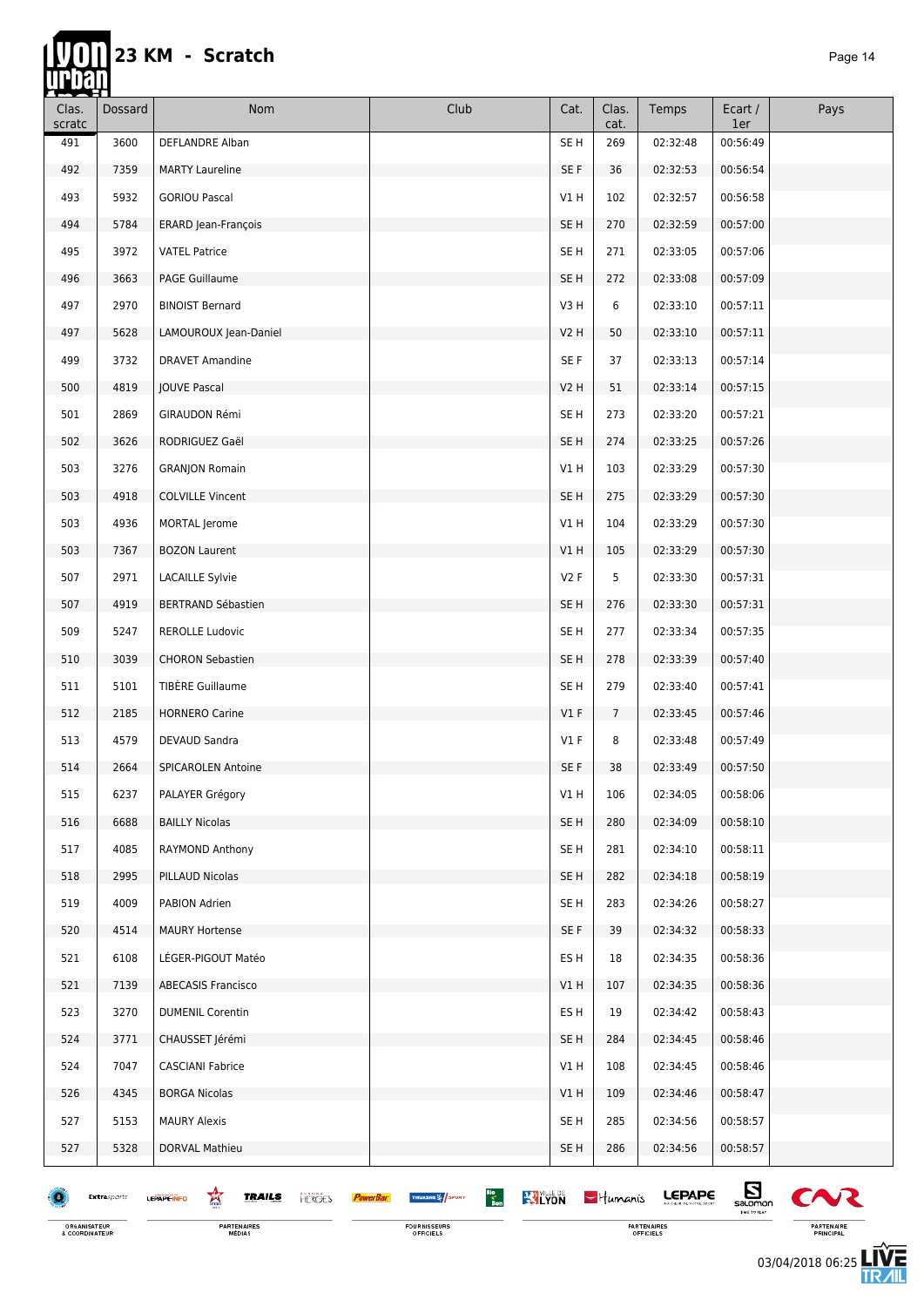hř

| $\overline{\phantom{a}}$<br>Clas. | Dossard     | Nom                                                | Club                                           | Cat.            | Clas.       | Temps         | Ecart /                                   | Pays   |
|-----------------------------------|-------------|----------------------------------------------------|------------------------------------------------|-----------------|-------------|---------------|-------------------------------------------|--------|
| scratc<br>529                     | 6650        | <b>ABADIE Paul</b>                                 |                                                | SE <sub>H</sub> | cat.<br>287 | 02:35:16      | 1er<br>00:59:17                           |        |
| 530                               | 5343        | <b>CHICOT Yann</b>                                 |                                                | V1H             | 110         | 02:35:18      | 00:59:19                                  |        |
| 531                               | 5365        | <b>HENRY Olivier</b>                               |                                                | SE H            | 288         | 02:35:20      | 00:59:21                                  |        |
| 532                               | 5375        | PLESSIS Mathieu                                    |                                                | SE <sub>H</sub> | 289         | 02:35:22      | 00:59:23                                  |        |
| 533                               | 5374        | <b>DEMOUTH Gaelle</b>                              |                                                | SE F            | 40          | 02:35:23      | 00:59:24                                  |        |
| 534                               | 3705        | <b>WROBEL Pawel</b>                                |                                                | V1 H            | 111         | 02:35:28      | 00:59:29                                  |        |
| 534                               | 5384        | DORIDOT Christophe                                 |                                                | V2H             | 52          | 02:35:28      | 00:59:29                                  |        |
| 536                               | 6008        | <b>BOURGEOIS Hervé</b>                             |                                                | V2H             | 53          | 02:35:31      | 00:59:32                                  |        |
| 537                               | 4621        | ALLAGNAT Jérôme                                    |                                                | VIH             | 112         | 02:35:44      | 00:59:45                                  |        |
| 538                               | 6398        | <b>TERRET Yvan</b>                                 |                                                | ES H            | 20          | 02:35:45      | 00:59:46                                  |        |
| 539                               | 3548        | <b>LECUELLET Florian</b>                           |                                                | SE H            | 290         | 02:35:49      | 00:59:50                                  |        |
| 540                               | 6025        | ADER Héloïse                                       |                                                | SE F            | 41          | 02:35:50      | 00:59:51                                  |        |
| 541                               | 3398        | CERVERA-GRANGE Myriam                              |                                                | SE F            | 42          | 02:35:54      | 00:59:55                                  |        |
| 542                               | 6451        | DEFILON Julien                                     |                                                | SE <sub>H</sub> | 291         | 02:35:55      | 00:59:56                                  |        |
| 543                               | 6383        | <b>BOURTHOUMIEUX Maxime</b>                        |                                                | SE H            | 292         | 02:35:56      | 00:59:57                                  |        |
| 544                               | 6888        | <b>VORILLION Sophie</b>                            |                                                | SE F            | 43          | 02:35:57      | 00:59:58                                  |        |
| 545                               | 6648        | <b>GONCALVES Norbert</b>                           |                                                | V2 H            | 54          | 02:36:04      | 01:00:05                                  |        |
| 546                               | 5917        | MALURET Jean                                       |                                                | V2 H            | 55          | 02:36:06      | 01:00:07                                  |        |
| 547                               | 5757        | <b>BAILLOUD Gérard</b>                             |                                                | V2H             | 56          | 02:36:13      | 01:00:14                                  |        |
| 548                               | 5121        | <b>COUVET Denis</b>                                |                                                | SE <sub>H</sub> | 293         | 02:36:17      | 01:00:18                                  |        |
| 549                               | 5411        | <b>DEMANGE Laurent</b>                             |                                                | V2 H            | 57          | 02:36:20      | 01:00:21                                  |        |
| 550                               | 5252        | <b>GRESSIER Olivier</b>                            |                                                | V1 H            | 113         | 02:36:22      | 01:00:23                                  |        |
| 551                               | 6153        | <b>SCHLICK Arnaud</b>                              |                                                | SE <sub>H</sub> | 294         | 02:36:30      | 01:00:31                                  |        |
| 552                               | 6152        | <b>SCHLICK Luc</b>                                 |                                                | SE H            | 295         | 02:36:35      | 01:00:36                                  |        |
| 553                               | 4453        | QURESHI Mohsen                                     |                                                | V1 H            | 114         | 02:36:50      | 01:00:51                                  |        |
| 554                               | 6928        | <b>CHAIX Ludovic</b>                               |                                                | SE <sub>H</sub> | 296         | 02:36:52      | 01:00:53                                  |        |
| 555                               | 4257        | PINEL Tommy                                        |                                                | SE H            | 297         | 02:36:56      | 01:00:57                                  |        |
| 556                               | 6597        | PEILLON Florence                                   |                                                | SE F            | 44          | 02:37:01      | 01:01:02                                  |        |
| 557                               | 4633        | <b>DESLOT Lucie</b>                                |                                                | SE F            | 45          | 02:37:04      | 01:01:05                                  |        |
| 558                               | 7656        | ROSA Gabriele                                      |                                                | V1 H            | 115         | 02:37:06      | 01:01:07                                  |        |
| 559                               | 7390        | <b>NGUYEN KHAC Trung Dung</b>                      |                                                | V1H             | 116         | 02:37:12      | 01:01:13                                  |        |
| 560                               | 2596        | <b>DESBOIS Aymeric</b>                             |                                                | SE <sub>H</sub> | 298         | 02:37:13      | 01:01:14                                  |        |
| 560                               | 5019        | ZACCHI Frederic                                    |                                                | SE <sub>H</sub> | 299         | 02:37:13      | 01:01:14                                  |        |
| 560                               | 6464        | <b>DANIEL Martial</b>                              |                                                | V1H             | 117         | 02:37:13      | 01:01:14                                  |        |
| 563                               | 3831        | <b>BETTWY Fabrice</b>                              |                                                | SE <sub>H</sub> | 300         | 02:37:15      | 01:01:16                                  |        |
| 563                               | 7659        | DELOULE Jonathan                                   |                                                | ES H            | 21          | 02:37:15      | 01:01:16                                  |        |
| 565                               | 6392        | <b>FILLON Patrick</b>                              |                                                | V2 H            | 58          | 02:37:21      | 01:01:22                                  |        |
| 566                               | 6073        | <b>LUCIANI Oriane</b>                              |                                                | SE F            | 46          | 02:37:24      | 01:01:25                                  |        |
|                                   | Extrasports | Ŕ<br><b>TRAILS</b><br><b>HERGES</b><br>LEPAPE-INFO | Bio<br>Bon<br><b>RALYON</b><br>THUASHE & SPORT |                 | $-$ Humanis | <b>LEPAPE</b> | $\mathbf{E}_{\text{sum}}$<br>TIME TO FLAT | $\sim$ |

FOURNISSEURS<br>OFFICIELS

PARTENAIRES<br>OFFICIELS

 $\boldsymbol{\infty}$ PARTENAIRE<br>PRINCIPAL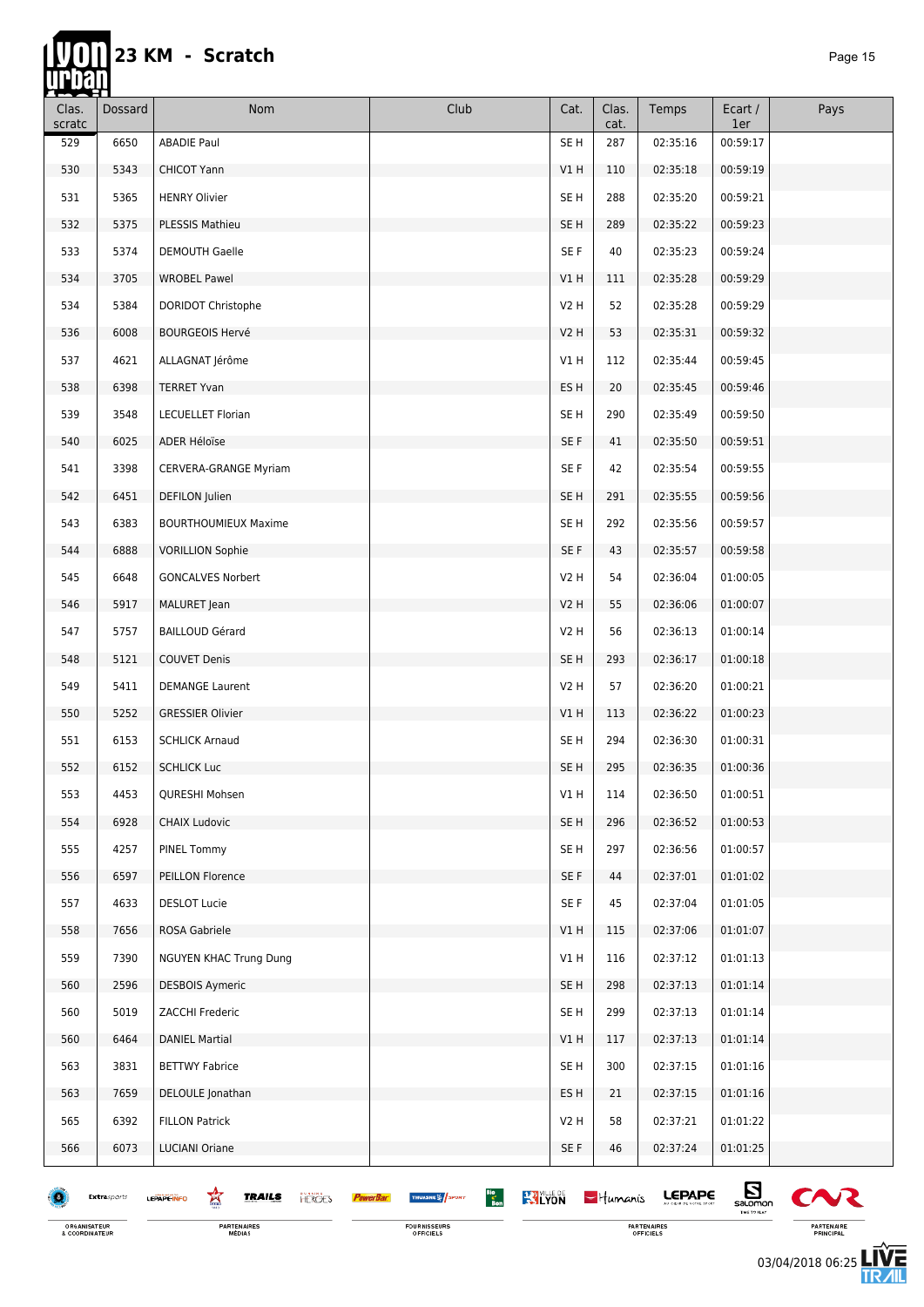m

| œœ<br>Clas.<br>scratc | Dossard     | Nom                                                | Club                                                                          | Cat.            | Clas.<br>cat.   | Temps         | Ecart /<br>1er                                                      | Pays                  |
|-----------------------|-------------|----------------------------------------------------|-------------------------------------------------------------------------------|-----------------|-----------------|---------------|---------------------------------------------------------------------|-----------------------|
| 567                   | 6556        | ALONET Christophe                                  |                                                                               | SE <sub>H</sub> | 301             | 02:37:28      | 01:01:29                                                            |                       |
| 568                   | 4659        | CHEZEAUBERNARD Eric                                |                                                                               | V1H             | 118             | 02:37:29      | 01:01:30                                                            |                       |
| 569                   | 7154        | <b>HILTCHER Yann</b>                               |                                                                               | V2 H            | 59              | 02:37:36      | 01:01:37                                                            |                       |
| 570                   | 4807        | <b>BOUSQUET Denis</b>                              |                                                                               | V3H             | $7\overline{ }$ | 02:37:38      | 01:01:39                                                            |                       |
| 571                   | 4758        | <b>COMMUN Benoit</b>                               |                                                                               | V1 H            | 119             | 02:37:39      | 01:01:40                                                            |                       |
| 572                   | 3966        | <b>CECCARELLI Laurent</b>                          |                                                                               | SE <sub>H</sub> | 302             | 02:37:44      | 01:01:45                                                            |                       |
| 572                   | 6389        | <b>VITAL Valguezio</b>                             |                                                                               | SE <sub>H</sub> | 303             | 02:37:44      | 01:01:45                                                            |                       |
| 574                   | 2033        | OTTO-BRUC Victorien                                |                                                                               | SE <sub>H</sub> | 304             | 02:37:47      | 01:01:48                                                            |                       |
| 575                   | 5122        | <b>CORNEVAUX Pauline</b>                           |                                                                               | SE F            | 47              | 02:37:54      | 01:01:55                                                            |                       |
| 576                   | 7002        | <b>COULON Thomas</b>                               |                                                                               | SE <sub>H</sub> | 305             | 02:37:55      | 01:01:56                                                            |                       |
| 577                   | 6514        | <b>NEDELEC Patrick</b>                             |                                                                               | V3 H            | 8               | 02:38:00      | 01:02:01                                                            |                       |
| 578                   | 3119        | NOSLAND Loïc                                       |                                                                               | V3H             | 9               | 02:38:01      | 01:02:02                                                            |                       |
| 579                   | 2183        | <b>HALLAK Nathalie</b>                             |                                                                               | $VI$ F          | 9               | 02:38:02      | 01:02:03                                                            |                       |
| 579                   | 3118        | <b>NOSLAND Margaux</b>                             |                                                                               | SE F            | 48              | 02:38:02      | 01:02:03                                                            |                       |
| 581                   | 4492        | <b>GATTET Philippe</b>                             |                                                                               | SE <sub>H</sub> | 306             | 02:38:04      | 01:02:05                                                            |                       |
| 582                   | 2641        | <b>COUROUBLE Pierre</b>                            |                                                                               | SE <sub>H</sub> | 307             | 02:38:08      | 01:02:09                                                            |                       |
| 582                   | 2642        | LAHEURTE Virginie                                  |                                                                               | SE F            | 49              | 02:38:08      | 01:02:09                                                            |                       |
| 584                   | 4709        | PRADINES Ronan                                     |                                                                               | SE <sub>H</sub> | 308             | 02:38:14      | 01:02:15                                                            |                       |
| 584                   | 7187        | <b>SIMON Carine</b>                                |                                                                               | SE F            | 50              | 02:38:14      | 01:02:15                                                            |                       |
| 586                   | 5320        | PICOUL Willy                                       |                                                                               | V1H             | 120             | 02:38:15      | 01:02:16                                                            |                       |
| 587                   | 3816        | DAVID François                                     |                                                                               | V1H             | 121             | 02:38:18      | 01:02:19                                                            |                       |
| 588                   | 6250        | PATIGNY Michael                                    |                                                                               | V1 H            | 122             | 02:38:19      | 01:02:20                                                            |                       |
| 589                   | 4844        | DUBOST Julien                                      |                                                                               | SE <sub>H</sub> | 309             | 02:38:20      | 01:02:21                                                            |                       |
| 589                   | 6497        | <b>ITZEL Gauthier</b>                              |                                                                               | SE <sub>H</sub> | 310             | 02:38:20      | 01:02:21                                                            |                       |
| 591                   | 4393        | CHEMAMA Cyrille                                    |                                                                               | V1 H            | 123             | 02:38:26      | 01:02:27                                                            |                       |
| 591                   | 6261        | <b>CHAPPAZ Claudine</b>                            |                                                                               | SE F            | 51              | 02:38:26      | 01:02:27                                                            |                       |
| 591                   | 7149        | THEVOT Christian                                   |                                                                               | V3H             | 10              | 02:38:26      | 01:02:27                                                            |                       |
| 594                   | 4891        | <b>JARDIN Laurent</b>                              |                                                                               | V2H             | 60              | 02:38:29      | 01:02:30                                                            |                       |
| 595                   | 4795        | <b>BENCTEUX Juliette</b>                           |                                                                               | SE F            | 52              | 02:38:33      | 01:02:34                                                            |                       |
| 596                   | 4545        | ORCEL Hélène                                       |                                                                               | $VI$ F          | 10              | 02:38:39      | 01:02:40                                                            |                       |
| 597                   | 7001        | LORINI Christophe                                  |                                                                               | V1H             | 124             | 02:38:48      | 01:02:49                                                            |                       |
| 598                   | 7174        | SPANNAGEL Emmanuel                                 |                                                                               | V1H             | 125             | 02:39:02      | 01:03:03                                                            |                       |
| 599                   | 3725        | SASSI Davide                                       |                                                                               | V1H             | 126             | 02:39:03      | 01:03:04                                                            |                       |
| 600                   | 2166        | <b>BRAULT Marie</b>                                |                                                                               | SE F            | 53              | 02:39:04      | 01:03:05                                                            |                       |
| 601                   | 7400        | DAMELINCOURT Dorian                                |                                                                               | JU H            | 3               | 02:39:07      | 01:03:08                                                            |                       |
| 602                   | 7373        | GOYET Claude-Henri                                 |                                                                               | SE <sub>H</sub> | 311             | 02:39:11      | 01:03:12                                                            |                       |
| 603                   | 2090        | JOUX Fabrice                                       |                                                                               | V1H             | 127             | 02:39:12      | 01:03:13                                                            |                       |
| 604                   | 4878        | <b>GUERRIAU Olivier</b>                            |                                                                               | VIH             | 128             | 02:39:13      | 01:03:14                                                            |                       |
|                       | Extrasports | 窎<br><b>TRAILS</b><br><b>HERCES</b><br>LEPAPE-INFO | Bio<br>Bon<br><b>KYLYON</b><br>THUASHE <sup>16</sup> SPORT<br><b>PowerBar</b> |                 | $-$ Humanis     | <b>LEPAPE</b> | $E_{\text{S}^{\text{non}}_{\text{S}^{\text{non}}}}$<br>TIME TO FLAT | $\boldsymbol{\infty}$ |



PARTENAIRES<br>OFFICIELS

VŁ  $\mathbf{v}$ PARTENAIRE<br>PRINCIPAL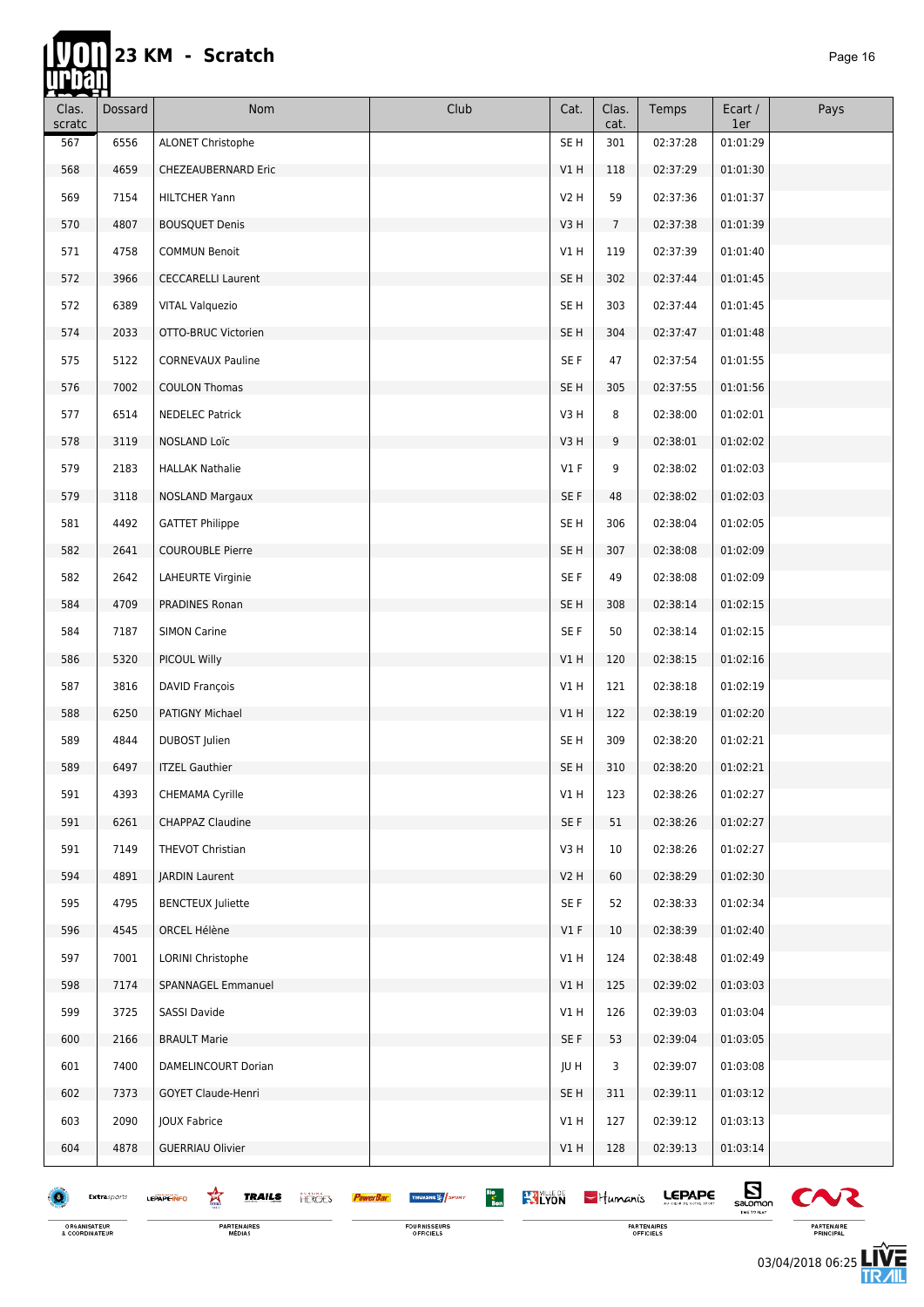#### **Tyon 23 KM - Scratch** *Page 17*

| <b>TELESCOPE</b> |             |                                             |                                                                               |                 |                 |               |                             |        |
|------------------|-------------|---------------------------------------------|-------------------------------------------------------------------------------|-----------------|-----------------|---------------|-----------------------------|--------|
| Clas.<br>scratc  | Dossard     | Nom                                         | Club                                                                          | Cat.            | Clas.<br>cat.   | Temps         | Ecart /<br>1er              | Pays   |
| 605              | 5105        | <b>DUFRENE Mathieu-Alexandre</b>            |                                                                               | SE <sub>H</sub> | 312             | 02:39:17      | 01:03:18                    |        |
| 606              | 4627        | <b>BOTTON Karine</b>                        |                                                                               | $VI$ F          | 11              | 02:39:26      | 01:03:27                    |        |
| 607              | 6915        | <b>TERPEREAU Ronan</b>                      |                                                                               | SE <sub>H</sub> | 313             | 02:39:29      | 01:03:30                    |        |
| 608              | 4778        | <b>EQUINET Odile</b>                        |                                                                               | V2F             | 6               | 02:39:32      | 01:03:33                    |        |
| 609              | 6485        | PARMENTIER Christophe                       |                                                                               | V2 H            | 61              | 02:39:41      | 01:03:42                    |        |
| 610              | 5175        | RONGIERAS Xavier                            |                                                                               | SE <sub>H</sub> | 314             | 02:39:42      | 01:03:43                    |        |
| 611              | 3926        | <b>MARTY Patrick</b>                        |                                                                               | V2H             | 62              | 02:39:47      | 01:03:48                    |        |
| 611              | 6388        | <b>BERNARD Patrick</b>                      |                                                                               | <b>V2 H</b>     | 63              | 02:39:47      | 01:03:48                    |        |
| 613              | 3140        | KULIHA Olivier                              |                                                                               | V1 H            | 129             | 02:39:48      | 01:03:49                    |        |
| 614              | 2893        | <b>TCHALEKIAN Guillaume</b>                 |                                                                               | SE <sub>H</sub> | 315             | 02:39:49      | 01:03:50                    |        |
| 615              | 4096        | <b>BOURAU Frederic</b>                      |                                                                               | V1 H            | 130             | 02:39:52      | 01:03:53                    |        |
| 616              | 4458        | <b>DELDON Baptiste</b>                      |                                                                               | SE <sub>H</sub> | 316             | 02:39:56      | 01:03:57                    |        |
| 617              | 4837        | MONTAZ LUFUTUCO Elodie                      |                                                                               | SE F            | 54              | 02:39:59      | 01:04:00                    |        |
| 618              | 4397        | <b>GOUTAGNY Pierre-Baptiste</b>             |                                                                               | SE <sub>H</sub> | 317             | 02:40:00      | 01:04:01                    |        |
| 619              | 2388        | PERRIOT Sylvain                             |                                                                               | SE H            | 318             | 02:40:02      | 01:04:03                    |        |
| 620              | 3980        | RONJON Jérôme                               |                                                                               | SE <sub>H</sub> | 319             | 02:40:04      | 01:04:05                    |        |
| 621              | 3652        | <b>MARC Frederic</b>                        |                                                                               | V1 H            | 131             | 02:40:08      | 01:04:09                    |        |
| 622              | 2151        | ALBERTO Bernard                             |                                                                               | <b>V2 H</b>     | 64              | 02:40:09      | 01:04:10                    |        |
| 622              | 3592        | <b>MENDIBOURE Marc</b>                      |                                                                               | V1H             | 132             | 02:40:09      | 01:04:10                    |        |
| 622              | 5259        | <b>BOST Dominique</b>                       |                                                                               | V2H             | 65              | 02:40:09      | 01:04:10                    |        |
| 625              | 3824        | <b>BLANC</b> Jocelyn                        |                                                                               | V1 H            | 133             | 02:40:13      | 01:04:14                    |        |
| 626              | 2147        | LASGORCEIX Arnaud                           |                                                                               | SE <sub>H</sub> | 320             | 02:40:14      | 01:04:15                    |        |
| 626              | 2165        | <b>BOUDRE Frédéric</b>                      |                                                                               | V1 H            | 134             | 02:40:14      | 01:04:15                    |        |
| 628              | 3812        | KACHLER Christophe                          |                                                                               | V2H             | 66              | 02:40:16      | 01:04:17                    |        |
| 629              | 2152        | <b>ALBERTO Tony</b>                         |                                                                               | V2 H            | 67              | 02:40:17      | 01:04:18                    |        |
| 629              | 6061        | <b>FERNANDEZ Eric</b>                       |                                                                               | V2H             | 68              | 02:40:17      | 01:04:18                    |        |
| 631              | 6180        | <b>BERNARD Camille</b>                      |                                                                               | SE F            | 55              | 02:40:24      | 01:04:25                    |        |
| 632              | 4394        | <b>PERROT Eric</b>                          |                                                                               | V1H             | 135             | 02:40:26      | 01:04:27                    |        |
| 633              | 3918        | PAGE Serge                                  |                                                                               | V1 H            | 136             | 02:40:29      | 01:04:30                    |        |
| 633              | 6909        | PACROT Fabien                               |                                                                               | SE <sub>H</sub> | 321             | 02:40:29      | 01:04:30                    |        |
| 635              | 6358        | <b>JACOB Emmanuel</b>                       |                                                                               | SE H            | 322             | 02:40:35      | 01:04:36                    |        |
| 636              | 5762        | <b>GABORIAU Clément</b>                     |                                                                               | SE <sub>H</sub> | 323             | 02:40:36      | 01:04:37                    |        |
| 637              | 2153        | <b>ALVES Fernand</b>                        |                                                                               | V1 H            | 137             | 02:40:38      | 01:04:39                    |        |
| 638              | 3911        | PAGE Christophe                             |                                                                               | V2H             | 69              | 02:40:41      | 01:04:42                    |        |
| 638              | 5228        | DE VERON DE LA COMBE Maxime                 |                                                                               | SE H            | 324             | 02:40:41      | 01:04:42                    |        |
| 640              | 6240        | <b>MUSIAL Margita</b>                       |                                                                               | SE F            | 56              | 02:40:44      | 01:04:45                    |        |
| 641              | 6241        | <b>DUDEK Konrad</b>                         |                                                                               | VIH             | 138             | 02:40:45      | 01:04:46                    |        |
| 642              | 4128        | <b>CAMBOUR Corinne</b>                      |                                                                               | V2F             | $7\overline{ }$ | 02:40:46      | 01:04:47                    |        |
|                  |             |                                             |                                                                               |                 |                 |               |                             |        |
| æ                | Extrasports | 窎<br>TRAILS<br><b>HERGES</b><br>LEPAPE INFO | Bio<br>Bon<br><b>KY LYON</b><br><b>THUASHE &amp; SPORT</b><br><b>PowerBar</b> |                 | $-$ Humanis     | <b>LEPAPE</b> | $\mathbf{E}_{\text{symon}}$ | $\sim$ |

ORGANISATEUR<br>& COORDINATEUR

**PARTENAIRES**<br>MÉDIAS

FOURNISSEURS<br>OFFICIELS

PARTENAIRES<br>OFFICIELS

 $\sum_{\substack{\text{saomon} \ \text{mauge}}}$  $\boldsymbol{\infty}$ PARTENAIRE<br>PRINCIPAL

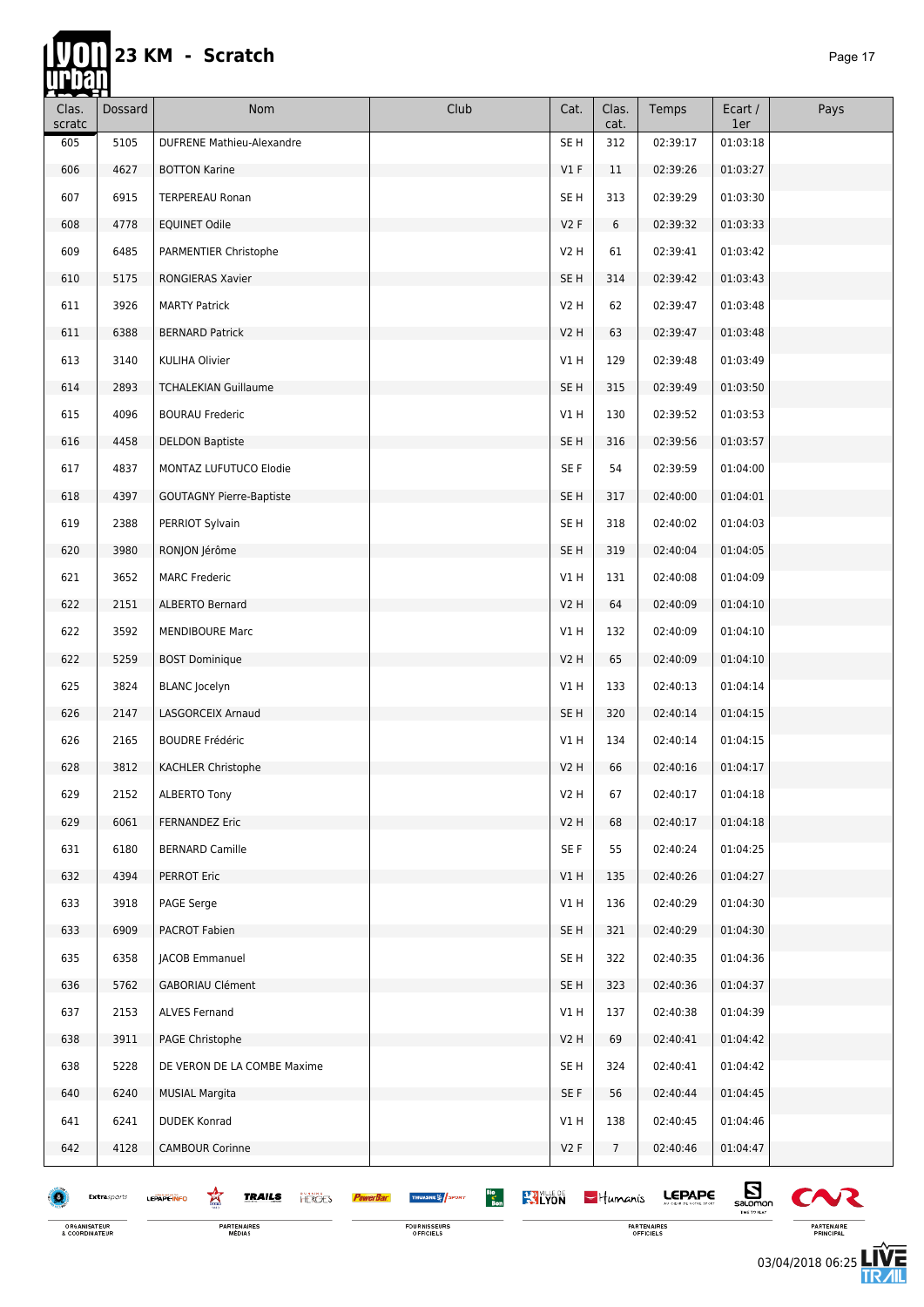# 23 KM - Scratch

lin

| ▅▅▅<br>Clas.<br>scratc | Dossard     | Nom                                                | Club                                                                           | Cat.             | Clas.<br>cat. | Temps         | Ecart /<br>1er    | Pays                  |
|------------------------|-------------|----------------------------------------------------|--------------------------------------------------------------------------------|------------------|---------------|---------------|-------------------|-----------------------|
| 643                    | 5352        | <b>VIVIEN RAGUET Philippe</b>                      |                                                                                | V <sub>2</sub> H | 70            | 02:40:48      | 01:04:49          |                       |
| 644                    | 4769        | POULARD Christine                                  |                                                                                | V3F              | $\mathbf{1}$  | 02:40:49      | 01:04:50          |                       |
| 645                    | 7112        | LEFRANC Damien                                     |                                                                                | SE <sub>H</sub>  | 325           | 02:40:50      | 01:04:51          |                       |
| 646                    | 4929        | PEYRE Chloé                                        |                                                                                | SE F             | 57            | 02:41:00      | 01:05:01          |                       |
| 647                    | 5617        | <b>JAUZE Pascal</b>                                |                                                                                | V1 H             | 139           | 02:41:03      | 01:05:04          |                       |
| 648                    | 4244        | GALOFARO-SADOT Olivier                             |                                                                                | V1H              | 140           | 02:41:07      | 01:05:08          |                       |
| 649                    | 4242        | <b>COMBE Florentin</b>                             |                                                                                | SE <sub>H</sub>  | 326           | 02:41:08      | 01:05:09          |                       |
| 650                    | 3141        | <b>BOYER Bertrand</b>                              |                                                                                | V1H              | 141           | 02:41:12      | 01:05:13          |                       |
| 651                    | 4263        | <b>GARNIER Léo</b>                                 |                                                                                | SE H             | 327           | 02:41:13      | 01:05:14          |                       |
| 652                    | 2873        | <b>DUGAND Fabien</b>                               |                                                                                | V1H              | 142           | 02:41:16      | 01:05:17          |                       |
| 653                    | 6247        | <b>BASQUE Lionel</b>                               |                                                                                | SE H             | 328           | 02:41:26      | 01:05:27          |                       |
| 653                    | 7043        | <b>SULTAN Yann</b>                                 |                                                                                | V1H              | 143           | 02:41:26      | 01:05:27          |                       |
| 655                    | 2304        | JÉRÉMY Zegna-Rata                                  |                                                                                | ES H             | 22            | 02:41:27      | 01:05:28          |                       |
| 655                    | 2311        | <b>CHARBONNIER Patrick</b>                         |                                                                                | <b>V2 H</b>      | 71            | 02:41:27      | 01:05:28          |                       |
| 657                    | 3115        | <b>GOUDIER Philippe</b>                            |                                                                                | V2 H             | 72            | 02:41:30      | 01:05:31          |                       |
| 658                    | 4593        | SILVENT Christophe                                 |                                                                                | V1H              | 144           | 02:41:32      | 01:05:33          |                       |
| 659                    | 2577        | SOHIER Angelique                                   |                                                                                | SE F             | 58            | 02:41:35      | 01:05:36          |                       |
| 660                    | 7902        | <b>BOIREAUD Yannick</b>                            |                                                                                | SE <sub>H</sub>  | 329           | 02:41:38      | 01:05:39          |                       |
| 661                    | 6161        | <b>LEREY Christophe</b>                            |                                                                                | V2 H             | 73            | 02:41:41      | 01:05:42          |                       |
| 662                    | 2927        | <b>DEROUIN Arnaud</b>                              |                                                                                | V1H              | 145           | 02:41:47      | 01:05:48          |                       |
| 663                    | 6264        | VINAY Josselin                                     |                                                                                | SE <sub>H</sub>  | 330           | 02:41:54      | 01:05:55          |                       |
| 663                    | 6994        | <b>BROUSSE Helene</b>                              |                                                                                | V2F              | 8             | 02:41:54      | 01:05:55          |                       |
| 665                    | 4686        | <b>CRESP Christelle</b>                            |                                                                                | $VI$ F           | 12            | 02:41:57      | 01:05:58          |                       |
| 666                    | 2236        | <b>TOULOUSE Philippe</b>                           |                                                                                | V3H              | 11            | 02:41:58      | 01:05:59          |                       |
| 667                    | 4070        | <b>IBO Clovis</b>                                  |                                                                                | SE H             | 331           | 02:42:05      | 01:06:06          |                       |
| 667                    | 4753        | <b>GOUDIER Alexis</b>                              |                                                                                | SE <sub>H</sub>  | 332           | 02:42:05      | 01:06:06          |                       |
| 669                    | 3788        | <b>BONNET Frederic</b>                             |                                                                                | V2 H             | 74            | 02:42:10      | 01:06:11          |                       |
| 669                    | 4114        | <b>BONNET Françoise</b>                            |                                                                                | V2F              | 9             | 02:42:10      | 01:06:11          |                       |
| 671                    | 3721        | <b>WYBOURN Victor</b>                              |                                                                                | V2 H             | 75            | 02:42:12      | 01:06:13          |                       |
| 672                    | 5238        | <b>GIROUD Stephane</b>                             |                                                                                | SE H             | 333           | 02:42:15      | 01:06:16          |                       |
| 673                    | 3274        | DAYAN Emmanuel                                     |                                                                                | SE <sub>H</sub>  | 334           | 02:42:19      | 01:06:20          |                       |
| 673                    | 5141        | <b>AUMERCIER Jean-Hugues</b>                       |                                                                                | V2H              | 76            | 02:42:19      | 01:06:20          |                       |
| 675                    | 5312        | <b>BOURGEOIS Sebastien</b>                         |                                                                                | VIH              | 146           | 02:42:21      | 01:06:22          |                       |
| 676                    | 3971        | <b>THIERCELIN Corentin</b>                         |                                                                                | SE <sub>H</sub>  | 335           | 02:42:30      | 01:06:31          |                       |
| 677                    | 5752        | PHILIPPART Marion                                  |                                                                                | SE F             | 59            | 02:42:36      | 01:06:37          |                       |
| 678                    | 6177        | DOURAGUIA Marie Patricia                           |                                                                                | $VI$ F           | 13            | 02:42:39      | 01:06:40          |                       |
| 679                    | 5002        | LACROIX Sebastien                                  |                                                                                | V1H              | 147           | 02:42:46      | 01:06:47          |                       |
| 680                    | 4528        | <b>ARTAUD Clement</b>                              |                                                                                | SE <sub>H</sub>  | 336           | 02:42:51      | 01:06:52          |                       |
|                        | Extrasports | 宮<br><b>TRAILS</b><br><b>HERCES</b><br>LEPAPE-INFO | Bio<br>Bon<br><b>KY LYON</b><br>THUASHE <sup>16</sup> SPORT<br><b>PowerBar</b> |                  | $-$ Humanis   | <b>LEPAPE</b> | $E_{\text{anom}}$ | $\boldsymbol{\infty}$ |

FOURNISSEURS<br>OFFICIELS

PARTENAIRES<br>OFFICIELS

 $\sum_{\substack{\text{saomon}\atop \text{meas}\atop \text{meas}\atop \text{meas}\atop \text{meas}\atop \text{meas}\atop \text{meas}\atop \text{meas}\atop \text{meas}\atop \text{meas}\atop \text{meas}\atop \text{meas}\atop \text{meas}\atop \text{meas}\atop \text{meas}\atop \text{meas}\atop \text{meas}\atop \text{meas}\atop \text{meas}\atop \text{meas}\atop \text{meas}\atop \text{meas}\atop \text{meas}\atop \text{meas}\atop \text{meas}\atop \text{meas}\atop \text{meas}\$  $\boldsymbol{\infty}$ PARTENAIRE<br>PRINCIPAL

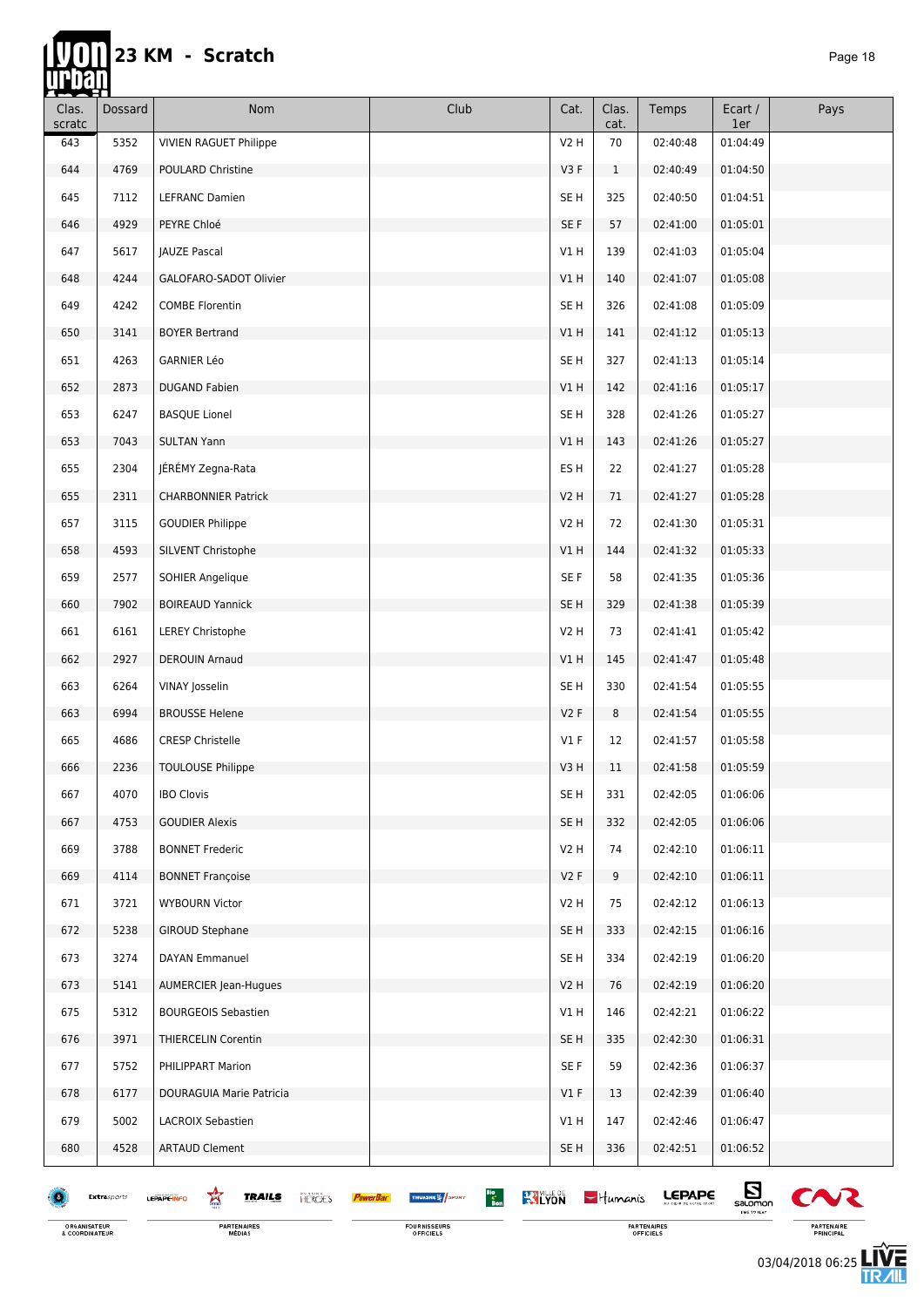Ħ

| <u>resul</u><br>Clas.<br>scratc | Dossard     | Nom                                                | Club                                                                         | Cat.            | Clas.<br>cat. | Temps         | Ecart /<br>1er | Pays                  |
|---------------------------------|-------------|----------------------------------------------------|------------------------------------------------------------------------------|-----------------|---------------|---------------|----------------|-----------------------|
| 681                             | 5078        | <b>TAVARES Sany</b>                                |                                                                              | SE F            | 60            | 02:42:53      | 01:06:54       |                       |
| 682                             | 3899        | <b>DELCROIX Guillaume</b>                          |                                                                              | V1H             | 148           | 02:42:55      | 01:06:56       |                       |
| 683                             | 3986        | SEVE Alexandra                                     |                                                                              | SE F            | 61            | 02:43:00      | 01:07:01       |                       |
| 684                             | 3269        | <b>DUMENIL Thibault</b>                            |                                                                              | SE <sub>H</sub> | 337           | 02:43:01      | 01:07:02       |                       |
| 685                             | 6757        | PILLOT Julien                                      |                                                                              | SE H            | 338           | 02:43:02      | 01:07:03       |                       |
| 686                             | 5310        | UFNIARZ Jean-Charles                               |                                                                              | V1H             | 149           | 02:43:04      | 01:07:05       |                       |
| 687                             | 4940        | RINGUEDE Christian                                 |                                                                              | V3H             | 12            | 02:43:08      | 01:07:09       |                       |
| 688                             | 4530        | <b>ARTAUD Didier</b>                               |                                                                              | <b>V2 H</b>     | 77            | 02:43:09      | 01:07:10       |                       |
| 689                             | 4529        | <b>NOURDIN Vincent</b>                             |                                                                              | SE H            | 339           | 02:43:10      | 01:07:11       |                       |
| 689                             | 4939        | RINGUEDE Joelle                                    |                                                                              | V2F             | 10            | 02:43:10      | 01:07:11       |                       |
| 691                             | 6072        | ANDRÉ Guillaume                                    |                                                                              | SE H            | 340           | 02:43:15      | 01:07:16       |                       |
| 692                             | 4035        | <b>BADOIL Nicolas</b>                              |                                                                              | V1H             | 150           | 02:43:26      | 01:07:27       |                       |
| 693                             | 5355        | <b>GARCES RODRIGUEZ Guillermo</b>                  |                                                                              | SE H            | 341           | 02:43:27      | 01:07:28       |                       |
| 694                             | 7132        | PAGE David                                         |                                                                              | V1H             | 151           | 02:43:36      | 01:07:37       |                       |
| 695                             | 4326        | LEROUX Benjamin                                    |                                                                              | V1H             | 152           | 02:43:37      | 01:07:38       |                       |
| 695                             | 7397        | <b>FREMAUX Thomas</b>                              |                                                                              | V1H             | 153           | 02:43:37      | 01:07:38       |                       |
| 697                             | 4309        | <b>CONORD Damien</b>                               |                                                                              | SE <sub>H</sub> | 342           | 02:43:40      | 01:07:41       |                       |
| 698                             | 5607        | PRIOUX Sylvain                                     |                                                                              | SE <sub>H</sub> | 343           | 02:43:50      | 01:07:51       |                       |
| 699                             | 4295        | <b>CLAVAGNIER Pierre</b>                           |                                                                              | SE <sub>H</sub> | 344           | 02:43:51      | 01:07:52       |                       |
| 700                             | 4368        | VIONNET Agnès                                      |                                                                              | V2F             | 11            | 02:43:55      | 01:07:56       |                       |
| 701                             | 2982        | <b>FONTHIEURE Maxime</b>                           |                                                                              | SE <sub>H</sub> | 345           | 02:43:57      | 01:07:58       |                       |
| 702                             | 3564        | <b>GONON Louis</b>                                 |                                                                              | SE <sub>H</sub> | 346           | 02:43:59      | 01:08:00       |                       |
| 703                             | 4354        | <b>VALFORT Michel</b>                              |                                                                              | V3H             | 13            | 02:44:09      | 01:08:10       |                       |
| 704                             | 6703        | ROBERT MOUNIER Clement                             |                                                                              | SE <sub>H</sub> | 347           | 02:44:18      | 01:08:19       |                       |
| 705                             | 7175        | SOCQUET-CLERC Damien                               |                                                                              | SE H            | 348           | 02:44:28      | 01:08:29       |                       |
| 706                             | 4283        | TEULÉ Julien                                       |                                                                              | SE <sub>H</sub> | 349           | 02:44:33      | 01:08:34       |                       |
| 707                             | 3857        | DOUESNARD Michael                                  |                                                                              | SE H            | 350           | 02:44:38      | 01:08:39       |                       |
| 708                             | 6601        | <b>LIEZE Aurore</b>                                |                                                                              | SE F            | 62            | 02:44:43      | 01:08:44       |                       |
| 709                             | 4817        | <b>HYPOLITE Mathieu</b>                            |                                                                              | SE H            | 351           | 02:44:45      | 01:08:46       |                       |
| 709                             | 6427        | VASSAUX Jean-Loup                                  |                                                                              | SE <sub>H</sub> | 352           | 02:44:45      | 01:08:46       |                       |
| 711                             | 3636        | <b>CANIVET Nicolas</b>                             |                                                                              | SE <sub>H</sub> | 353           | 02:44:48      | 01:08:49       |                       |
| 712                             | 4683        | <b>BISMUTH Laurent</b>                             |                                                                              | V2H             | 78            | 02:44:50      | 01:08:51       |                       |
| 713                             | 5202        | BERNARDOS-CHAMAGNE Esteban                         |                                                                              | SE H            | 354           | 02:44:51      | 01:08:52       |                       |
| 714                             | 5254        | GIET Didier                                        |                                                                              | V3H             | 14            | 02:44:53      | 01:08:54       |                       |
| 714                             | 5581        | LACHICHE Jean-Patrick                              |                                                                              | SE <sub>H</sub> | 355           | 02:44:53      | 01:08:54       |                       |
| 716                             | 6064        | DE ZAN Gerard                                      |                                                                              | V2H             | 79            | 02:44:57      | 01:08:58       |                       |
| 717                             | 6027        | <b>FABRÈGES Clarisse</b>                           |                                                                              | SE F            | 63            | 02:45:01      | 01:09:02       |                       |
| 718                             | 4343        | <b>BALLE LORIDO Stephanie</b>                      |                                                                              | $VI$ F          | 14            | 02:45:02      | 01:09:03       |                       |
|                                 | Extrasports | 窎<br><b>TRAILS</b><br><b>HERCES</b><br>LEPAPE-INFO | Bio<br>Bon<br><b>KYLYON</b><br><b>THUASHE &amp; SPORT</b><br><b>PowerBar</b> |                 | $-$ Humanis   | <b>LEPAPE</b> | $\mathbf{E}$   | $\boldsymbol{\infty}$ |

ORGANISATEUR<br>& COORDINATEUR

**PARTENAIRES**<br>MÉDIAS

FOURNISSEURS<br>OFFICIELS

PARTENAIRES<br>OFFICIELS

 $\sum_{\substack{\text{saomen} \atop \text{na non-} \atop \text{na non-} \atop \text{na non-} \atop \text{na non-} \atop \text{na non-} \end{cases}}}$  $\sim$ PARTENAIRE<br>PRINCIPAL

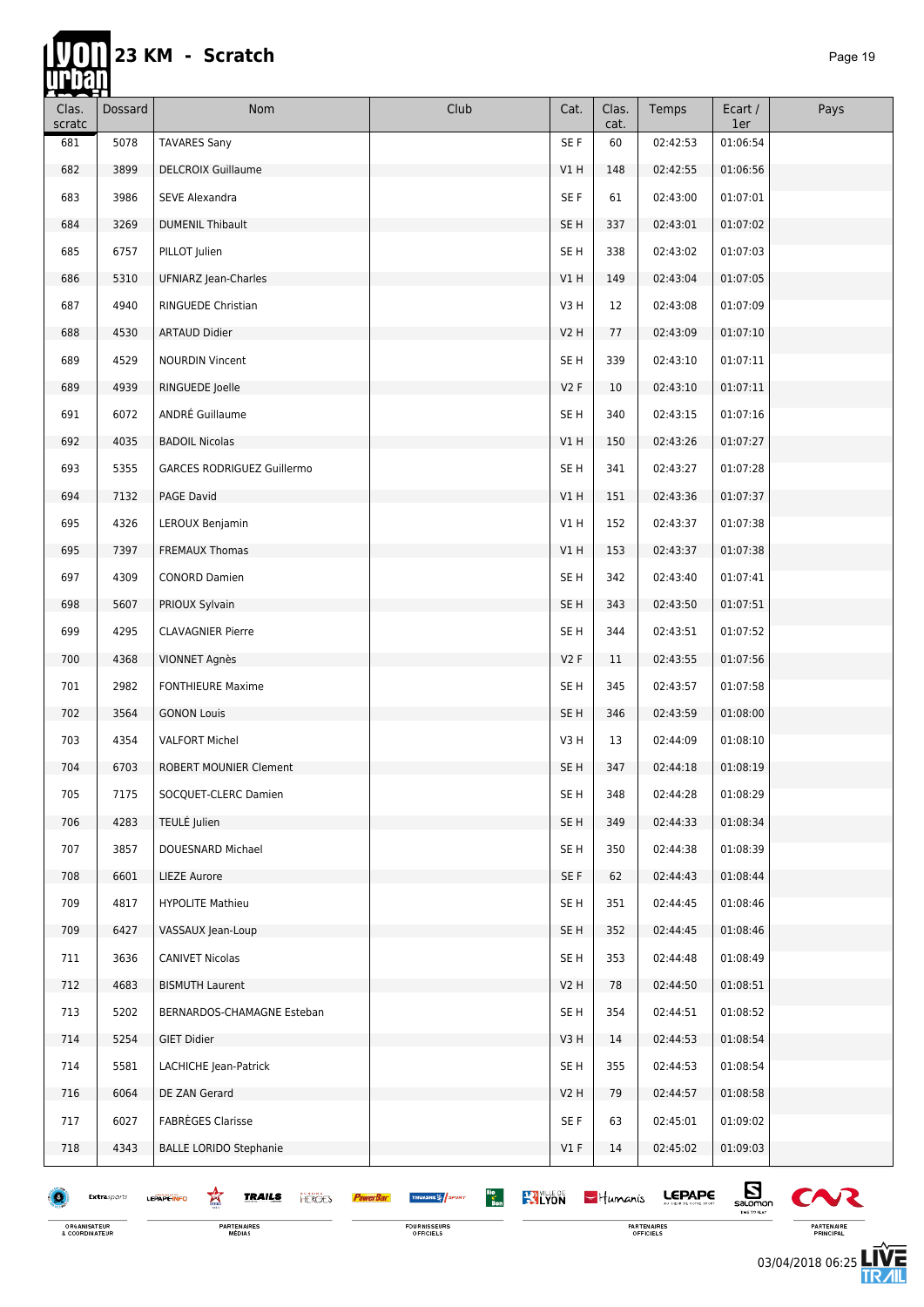hir

| <u>resti</u><br>Clas.<br>scratc | Dossard     | Nom                                                | Club                                                      | Cat.            | Clas.<br>cat. | Temps         | Ecart /<br>1er                   | Pays         |
|---------------------------------|-------------|----------------------------------------------------|-----------------------------------------------------------|-----------------|---------------|---------------|----------------------------------|--------------|
| 719                             | 2408        | COTTET Solène                                      |                                                           | SE F            | 64            | 02:45:04      | 01:09:05                         |              |
| 720                             | 6018        | <b>GRAVIER Patrice</b>                             |                                                           | <b>V2 H</b>     | 80            | 02:45:10      | 01:09:11                         |              |
| 721                             | 5383        | <b>DELAVENNE Laurence</b>                          |                                                           | V1F             | 15            | 02:45:13      | 01:09:14                         |              |
| 722                             | 7385        | <b>DUMELIE-DAFFY Alexis</b>                        |                                                           | SE <sub>H</sub> | 356           | 02:45:14      | 01:09:15                         |              |
| 723                             | 6041        | <b>NGUYEN Loic</b>                                 |                                                           | SE H            | 357           | 02:45:17      | 01:09:18                         |              |
| 724                             | 4642        | <b>JOURNY Francois</b>                             |                                                           | SE <sub>H</sub> | 358           | 02:45:19      | 01:09:20                         |              |
| 725                             | 3677        | <b>REAL Olivier</b>                                |                                                           | V2 H            | 81            | 02:45:24      | 01:09:25                         |              |
| 726                             | 2586        | <b>ANCELET Lucie</b>                               |                                                           | SE F            | 65            | 02:45:27      | 01:09:28                         |              |
| 726                             | 2630        | SOLIVERES Henri                                    |                                                           | V2 H            | 82            | 02:45:27      | 01:09:28                         |              |
| 726                             | 5565        | LACROIX Jacques                                    |                                                           | <b>V2 H</b>     | 83            | 02:45:27      | 01:09:28                         |              |
| 726                             | 7663        | SELLIER Sebastien                                  |                                                           | SE H            | 359           | 02:45:27      | 01:09:28                         |              |
| 730                             | 5040        | PERRIN Hervé                                       |                                                           | V2 H            | 84            | 02:45:35      | 01:09:36                         |              |
| 731                             | 6397        | JACQUEMET Rodolphe                                 |                                                           | V1H             | 154           | 02:45:39      | 01:09:40                         |              |
| 732                             | 3277        | PERDRIX Didier                                     |                                                           | V1H             | 155           | 02:45:42      | 01:09:43                         |              |
| 732                             | 5039        | PERRIN Charlotte                                   |                                                           | SE F            | 66            | 02:45:42      | 01:09:43                         |              |
| 734                             | 7178        | <b>CHERY Gilles</b>                                |                                                           | V2 H            | 85            | 02:45:44      | 01:09:45                         |              |
| 735                             | 5016        | <b>HAVARD Boris</b>                                |                                                           | V1H             | 156           | 02:45:46      | 01:09:47                         |              |
| 736                             | 2378        | <b>BRIERE Laurent</b>                              |                                                           | <b>V2 H</b>     | 86            | 02:45:49      | 01:09:50                         |              |
| 737                             | 5331        | LUCAS Benjamin                                     |                                                           | SE <sub>H</sub> | 360           | 02:45:52      | 01:09:53                         |              |
| 737                             | 5788        | <b>NARBONNET Severine</b>                          |                                                           | V1F             | 16            | 02:45:52      | 01:09:53                         |              |
| 737                             | 7177        | JEZEQUEL Loic                                      |                                                           | VIH             | 157           | 02:45:52      | 01:09:53                         |              |
| 740                             | 4866        | FILOUSE Céline                                     |                                                           | SE F            | 67            | 02:46:01      | 01:10:02                         |              |
| 741                             | 6193        | <b>ERNEST Marion</b>                               |                                                           | SE F            | 68            | 02:46:03      | 01:10:04                         |              |
| 742                             | 4867        | <b>BOUCHET Dorian</b>                              |                                                           | SE <sub>H</sub> | 361           | 02:46:08      | 01:10:09                         |              |
| 743                             | 4704        | <b>BERNOLDI</b> Jerome                             |                                                           | V1H             | 158           | 02:46:11      | 01:10:12                         |              |
| 744                             | 5775        | YILMAZ Susana                                      |                                                           | V2F             | 12            | 02:46:18      | 01:10:19                         |              |
| 745                             | 4576        | <b>GAUCHON Philippe</b>                            |                                                           | V2 H            | 87            | 02:46:20      | 01:10:21                         |              |
| 746                             | 3002        | COMBAZ Philippe                                    |                                                           | <b>V2 H</b>     | 88            | 02:46:23      | 01:10:24                         |              |
| 747                             | 7057        | <b>VENTADOUR Pierrick</b>                          |                                                           | SE <sub>H</sub> | 362           | 02:46:24      | 01:10:25                         |              |
| 748                             | 6334        | <b>STORCHAN Lucie</b>                              |                                                           | SE F            | 69            | 02:46:31      | 01:10:32                         |              |
| 749                             | 2419        | <b>BRU Camille</b>                                 |                                                           | SE F            | 70            | 02:46:34      | 01:10:35                         |              |
| 749                             | 4269        | VIDALINC Olivier                                   |                                                           | V1H             | 159           | 02:46:34      | 01:10:35                         |              |
| 751                             | 7184        | <b>DUDRAGNE Guillaume</b>                          |                                                           | SE <sub>H</sub> | 363           | 02:46:45      | 01:10:46                         |              |
| 752                             | 4135        | <b>SGARAGLINO Etienne</b>                          |                                                           | V1H             | 160           | 02:46:48      | 01:10:49                         |              |
| 753                             | 5426        | <b>FERAILLE Baptiste</b>                           |                                                           | VIH             | 161           | 02:46:49      | 01:10:50                         |              |
| 754                             | 4134        | <b>MARC Thibaut</b>                                |                                                           | SE H            | 364           | 02:46:52      | 01:10:53                         |              |
| 754                             | 7117        | <b>MARC Benjamin</b>                               |                                                           | SE <sub>H</sub> | 365           | 02:46:52      | 01:10:53                         |              |
| 756                             | 2085        | LERICHE Christophe                                 |                                                           | V2H             | 89            | 02:46:56      | 01:10:57                         |              |
|                                 | Extrasports | 鸾<br><b>TRAILS</b><br><b>HERCES</b><br>LEPAPE-INFO | Bio<br>Bon<br><b>KYLYON</b><br><b>THUASHE &amp; SPORT</b> |                 | $-$ Humanis   | <b>LEPAPE</b> | $E_{\text{non}}$<br>TIME TO FLAT | $\mathbf{C}$ |

ORGANISATEUR<br>& COORDINATEUR

**PARTENAIRES**<br>MÉDIAS

FOURNISSEURS<br>OFFICIELS

PARTENAIRES<br>OFFICIELS



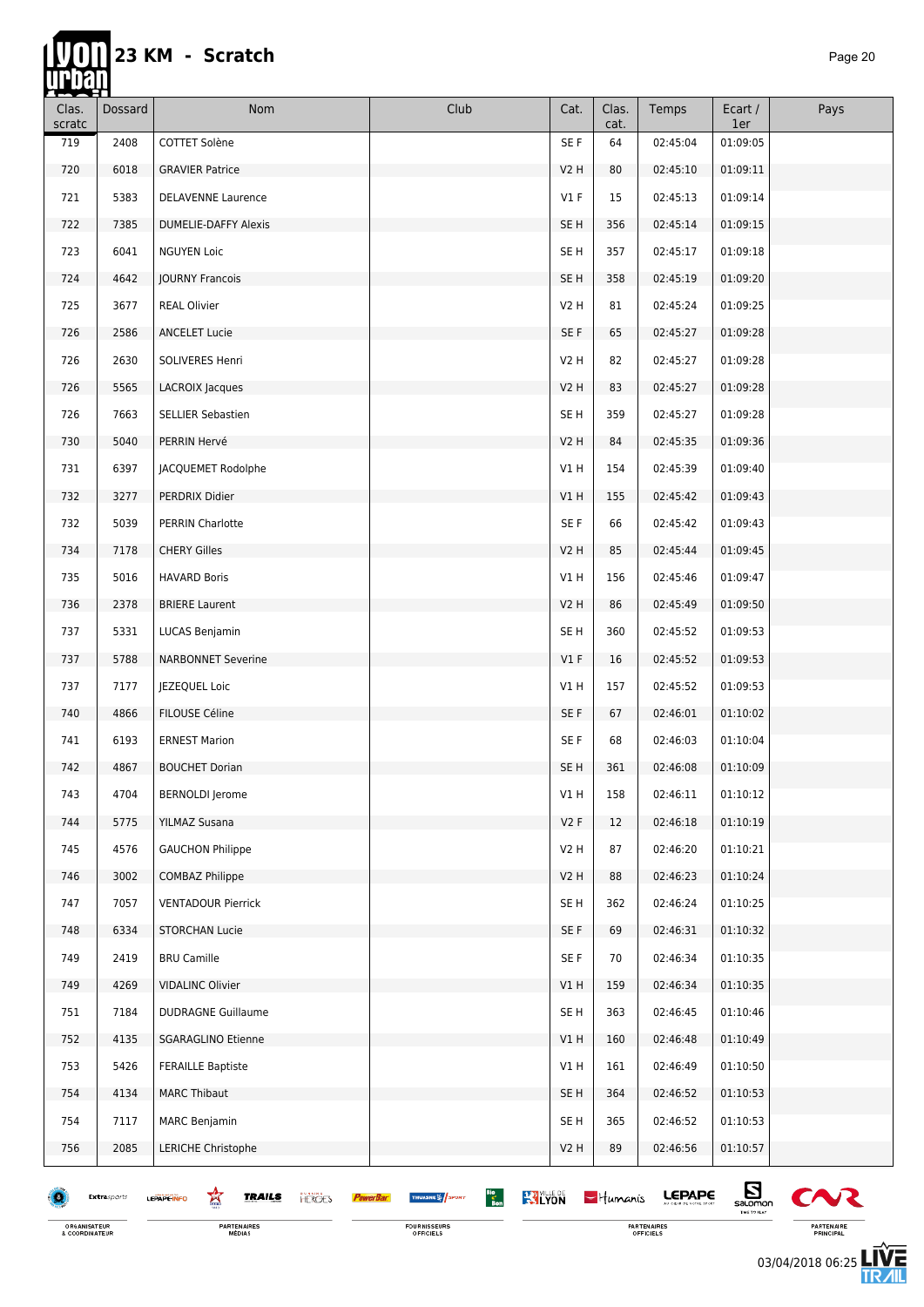**hip** 

| <u> 122. pros</u> |                |                                                    |                                                           |                  |               |               |                                             |        |
|-------------------|----------------|----------------------------------------------------|-----------------------------------------------------------|------------------|---------------|---------------|---------------------------------------------|--------|
| Clas.<br>scratc   | <b>Dossard</b> | Nom                                                | Club                                                      | Cat.             | Clas.<br>cat. | Temps         | Ecart /<br>1er                              | Pays   |
| 757               | 7382           | <b>CANTAT Philippe</b>                             |                                                           | V <sub>2</sub> H | 90            | 02:46:58      | 01:10:59                                    |        |
| 758               | 3394           | MALAQUIN Jerome                                    |                                                           | SE <sub>H</sub>  | 366           | 02:47:00      | 01:11:01                                    |        |
| 759               | 6084           | <b>GROLEAZ Lucas</b>                               |                                                           | SE <sub>H</sub>  | 367           | 02:47:03      | 01:11:04                                    |        |
| 760               | 2084           | <b>CULINE Remy</b>                                 |                                                           | V1H              | 162           | 02:47:04      | 01:11:05                                    |        |
| 760               | 5792           | BLANC-GONNET Joachim                               |                                                           | V1H              | 163           | 02:47:04      | 01:11:05                                    |        |
| 760               | 5890           | NALEYE Abdi                                        |                                                           | <b>V2 H</b>      | 91            | 02:47:04      | 01:11:05                                    |        |
| 763               | 3587           | <b>DARD Michel</b>                                 |                                                           | V2H              | 92            | 02:47:09      | 01:11:10                                    |        |
| 764               | 7077           | <b>GUTHLEBEN Yvan</b>                              |                                                           | V2H              | 93            | 02:47:12      | 01:11:13                                    |        |
| 765               | 5152           | LOUIS Camille                                      |                                                           | ES F             | 3             | 02:47:14      | 01:11:15                                    |        |
| 766               | 5151           | LIEURADE Lucien                                    |                                                           | ES <sub>H</sub>  | 23            | 02:47:22      | 01:11:23                                    |        |
| 767               | 7152           | <b>CABARET Georges</b>                             |                                                           | SE H             | 368           | 02:47:30      | 01:11:31                                    |        |
| 768               | 5106           | <b>TRIPODI Frederic</b>                            |                                                           | SE <sub>H</sub>  | 369           | 02:47:32      | 01:11:33                                    |        |
| 768               | 5346           | <b>CHEMINAT Nathalie</b>                           |                                                           | V2F              | 13            | 02:47:32      | 01:11:33                                    |        |
| 770               | 2216           | <b>PINAY Eric</b>                                  |                                                           | V2H              | 94            | 02:47:37      | 01:11:38                                    |        |
| 771               | 6395           | PAIVA Narcisse                                     |                                                           | V3H              | 15            | 02:47:39      | 01:11:40                                    |        |
| 772               | 5904           | <b>DEREDEC Tristan</b>                             |                                                           | SE <sub>H</sub>  | 370           | 02:47:40      | 01:11:41                                    |        |
| 773               | 4362           | <b>DEVOISIN Nicolas</b>                            |                                                           | SE <sub>H</sub>  | 371           | 02:47:41      | 01:11:42                                    |        |
| 774               | 3649           | NAVARRO Emmanuel                                   |                                                           | SE <sub>H</sub>  | 372           | 02:47:42      | 01:11:43                                    |        |
| 775               | 7387           | LE Thu Nga                                         |                                                           | $VI$ F           | 17            | 02:48:03      | 01:12:04                                    |        |
| 776               | 4256           | CABRERA Sébastien                                  |                                                           | V1H              | 164           | 02:48:07      | 01:12:08                                    |        |
| 777               | 4124           | CALAND Julien                                      |                                                           | SE <sub>H</sub>  | 373           | 02:48:11      | 01:12:12                                    |        |
| 777               | 4693           | AGATHE Jonathan                                    |                                                           | SE <sub>H</sub>  | 374           | 02:48:11      | 01:12:12                                    |        |
| 779               | 7377           | <b>BOURGEAY Benjamin</b>                           |                                                           | <b>V2 H</b>      | 95            | 02:48:29      | 01:12:30                                    |        |
| 780               | 6070           | <b>ANTWI William</b>                               |                                                           | SE <sub>H</sub>  | 375           | 02:48:36      | 01:12:37                                    |        |
| 781               | 2329           | VIOTTI Laetitia                                    |                                                           | SE F             | 71            | 02:48:38      | 01:12:39                                    |        |
| 781               | 5311           | <b>BOURHIS Richard</b>                             |                                                           | V1H              | 165           | 02:48:38      | 01:12:39                                    |        |
| 781               | 6145           | <b>ALIOT Franck</b>                                |                                                           | V2 H             | 96            | 02:48:38      | 01:12:39                                    |        |
| 784               | 3256           | COURT Kévin                                        |                                                           | SE <sub>H</sub>  | 376           | 02:48:42      | 01:12:43                                    |        |
| 785               | 4363           | <b>DEPOORTERE Alexis</b>                           |                                                           | SE H             | 377           | 02:48:44      | 01:12:45                                    |        |
| 786               | 6289           | <b>RENAUD Gael</b>                                 |                                                           | SE <sub>H</sub>  | 378           | 02:48:45      | 01:12:46                                    |        |
| 787               | 4019           | <b>BUFFARD Fabrice</b>                             |                                                           | SE H             | 379           | 02:48:48      | 01:12:49                                    |        |
| 787               | 7183           | JARRY Joana                                        |                                                           | SE F             | 72            | 02:48:48      | 01:12:49                                    |        |
| 789               | 4935           | <b>MOURET Laurent</b>                              |                                                           | SE <sub>H</sub>  | 380           | 02:48:49      | 01:12:50                                    |        |
| 790               | 6270           | DEVILLE Jérôme                                     |                                                           | V2H              | 97            | 02:49:01      | 01:13:02                                    |        |
| 791               | 5246           | <b>VELARDI Lorenzo</b>                             |                                                           | SE <sub>H</sub>  | 381           | 02:49:05      | 01:13:06                                    |        |
| 792               | 4611           | <b>GENDRON Mikael</b>                              |                                                           | VIH              | 166           | 02:49:06      | 01:13:07                                    |        |
| 792               | 6230           | <b>MABILLE Anthony</b>                             |                                                           | SE H             | 382           | 02:49:06      | 01:13:07                                    |        |
| 794               | 4707           | <b>TERRONES Cédric</b>                             |                                                           | SE H             | 383           | 02:49:12      | 01:13:13                                    |        |
|                   |                |                                                    |                                                           |                  |               |               |                                             |        |
|                   | Extrasports    | 鸾<br><b>TRAILS</b><br><b>HERCES</b><br>LEPAPE-INFO | Bio<br>Bon<br><b>RYLYON</b><br><b>THUASHE &amp; SPORT</b> |                  | $-$ Humanis   | <b>LEPAPE</b> | $\mathbf{E}_{\text{symon}}$<br>TIME TO FLAT | $\sim$ |
|                   |                |                                                    |                                                           |                  |               |               |                                             |        |

ORGANISATEUR<br>& COORDINATEUR

**PARTENAIRES**<br>MÉDIAS

FOURNISSEURS<br>OFFICIELS



左<br>孤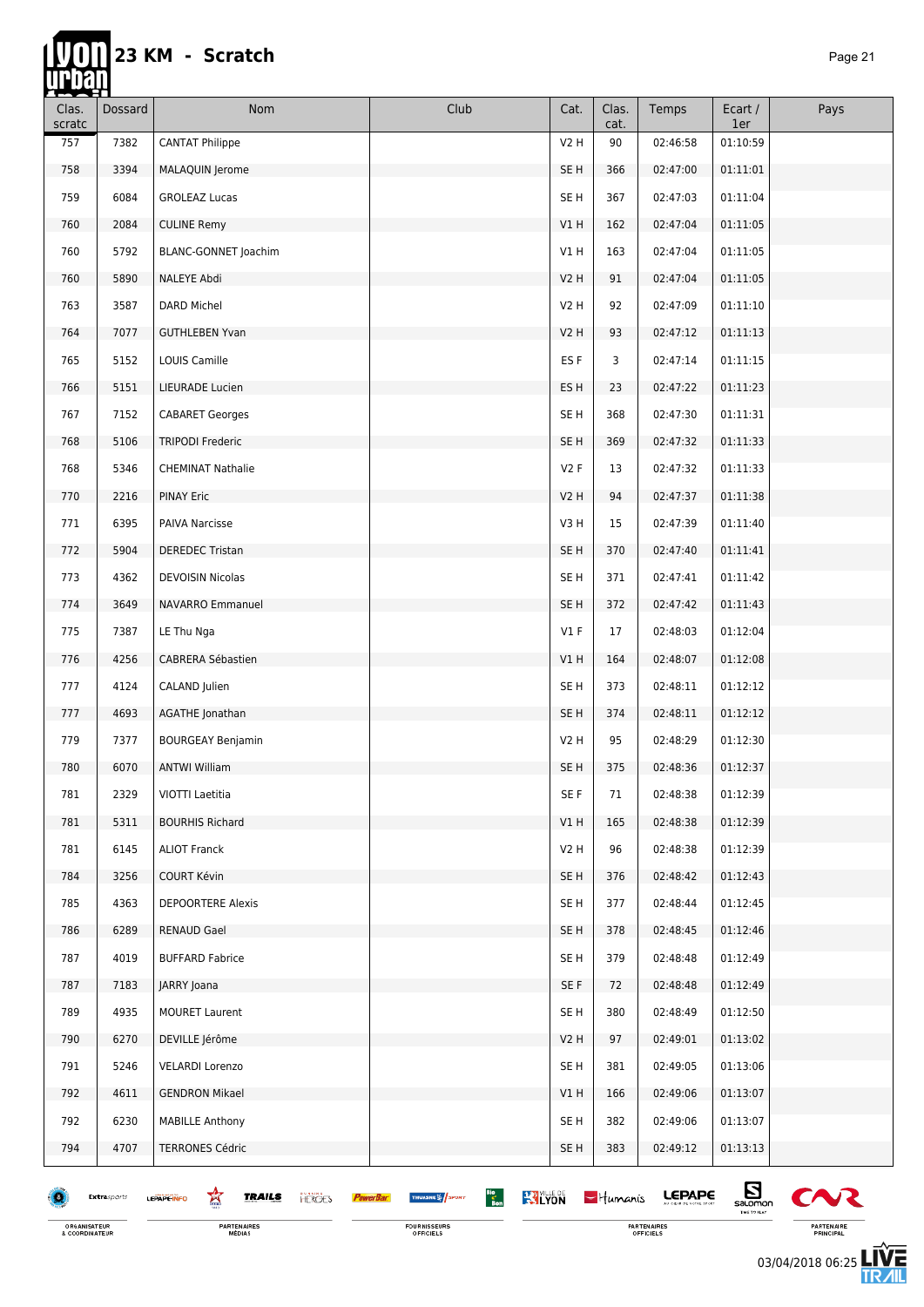### 23 KM - Scratch

П

| Clas.<br>scratc | Dossard     | Nom                                                       | Club                                                                           | Cat.            | Clas.<br>cat. | Temps         | Ecart /<br>1er | Pays                  |
|-----------------|-------------|-----------------------------------------------------------|--------------------------------------------------------------------------------|-----------------|---------------|---------------|----------------|-----------------------|
| 795             | 4312        | FLOCCO Stella                                             |                                                                                | SE F            | 73            | 02:49:15      | 01:13:16       |                       |
| 796             | 6926        | <b>BUISSON Christophe</b>                                 |                                                                                | SE <sub>H</sub> | 384           | 02:49:17      | 01:13:18       |                       |
| 797             | 4702        | PRADIER Serge                                             |                                                                                | <b>V2 H</b>     | 98            | 02:49:18      | 01:13:19       |                       |
| 797             | 7170        | ALACID Jean-Christophe                                    |                                                                                | SE <sub>H</sub> | 385           | 02:49:18      | 01:13:19       |                       |
| 797             | 7176        | <b>VERGAS Nicolas</b>                                     |                                                                                | SE H            | 386           | 02:49:18      | 01:13:19       |                       |
| 800             | 4934        | <b>BAUD-LAVIGNE Patrice</b>                               |                                                                                | V1H             | 167           | 02:49:26      | 01:13:27       |                       |
| 800             | 6201        | <b>MATRINGE Yann</b>                                      |                                                                                | V1H             | 168           | 02:49:26      | 01:13:27       |                       |
| 800             | 6202        | <b>BAUD-LAVIGNE Fabienne</b>                              |                                                                                | V1F             | 18            | 02:49:26      | 01:13:27       |                       |
| 803             | 4105        | COET Sylvie                                               |                                                                                | $VI$ F          | 19            | 02:49:27      | 01:13:28       |                       |
| 804             | 4106        | <b>GARCIA Philippe</b>                                    |                                                                                | V3H             | 16            | 02:49:28      | 01:13:29       |                       |
| 805             | 2193        | LAMOUREUX Walter                                          |                                                                                | SE <sub>H</sub> | 387           | 02:49:39      | 01:13:40       |                       |
| 806             | 3985        | <b>BRACCHI Sylvain</b>                                    |                                                                                | SE <sub>H</sub> | 388           | 02:50:04      | 01:14:05       |                       |
| 807             | 6681        | LEFEBVRE Jean-Philippe                                    |                                                                                | V1H             | 169           | 02:50:05      | 01:14:06       |                       |
| 808             | 7252        | KUI SANG Wayane                                           |                                                                                | ES <sub>F</sub> | 4             | 02:50:09      | 01:14:10       |                       |
| 809             | 4540        | WINIESKI Emmanuelle                                       |                                                                                | SE F            | 74            | 02:50:12      | 01:14:13       |                       |
| 809             | 5071        | MONIER Jean-François                                      |                                                                                | SE <sub>H</sub> | 389           | 02:50:12      | 01:14:13       |                       |
| 811             | 2874        | <b>LAURENT Adeline</b>                                    |                                                                                | SE F            | 75            | 02:50:24      | 01:14:25       |                       |
| 812             | 2412        | <b>JIQUEL Anna</b>                                        |                                                                                | SE F            | 76            | 02:50:25      | 01:14:26       |                       |
| 812             | 3870        | SAPIEN Jean-Michel                                        |                                                                                | V3H             | 17            | 02:50:25      | 01:14:26       |                       |
| 814             | 6171        | <b>FLAMANT Thibaut</b>                                    |                                                                                | SE <sub>H</sub> | 390           | 02:50:26      | 01:14:27       |                       |
| 815             | 6192        | <b>WERLEN Catherine</b>                                   |                                                                                | V1F             | 20            | 02:50:28      | 01:14:29       |                       |
| 816             | 5072        | <b>GOUDARD-PATOT Valentin</b>                             |                                                                                | SE <sub>H</sub> | 391           | 02:50:34      | 01:14:35       |                       |
| 816             | 7076        | <b>FLORIT Laurent</b>                                     |                                                                                | SE H            | 392           | 02:50:34      | 01:14:35       |                       |
| 818             | 5878        | <b>MARTINEU Madeleine</b>                                 |                                                                                | ES <sub>F</sub> | 5             | 02:50:44      | 01:14:45       |                       |
| 818             | 5880        | <b>ROYET Pauline</b>                                      |                                                                                | SE F            | 77            | 02:50:44      | 01:14:45       |                       |
| 820             | 5879        | LAPOIX Coline                                             |                                                                                | SE F            | 78            | 02:50:46      | 01:14:47       |                       |
| 821             | 4938        | <b>GERY Laurence</b>                                      |                                                                                | <b>V2 F</b>     | 14            | 02:50:51      | 01:14:52       |                       |
| 822             | 4351        | <b>AUBERT Carole</b>                                      |                                                                                | V2F             | 15            | 02:51:02      | 01:15:03       |                       |
| 823             | 5760        | PEQUET Valerie                                            |                                                                                | V1F             | 21            | 02:51:05      | 01:15:06       |                       |
| 824             | 2432        | <b>BARRE Claire</b>                                       |                                                                                | V1F             | 22            | 02:51:08      | 01:15:09       |                       |
| 825             | 4669        | POCHAT Martin                                             |                                                                                | V1 H            | 170           | 02:51:15      | 01:15:16       |                       |
| 826             | 4838        | FAYARD Jérémie                                            |                                                                                | SE H            | 393           | 02:51:47      | 01:15:48       |                       |
| 827             | 3018        | DONIKIAN Mikael                                           |                                                                                | SE H            | 394           | 02:51:48      | 01:15:49       |                       |
| 828             | 2897        | <b>PLASSE Nicolas</b>                                     |                                                                                | SE <sub>H</sub> | 395           | 02:52:02      | 01:16:03       |                       |
| 829             | 6269        | SANSONE IRIBARREN Matias                                  |                                                                                | SE <sub>H</sub> | 396           | 02:52:04      | 01:16:05       |                       |
| 830             | 7075        | DUGUÉ Maxime                                              |                                                                                | SE <sub>H</sub> | 397           | 02:52:11      | 01:16:12       |                       |
| 831             | 7074        | PETAT Axel                                                |                                                                                | SE H            | 398           | 02:52:16      | 01:16:17       |                       |
| 832             | 7015        | <b>DANNE Charlotte</b>                                    |                                                                                | SE F            | 79            | 02:52:17      | 01:16:18       |                       |
| Œ               | Extrasports | 鸾<br><b>TRAILS</b><br><b>HERCES</b><br><b>LEPAPE-INFO</b> | Bio<br>Bon<br><b>KY LYON</b><br>THUASHE <sup>12</sup> SPORT<br><b>PowerBar</b> |                 | $-$ Humanis   | <b>LEPAPE</b> | $\mathbf{E}$   | $\boldsymbol{\infty}$ |

ORGANISATEUR<br>& COORDINATEUR

FOURNISSEURS<br>OFFICIELS

PARTENAIRES<br>OFFICIELS

 $sum_{\text{N}}$ VK ◟ PARTENAIRE<br>PRINCIPAL

03/04/2018 06:26

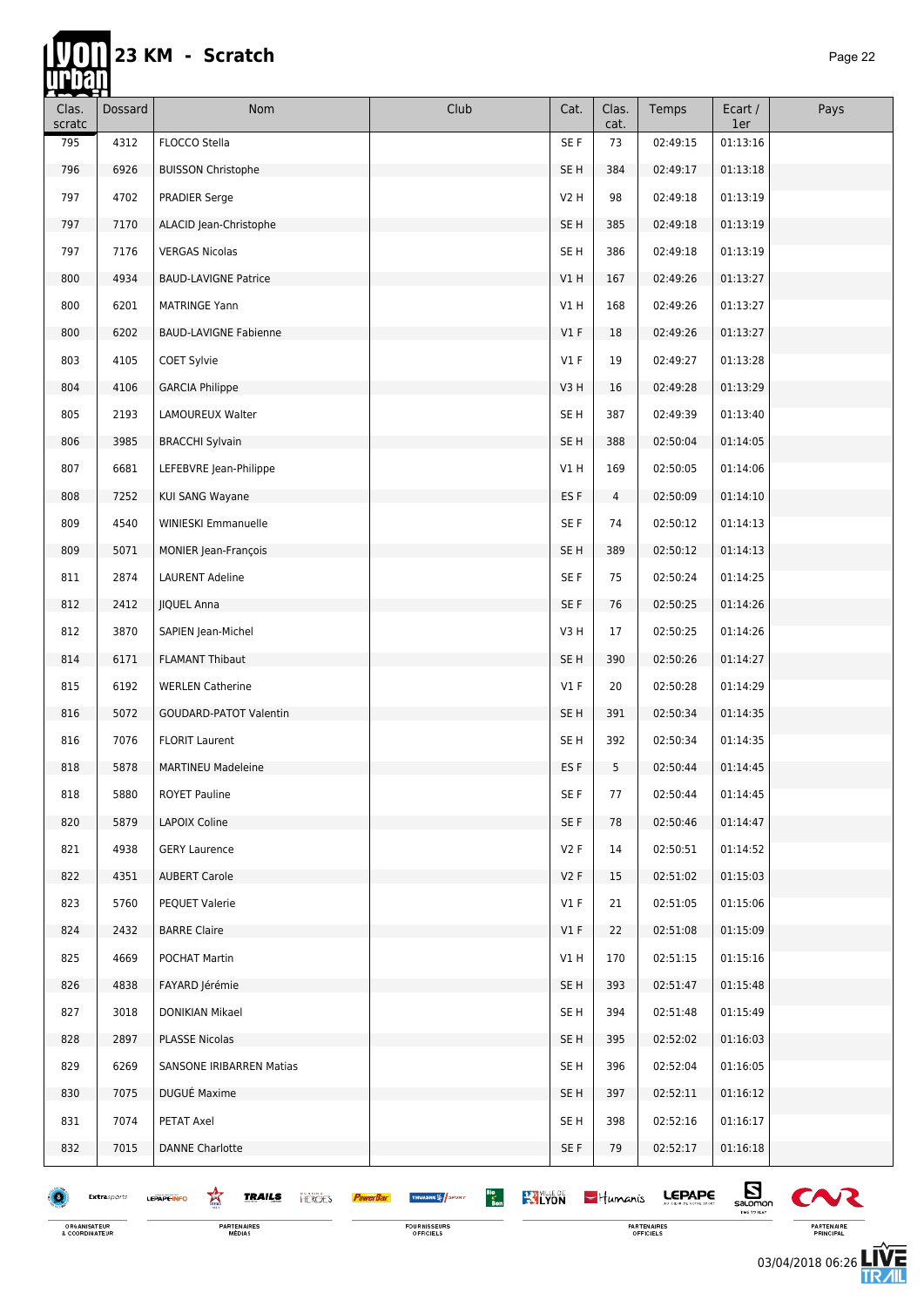ĬΠ

| Clas.<br>scratc | Dossard     | Nom                                                | Club                                                                         | Cat.            | Clas.<br>cat.  | Temps         | Ecart /<br>1er   | Pays                  |
|-----------------|-------------|----------------------------------------------------|------------------------------------------------------------------------------|-----------------|----------------|---------------|------------------|-----------------------|
| 833             | 4684        | <b>BISMUTH Yves</b>                                |                                                                              | V1H             | 171            | 02:52:20      | 01:16:21         |                       |
| 834             | 7645        | <b>ALCINA Baptiste</b>                             |                                                                              | SE H            | 399            | 02:52:23      | 01:16:24         |                       |
| 835             | 4341        | <b>TOURRES Pauline</b>                             |                                                                              | SE F            | 80             | 02:52:24      | 01:16:25         |                       |
| 836             | 4900        | <b>GRILLOT Aurelien</b>                            |                                                                              | SE <sub>H</sub> | 400            | 02:52:25      | 01:16:26         |                       |
| 837             | 4250        | PEALLAT Adrien                                     |                                                                              | SE H            | 401            | 02:52:26      | 01:16:27         |                       |
| 838             | 4296        | <b>HACHET Kévin</b>                                |                                                                              | SE <sub>H</sub> | 402            | 02:52:35      | 01:16:36         |                       |
| 838             | 7384        | <b>BALSAC Mathilde</b>                             |                                                                              | SE F            | 81             | 02:52:35      | 01:16:36         |                       |
| 840             | 6498        | <b>MAFFRE Olivier</b>                              |                                                                              | SE H            | 403            | 02:52:40      | 01:16:41         |                       |
| 841             | 4358        | LEFEVRE Olivier                                    |                                                                              | V1H             | 172            | 02:52:52      | 01:16:53         |                       |
| 842             | 6917        | <b>LAMBERT Loucas</b>                              |                                                                              | ES H            | 24             | 02:52:56      | 01:16:57         |                       |
| 843             | 5409        | <b>BONICEL Pierre</b>                              |                                                                              | SE F            | 82             | 02:53:03      | 01:17:04         |                       |
| 844             | 4969        | <b>HURON Guillaume</b>                             |                                                                              | V2 H            | 99             | 02:53:04      | 01:17:05         |                       |
| 845             | 4526        | <b>BILLION Karinne</b>                             |                                                                              | V1F             | 23             | 02:53:06      | 01:17:07         |                       |
| 846             | 7386        | <b>MIRALLES Nadine</b>                             |                                                                              | V1F             | 24             | 02:53:07      | 01:17:08         |                       |
| 847             | 6287        | <b>ROBERT Brice</b>                                |                                                                              | SE H            | 404            | 02:53:08      | 01:17:09         |                       |
| 848             | 5123        | MODUGNO Chloé                                      |                                                                              | SE F            | 83             | 02:53:16      | 01:17:17         |                       |
| 849             | 2985        | <b>CLAIR Quentin</b>                               |                                                                              | SE H            | 405            | 02:53:21      | 01:17:22         |                       |
| 850             | 4849        | <b>LAURENT Donald</b>                              |                                                                              | V1H             | 173            | 02:53:29      | 01:17:30         |                       |
| 851             | 3945        | <b>ARMAND Thomas</b>                               |                                                                              | V1 H            | 174            | 02:53:30      | 01:17:31         |                       |
| 851             | 4012        | <b>KRUPA-VERON Capucine</b>                        |                                                                              | SE F            | 84             | 02:53:30      | 01:17:31         |                       |
| 853             | 6627        | <b>MARIE Didier</b>                                |                                                                              | V2 H            | 100            | 02:53:37      | 01:17:38         |                       |
| 854             | 4635        | BOCCON-GIBOD Julien                                |                                                                              | V2 H            | 101            | 02:53:39      | 01:17:40         |                       |
| 855             | 4332        | <b>COGNOT Remi</b>                                 |                                                                              | V2 H            | 102            | 02:53:42      | 01:17:43         |                       |
| 856             | 5908        | <b>MARCHE Lou</b>                                  |                                                                              | ES <sub>F</sub> | 6              | 02:53:43      | 01:17:44         |                       |
| 856             | 6566        | ESCOFFIER/HARTMANN Adeline                         |                                                                              | SE F            | 85             | 02:53:43      | 01:17:44         |                       |
| 858             | 7363        | PARMENTIER Margaux                                 |                                                                              | ES <sub>F</sub> | $7^{\circ}$    | 02:53:48      | 01:17:49         |                       |
| 859             | 3618        | PAOLASSO Nicolas                                   |                                                                              | SE H            | 406            | 02:53:50      | 01:17:51         |                       |
| 860             | 3700        | <b>HOFFMANN Guillaume</b>                          |                                                                              | SE <sub>H</sub> | 407            | 02:53:56      | 01:17:57         |                       |
| 861             | 2140        | <b>ACHILLE Marie-Georgette</b>                     |                                                                              | V3F             | $\overline{2}$ | 02:53:57      | 01:17:58         |                       |
| 861             | 3912        | PAGES Jean-Christophe                              |                                                                              | V2H             | 103            | 02:53:57      | 01:17:58         |                       |
| 863             | 5887        | <b>GODFRIND Valerie</b>                            |                                                                              | SE F            | 86             | 02:54:00      | 01:18:01         |                       |
| 864             | 3883        | <b>BRIAND Gerald</b>                               |                                                                              | V1 H            | 175            | 02:54:04      | 01:18:05         |                       |
| 865             | 4600        | <b>LLABRES Tiffanie</b>                            |                                                                              | SE F            | 87             | 02:54:09      | 01:18:10         |                       |
| 866             | 2979        | CONAN Isabelle                                     |                                                                              | V2F             | 16             | 02:54:13      | 01:18:14         |                       |
| 867             | 3333        | <b>EDEL Sophie</b>                                 |                                                                              | $VI$ F          | 25             | 02:54:23      | 01:18:24         |                       |
| 868             | 5250        | SORRO Elodie                                       |                                                                              | SE F            | 88             | 02:54:33      | 01:18:34         |                       |
| 869             | 2918        | <b>GIRARDON-MANARD Severine</b>                    |                                                                              | $VI$ F          | 26             | 02:54:36      | 01:18:37         |                       |
| 869             | 6080        | PERONNET Pascal                                    |                                                                              | V2H             | 104            | 02:54:36      | 01:18:37         |                       |
|                 | Extrasports | 窎<br><b>TRAILS</b><br><b>HERGES</b><br>LEPAPE-INFO | Bio<br>Bon<br><b>RALYON</b><br><b>THUASHE &amp; SPORT</b><br><b>PowerBar</b> |                 | $-$ Humanis    | <b>LEPAPE</b> | $E_{\text{non}}$ | $\boldsymbol{\infty}$ |

ORGANISATEUR<br>& COORDINATEUR

**PARTENAIRES**<br>MÉDIAS

FOURNISSEURS<br>OFFICIELS

PARTENAIRES<br>OFFICIELS

 $\sum_{\substack{\text{saomon}\atop \text{meas}\atop \text{meas}\atop \text{meas}\atop \text{meas}\atop \text{meas}\atop \text{meas}\atop \text{meas}\atop \text{meas}\atop \text{meas}\atop \text{meas}\atop \text{meas}\atop \text{meas}\atop \text{meas}\atop \text{meas}\atop \text{meas}\atop \text{meas}\atop \text{meas}\atop \text{meas}\atop \text{meas}\atop \text{meas}\atop \text{meas}\atop \text{meas}\atop \text{meas}\atop \text{meas}\atop \text{meas}\atop \text{meas}\$  $\boldsymbol{\infty}$ 

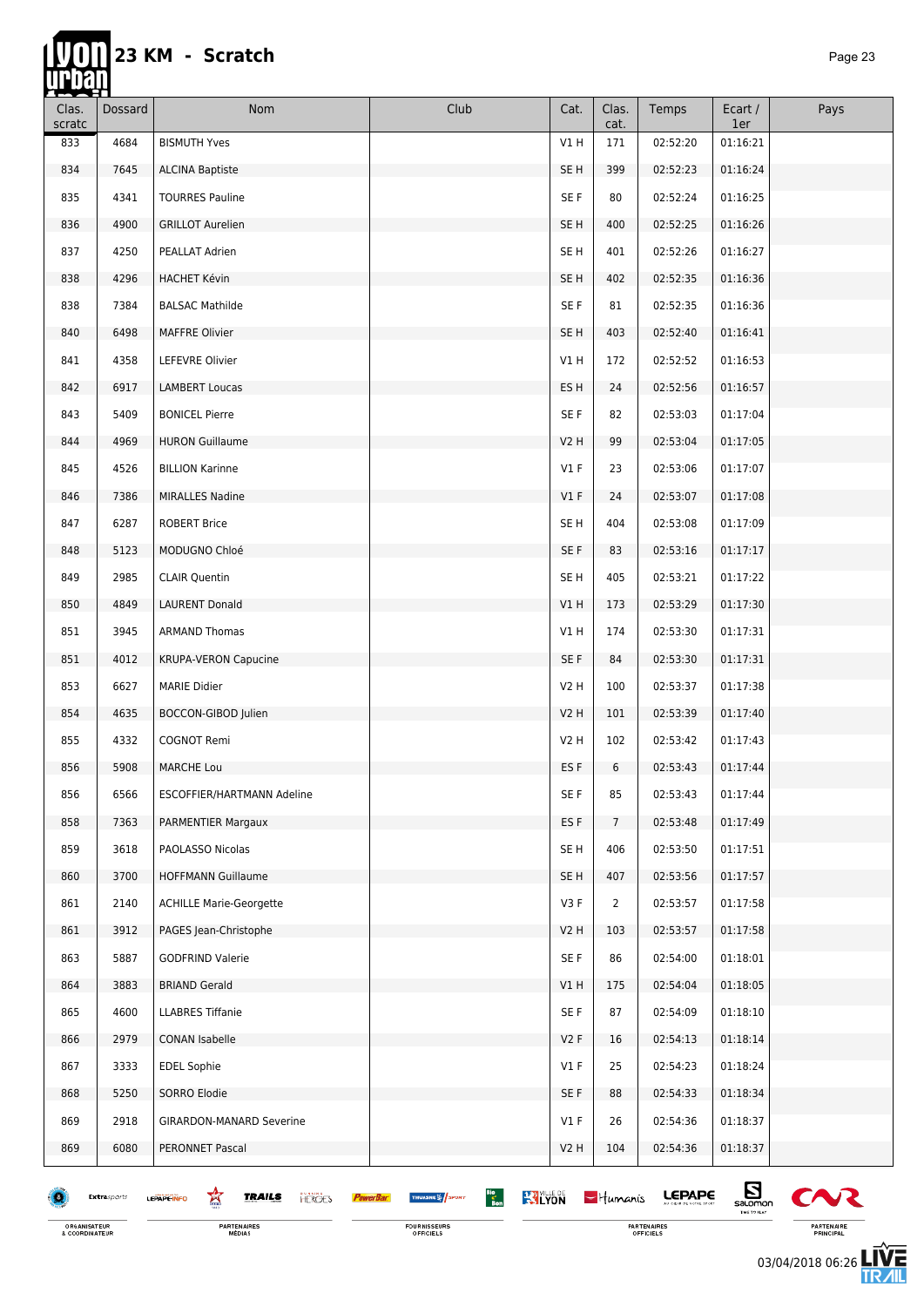| Clas.<br>scratc | Dossard     | Nom                                                                   | Club                                            | Cat.            | Clas.<br>cat. | Temps         | Ecart /<br>1er               | Pays         |
|-----------------|-------------|-----------------------------------------------------------------------|-------------------------------------------------|-----------------|---------------|---------------|------------------------------|--------------|
| 871             | 6386        | VALLET Sébastien                                                      |                                                 | V1F             | 27            | 02:54:44      | 01:18:45                     |              |
| 872             | 5606        | PEDIMINA Marc                                                         |                                                 | SE H            | 408           | 02:54:51      | 01:18:52                     |              |
| 873             | 3927        | <b>BOISSON Arthur</b>                                                 |                                                 | SE <sub>H</sub> | 409           | 02:54:53      | 01:18:54                     |              |
| 873             | 3928        | <b>BET Romain</b>                                                     |                                                 | SE <sub>H</sub> | 410           | 02:54:53      | 01:18:54                     |              |
| 875             | 2868        | PAGE Mathieu                                                          |                                                 | SE <sub>H</sub> | 411           | 02:55:03      | 01:19:04                     |              |
| 876             | 3266        | PIERI Vincent                                                         |                                                 | SE <sub>H</sub> | 412           | 02:55:05      | 01:19:06                     |              |
| 877             | 6966        | <b>THEVENON Patrick</b>                                               |                                                 | V1 H            | 176           | 02:55:07      | 01:19:08                     |              |
| 878             | 4104        | JACOB Tanguy                                                          |                                                 | ES H            | 25            | 02:55:23      | 01:19:24                     |              |
| 879             | 6390        | <b>GRAVEJAT Ludovic</b>                                               |                                                 | SE H            | 413           | 02:55:28      | 01:19:29                     |              |
| 880             | 2651        | <b>BRAHMI Olivier</b>                                                 |                                                 | VIH             | 177           | 02:55:37      | 01:19:38                     |              |
| 881             | 5227        | <b>CHOMETTE - DE VERON Fanelie</b>                                    |                                                 | SE F            | 89            | 02:55:55      | 01:19:56                     |              |
| 882             | 2347        | RAMOS Raphael                                                         |                                                 | VIH             | 178           | 02:56:02      | 01:20:03                     |              |
| 882             | 7179        | FALGON Julien                                                         |                                                 | SE H            | 414           | 02:56:02      | 01:20:03                     |              |
| 884             | 2346        | <b>GRANDJEAN Bettina</b>                                              |                                                 | SE F            | 90            | 02:56:05      | 01:20:06                     |              |
| 885             | 6921        | <b>ROUAUX Samuel</b>                                                  |                                                 | VIH             | 179           | 02:56:06      | 01:20:07                     |              |
| 886             | 6259        | <b>VIGNAUD Antoine</b>                                                |                                                 | SE <sub>H</sub> | 415           | 02:56:07      | 01:20:08                     |              |
| 887             | 4614        | CHOMEL DE VARAGNES Jérôme                                             |                                                 | VIH             | 180           | 02:56:11      | 01:20:12                     |              |
| 887             | 7165        | MARECHAL Roselyne                                                     |                                                 | SE F            | 91            | 02:56:11      | 01:20:12                     |              |
| 887             | 7166        | <b>TRUCHOT Sylvain</b>                                                |                                                 | VIH             | 181           | 02:56:11      | 01:20:12                     |              |
| 890             | 4566        | <b>MORTEL Philippe</b>                                                |                                                 | V2H             | 105           | 02:56:15      | 01:20:16                     |              |
| 891             | 2904        | <b>CHARMASSON Sylvie</b>                                              |                                                 | $VI$ F          | 28            | 02:56:18      | 01:20:19                     |              |
| 892             | 5206        | <b>FONTVIEILLE Michel</b>                                             |                                                 | V2 H            | 106           | 02:56:20      | 01:20:21                     |              |
| 893             | 6155        | <b>GOUSSE Christian</b>                                               |                                                 | V3 H            | 18            | 02:56:32      | 01:20:33                     |              |
| 894             | 6156        | <b>GOUSSE Sarah</b>                                                   |                                                 | SE F            | 92            | 02:56:33      | 01:20:34                     |              |
| 895             | 2113        | SOULIER Jean                                                          |                                                 | V1 H            | 182           | 02:56:40      | 01:20:41                     |              |
| 896             | 4002        | DEL PERO Audrey                                                       |                                                 | V1F             | 29            | 02:56:43      | 01:20:44                     |              |
| 897             | 3102        | <b>CHAUVET Marjorie</b>                                               |                                                 | SE F            | 93            | 02:56:54      | 01:20:55                     |              |
| 898             | 5432        | PAILHAS Corinne                                                       |                                                 | V2F             | 17            | 02:56:56      | 01:20:57                     |              |
| 899             | 6266        | MERAUD Sébastien                                                      |                                                 | SE <sub>H</sub> | 416           | 02:57:00      | 01:21:01                     |              |
| 900             | 3731        | <b>GAILLARD Michael</b>                                               |                                                 | SE <sub>H</sub> | 417           | 02:57:01      | 01:21:02                     |              |
| 900             | 6265        | LAFON Adrien                                                          |                                                 | SE <sub>H</sub> | 418           | 02:57:01      | 01:21:02                     |              |
| 902             | 4029        | <b>BURILLON Jean-Philippe</b>                                         |                                                 | V2 H            | 107           | 02:57:04      | 01:21:05                     |              |
| 903             | 5006        | TRELON Jonathan                                                       |                                                 | SE <sub>H</sub> | 419           | 02:57:10      | 01:21:11                     |              |
| 904             | 3597        | <b>BORI Yonel</b>                                                     |                                                 | V1 H            | 183           | 02:57:29      | 01:21:30                     |              |
| 905             | 5776        | YILMAZ Ozdem                                                          |                                                 | VIH             | 184           | 02:57:31      | 01:21:32                     |              |
| 905             | 6276        | <b>KOCH Frederic</b>                                                  |                                                 | V1H             | 185           | 02:57:31      | 01:21:32                     |              |
| 907             | 2646        | <b>AMILIEN Dominique</b>                                              |                                                 | <b>V2 H</b>     | 108           | 02:57:34      | 01:21:35                     |              |
| 907             | 2962        | JACQUET Caroline                                                      |                                                 | $VI$ F          | 30            | 02:57:34      | 01:21:35                     |              |
|                 | Extrasports | 鸾<br><b>TRAILS</b><br><b>HERCES</b><br><b>PowerBan</b><br>LEPAPE INFO | Bio<br>Bon<br><b>KY LYON</b><br>THUASHE & SPORT |                 | $-$ Humanis   | <b>LEPAPE</b> | $\mathbf{E}$<br>TIME TO FLAT | $\mathbf{C}$ |

ORGANISATEUR<br>& COORDINATEUR

**PARTENAIRES**<br>MÉDIAS

PARTENAIRES<br>OFFICIELS

 $\boldsymbol{\infty}$ PARTENAIRE<br>PRINCIPAL

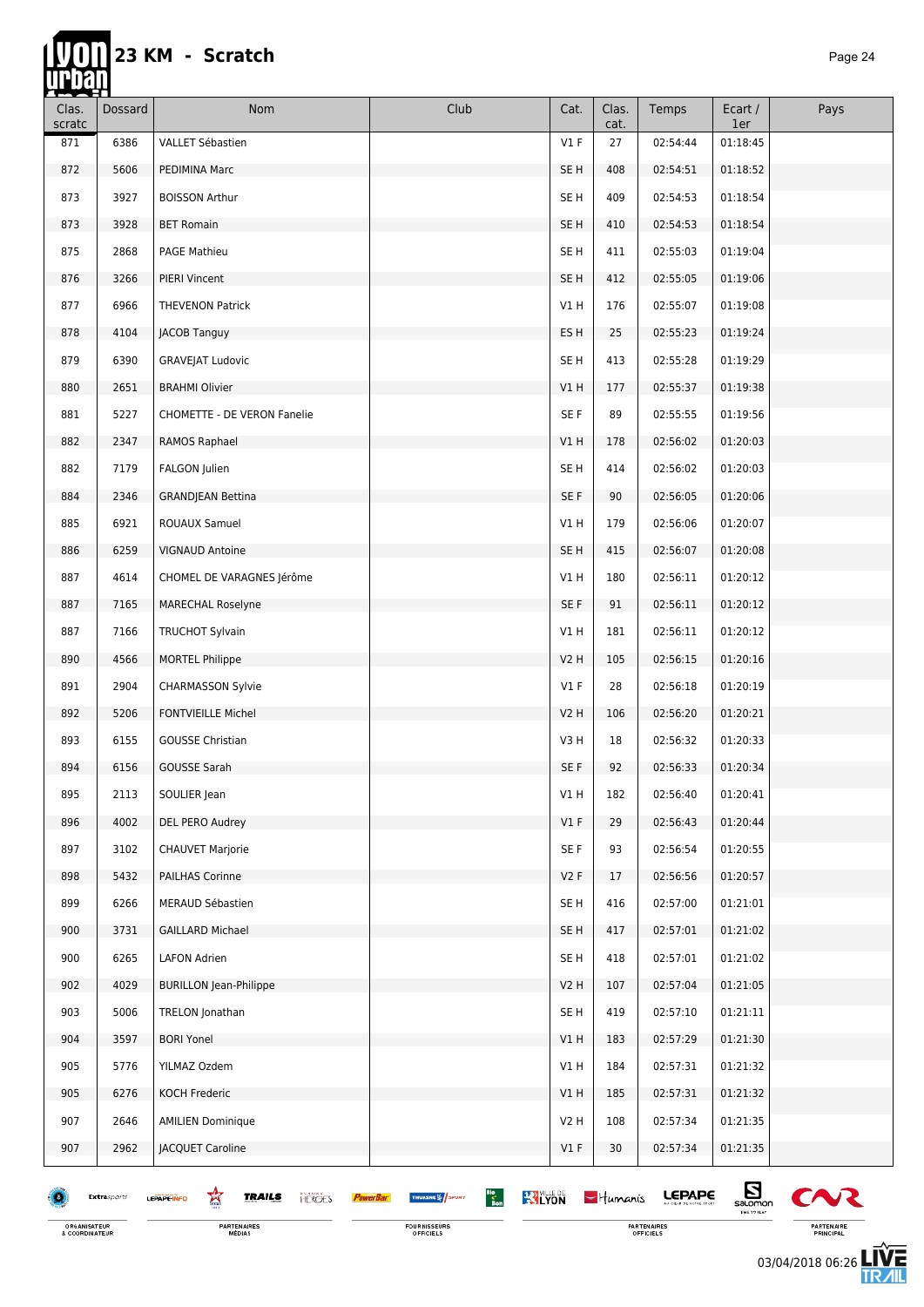Ħ

| Clas.<br>scratc | Dossard     | Nom                                                | Club                                                                           | Cat.             | Clas.<br>cat. | Temps         | Ecart /<br>1er               | Pays         |
|-----------------|-------------|----------------------------------------------------|--------------------------------------------------------------------------------|------------------|---------------|---------------|------------------------------|--------------|
| 909             | 2504        | <b>GUIGNARD Bertrand</b>                           |                                                                                | V1H              | 186           | 02:57:35      | 01:21:36                     |              |
| 910             | 4608        | ALLANDRIEU Christian                               |                                                                                | V4 H             | $\mathbf{1}$  | 02:57:43      | 01:21:44                     |              |
| 911             | 6169        | <b>BLANC Adrien</b>                                |                                                                                | SE <sub>H</sub>  | 420           | 02:57:47      | 01:21:48                     |              |
| 911             | 6280        | <b>SABATRY Cedric</b>                              |                                                                                | SE <sub>H</sub>  | 421           | 02:57:47      | 01:21:48                     |              |
| 913             | 3860        | <b>DUPRE Nicolas</b>                               |                                                                                | V1H              | 187           | 02:57:58      | 01:21:59                     |              |
| 914             | 6689        | <b>VICTORIO Luis</b>                               |                                                                                | V1H              | 188           | 02:58:07      | 01:22:08                     |              |
| 915             | 5302        | <b>LACROIX Frederic</b>                            |                                                                                | V1H              | 189           | 02:58:17      | 01:22:18                     |              |
| 916             | 2749        | <b>WIETRICH Pascale</b>                            |                                                                                | V2F              | 18            | 02:58:24      | 01:22:25                     |              |
| 917             | 5586        | FRANCESCHI Julien                                  |                                                                                | SE H             | 422           | 02:58:26      | 01:22:27                     |              |
| 918             | 5585        | <b>BART Doriane</b>                                |                                                                                | SE F             | 94            | 02:58:27      | 01:22:28                     |              |
| 919             | 2340        | POUPELLOZ Laurent                                  |                                                                                | SE H             | 423           | 02:58:34      | 01:22:35                     |              |
| 920             | 5558        | <b>TRAN Camille</b>                                |                                                                                | SE F             | 95            | 02:58:39      | 01:22:40                     |              |
| 921             | 7388        | LEFEBVRE Magalie                                   |                                                                                | $VI$ F           | 31            | 02:58:49      | 01:22:50                     |              |
| 922             | 5902        | <b>GLORIES Remy</b>                                |                                                                                | <b>V2 H</b>      | 109           | 02:58:53      | 01:22:54                     |              |
| 923             | 4584        | <b>GIGNOUX Mathieu</b>                             |                                                                                | SE <sub>H</sub>  | 424           | 02:58:56      | 01:22:57                     |              |
| 924             | 6503        | POLLIEND Thomas                                    |                                                                                | SE <sub>H</sub>  | 425           | 02:58:58      | 01:22:59                     |              |
| 925             | 6502        | POLLIEND Benoit                                    |                                                                                | SE <sub>H</sub>  | 426           | 02:58:59      | 01:23:00                     |              |
| 926             | 3961        | <b>AMAT Claudine</b>                               |                                                                                | V3F              | 3             | 02:59:20      | 01:23:21                     |              |
| 927             | 5281        | PAIS Henri                                         |                                                                                | V1H              | 190           | 02:59:21      | 01:23:22                     |              |
| 928             | 6384        | <b>SIMONNOT Valerie</b>                            |                                                                                | V1F              | 32            | 02:59:32      | 01:23:33                     |              |
| 929             | 4612        | ZAMMIT Christian                                   |                                                                                | V3H              | 19            | 02:59:34      | 01:23:35                     |              |
| 930             | 5416        | NAITAOUDIA Ludovic                                 |                                                                                | V1H              | 191           | 02:59:52      | 01:23:53                     |              |
| 931             | 7641        | <b>MUGNIER Nicolas</b>                             |                                                                                | V1H              | 192           | 02:59:53      | 01:23:54                     |              |
| 932             | 4525        | <b>FAVRE Olivier</b>                               |                                                                                | V <sub>2</sub> H | 110           | 02:59:56      | 01:23:57                     |              |
| 932             | 5076        | GELLY Frédéric                                     |                                                                                | V1 H             | 193           | 02:59:56      | 01:23:57                     |              |
| 934             | 5417        | <b>GIBOULET Francois</b>                           |                                                                                | V2H              | 111           | 03:00:01      | 01:24:02                     |              |
| 935             | 4533        | COUDERT Aurélien                                   |                                                                                | SE H             | 427           | 03:00:03      | 01:24:04                     |              |
| 936             | 3552        | <b>BERARD Sabine</b>                               |                                                                                | V2F              | 19            | 03:00:06      | 01:24:07                     |              |
| 937             | 4039        | <b>CHAMBOST Romain</b>                             |                                                                                | SE H             | 428           | 03:00:07      | 01:24:08                     |              |
| 938             | 4535        | <b>OLLIER Alexandre</b>                            |                                                                                | SE <sub>H</sub>  | 429           | 03:00:10      | 01:24:11                     |              |
| 939             | 3003        | <b>DESCLOITRE Raphael</b>                          |                                                                                | V1H              | 194           | 03:00:12      | 01:24:13                     |              |
| 940             | 2231        | <b>SELIN Pierre</b>                                |                                                                                | SE <sub>H</sub>  | 430           | 03:00:21      | 01:24:22                     |              |
| 941             | 3728        | <b>BARITEAU Coralie</b>                            |                                                                                | SE F             | 96            | 03:00:23      | 01:24:24                     |              |
| 942             | 3678        | <b>NOAILLES Laura</b>                              |                                                                                | SE F             | 97            | 03:00:26      | 01:24:27                     |              |
| 942             | 4023        | <b>THUILLARD Guillaume</b>                         |                                                                                | SE <sub>H</sub>  | 431           | 03:00:26      | 01:24:27                     |              |
| 944             | 2411        | <b>GENTE Gael</b>                                  |                                                                                | SE H             | 432           | 03:00:33      | 01:24:34                     |              |
| 945             | 6662        | FAY-CHATELARD Aline                                |                                                                                | SE F             | 98            | 03:00:44      | 01:24:45                     |              |
| 946             | 6687        | SEDDIKI Abdelkader                                 |                                                                                | SE <sub>H</sub>  | 433           | 03:01:03      | 01:25:04                     |              |
|                 | Extrasports | 窎<br><b>TRAILS</b><br><b>HERCES</b><br>LEPAPE-INFO | Bio<br>Bon<br><b>KY LYON</b><br>THUASHE <sup>16</sup> SPORT<br><b>PowerBar</b> |                  | $-$ Humanis   | <b>LEPAPE</b> | $\mathbf{E}$<br>TIME TO FLAT | $\mathbf{C}$ |

FOURNISSEURS<br>OFFICIELS

ORGANISATEUR<br>& COORDINATEUR

**PARTENAIRES**<br>MÉDIAS

**PARTENAIRES**<br>OFFICIELS

PARTENAIRE<br>PRINCIPAL

左<br>孤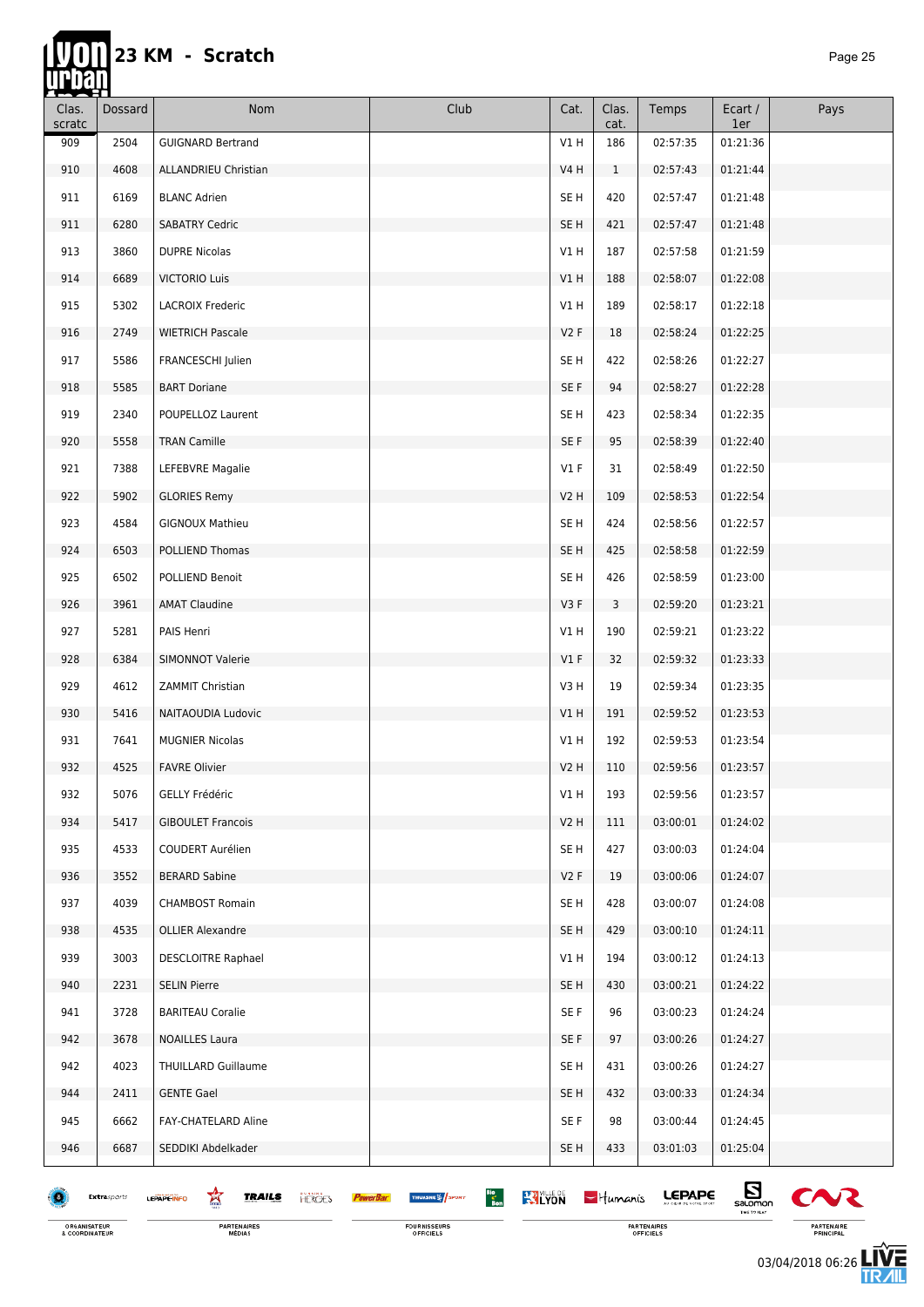| Clas.<br>scratc | Dossard     | Nom                                                | Club                                                                          | Cat.             | Clas.<br>cat. | Temps    | Ecart /<br>1er                            | Pays           |
|-----------------|-------------|----------------------------------------------------|-------------------------------------------------------------------------------|------------------|---------------|----------|-------------------------------------------|----------------|
| 947             | 4703        | PAGEAUT Marion                                     |                                                                               | SE F             | 99            | 03:01:15 | 01:25:16                                  |                |
| 948             | 3763        | RAHARISOA Fanjatiana                               |                                                                               | SE F             | 100           | 03:01:18 | 01:25:19                                  |                |
| 949             | 5208        | <b>DUMON Willy</b>                                 |                                                                               | SE H             | 434           | 03:01:22 | 01:25:23                                  |                |
| 950             | 7943        | ZARAGORI Timothée                                  |                                                                               | SE H             | 435           | 03:01:25 | 01:25:26                                  |                |
| 951             | 6143        | <b>BEDU Pierre</b>                                 |                                                                               | SE H             | 436           | 03:01:36 | 01:25:37                                  |                |
| 952             | 5179        | <b>MORIN Fabien</b>                                |                                                                               | V1 H             | 195           | 03:02:10 | 01:26:11                                  |                |
| 952             | 5180        | SCOTÉ Rodolphe                                     |                                                                               | SE H             | 437           | 03:02:10 | 01:26:11                                  |                |
| 954             | 4141        | <b>DETRY Alain</b>                                 |                                                                               | V <sub>2</sub> H | 112           | 03:02:20 | 01:26:21                                  |                |
| 955             | 6690        | PONSIN Jean-Michel                                 |                                                                               | SE <sub>H</sub>  | 438           | 03:02:38 | 01:26:39                                  |                |
| 956             | 6263        | <b>BOULON Sylvain</b>                              |                                                                               | SE H             | 439           | 03:02:45 | 01:26:46                                  |                |
| 957             | 7610        | <b>PRINTZ Eric</b>                                 |                                                                               | V1H              | 196           | 03:02:47 | 01:26:48                                  |                |
| 958             | 4213        | <b>TROALEN Denis</b>                               |                                                                               | <b>V2 H</b>      | 113           | 03:02:48 | 01:26:49                                  |                |
| 958             | 5751        | <b>HOUMEAU Matthieu</b>                            |                                                                               | V1H              | 197           | 03:02:48 | 01:26:49                                  |                |
| 960             | 7611        | PRINTZ Sabine                                      |                                                                               | $VI$ F           | 33            | 03:02:50 | 01:26:51                                  |                |
| 961             | 3673        | <b>TOBIAS Anne-Catherine</b>                       |                                                                               | SE F             | 101           | 03:02:59 | 01:27:00                                  |                |
| 962             | 7106        | <b>DESSERLE Isabelle</b>                           |                                                                               | V1F              | 34            | 03:03:09 | 01:27:10                                  |                |
| 963             | 4782        | PASCALONE Sandy                                    |                                                                               | SE F             | 102           | 03:03:11 | 01:27:12                                  |                |
| 963             | 6014        | <b>DUMAS Camille</b>                               |                                                                               | SE H             | 440           | 03:03:11 | 01:27:12                                  |                |
| 965             | 4715        | KINGESKI Vanderlei                                 |                                                                               | V1 H             | 198           | 03:03:25 | 01:27:26                                  |                |
| 966             | 7251        | <b>TOLEDANO Antonio</b>                            |                                                                               | V2H              | 114           | 03:03:40 | 01:27:41                                  |                |
| 967             | 6260        | CHASSAGNE Benjamin                                 |                                                                               | SE H             | 441           | 03:03:57 | 01:27:58                                  |                |
| 968             | 6251        | <b>MARQUES Anne Marie</b>                          |                                                                               | $VI$ F           | 35            | 03:03:58 | 01:27:59                                  |                |
| 969             | 3611        | CAPELO David                                       |                                                                               | SE H             | 442           | 03:04:07 | 01:28:08                                  |                |
| 970             | 5148        | <b>HOCHET Marion</b>                               |                                                                               | SE F             | 103           | 03:04:14 | 01:28:15                                  |                |
| 971             | 4978        | <b>CELLE Fabien</b>                                |                                                                               | V2 H             | 115           | 03:04:17 | 01:28:18                                  |                |
| 972             | 3553        | PFEUTY Véronique                                   |                                                                               | SE F             | 104           | 03:04:36 | 01:28:37                                  |                |
| 972             | 4378        | LUCATELLI Jean-Marc                                |                                                                               | SE <sub>H</sub>  | 443           | 03:04:36 | 01:28:37                                  |                |
| 974             | 4313        | <b>BRETHEAU Nuria</b>                              |                                                                               | V2F              | 20            | 03:04:46 | 01:28:47                                  |                |
| 975             | 3775        | MATHURIN Didier                                    |                                                                               | V1H              | 199           | 03:04:55 | 01:28:56                                  |                |
| 976             | 3772        | <b>CHAUSSET Elise</b>                              |                                                                               | SE F             | 105           | 03:05:19 | 01:29:20                                  |                |
| 977             | 4546        | <b>ENJOLRAS Denis</b>                              |                                                                               | V1H              | 200           | 03:05:30 | 01:29:31                                  |                |
| 978             | 4511        | <b>OUFKIR Marouan</b>                              |                                                                               | VIH              | 201           | 03:05:42 | 01:29:43                                  |                |
| 979             | 3400        | <b>DELATTRE Loraine</b>                            |                                                                               | SE F             | 106           | 03:05:48 | 01:29:49                                  |                |
| 980             | 3399        | DELATTRE Stéphane                                  |                                                                               | SE F             | 107           | 03:05:49 | 01:29:50                                  |                |
| 980             | 6704        | <b>BERTHIOT Jerome</b>                             |                                                                               | V1H              | 202           | 03:05:49 | 01:29:50                                  |                |
| 982             | 4054        | <b>MOUTMIR Siham</b>                               |                                                                               | SE F             | 108           | 03:05:54 | 01:29:55                                  |                |
| 983             | 4687        | <b>DUTERTE Dorothée</b>                            |                                                                               | SE F             | 109           | 03:05:56 | 01:29:57                                  |                |
| 984             | 5024        | SELLIG Julia                                       |                                                                               | SE F             | 110           | 03:06:08 | 01:30:09                                  |                |
|                 | Extrasports | 鸾<br><b>TRAILS</b><br><b>HERGES</b><br>LEPAPE-INFO | Bio<br>Bon<br><b>RALYON</b><br><b>TIFUASHE &amp; SPORT</b><br><b>PowerBar</b> |                  | $-$ Humanis   | LEPAPE   | $S_{\text{sumon}}$<br><b>TIME TO FLAT</b> | C <sub>N</sub> |

FOURNISSEURS<br>OFFICIELS

ORGANISATEUR<br>& COORDINATEUR

**PARTENAIRES**<br>MÉDIAS

03/04/2018 06:26

PARTENAIRES<br>OFFICIELS

PARTENAIRE<br>PRINCIPAL

左<br>加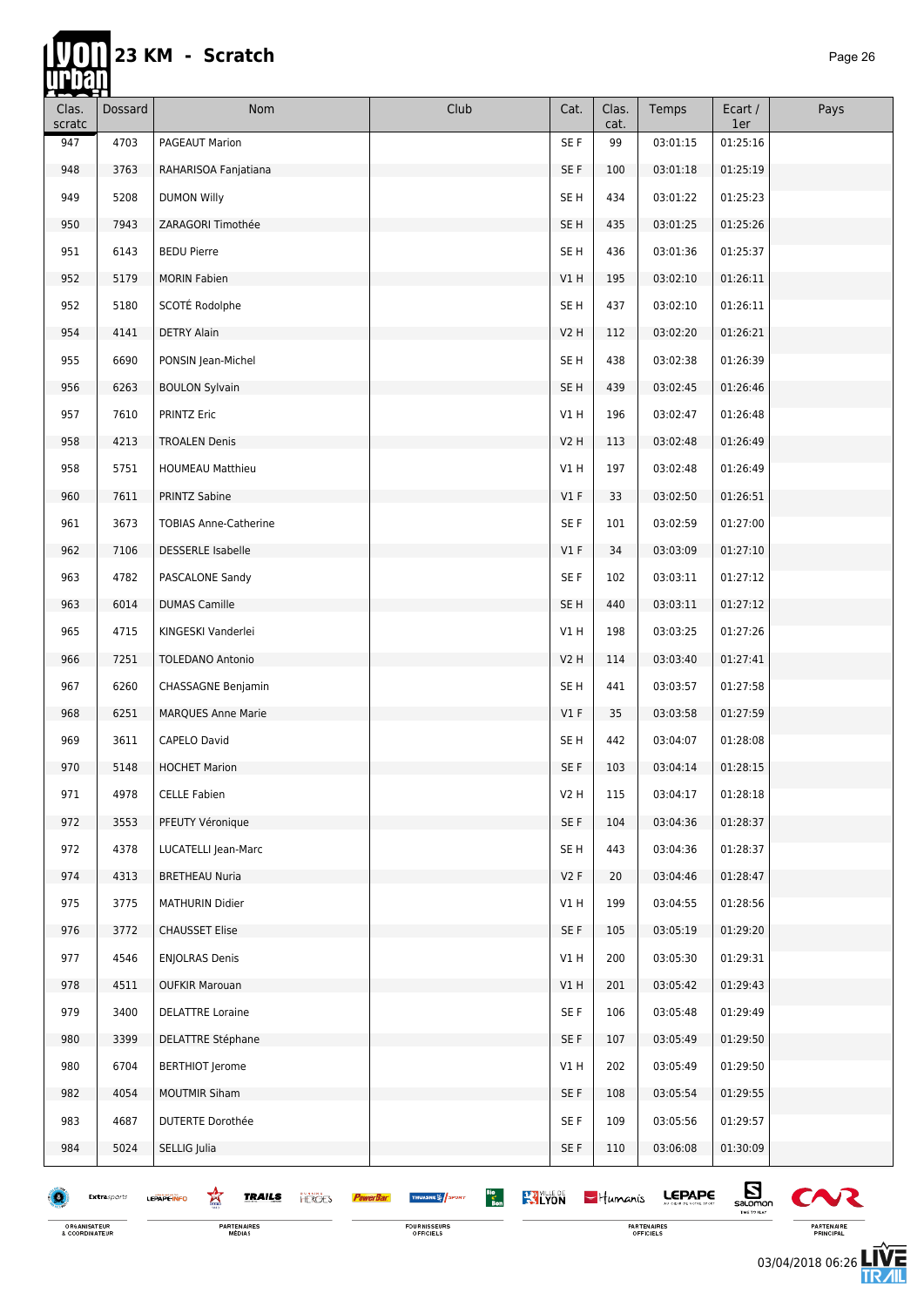П

| Clas.<br>scratc | Dossard     | Nom                                                | Club                                                                           | Cat.            | Clas.<br>cat.  | Temps         | Ecart /<br>1er                   | Pays           |
|-----------------|-------------|----------------------------------------------------|--------------------------------------------------------------------------------|-----------------|----------------|---------------|----------------------------------|----------------|
| 985             | 3554        | <b>BAUMGARD Luc</b>                                |                                                                                | V1 H            | 203            | 03:06:14      | 01:30:15                         |                |
| 986             | 6973        | <b>BONGLET Vincent</b>                             |                                                                                | SE <sub>H</sub> | 444            | 03:06:18      | 01:30:19                         |                |
| 987             | 3826        | <b>BERNOUD Alexis</b>                              |                                                                                | SE H            | 445            | 03:06:19      | 01:30:20                         |                |
| 988             | 7104        | <b>PERBET Laurence</b>                             |                                                                                | $VI$ F          | 36             | 03:06:25      | 01:30:26                         |                |
| 989             | 2968        | THIERRY Benjamin                                   |                                                                                | SE <sub>H</sub> | 446            | 03:06:29      | 01:30:30                         |                |
| 990             | 7070        | PRAINITO Ghislaine                                 |                                                                                | $VI$ F          | 37             | 03:06:32      | 01:30:33                         |                |
| 991             | 3265        | <b>PRETRE Etienne</b>                              |                                                                                | SE H            | 447            | 03:06:33      | 01:30:34                         |                |
| 992             | 5237        | LO Tulan                                           |                                                                                | V1F             | 38             | 03:06:37      | 01:30:38                         |                |
| 993             | 5184        | <b>GENESTON Eliane</b>                             |                                                                                | V2F             | 21             | 03:07:03      | 01:31:04                         |                |
| 994             | 6512        | <b>ALBRECHT Thierry</b>                            |                                                                                | V2 H            | 116            | 03:07:05      | 01:31:06                         |                |
| 995             | 6513        | <b>COGNOT Caroline</b>                             |                                                                                | SE F            | 111            | 03:07:08      | 01:31:09                         |                |
| 996             | 2992        | <b>BERNARD Natalène</b>                            |                                                                                | SE F            | 112            | 03:07:16      | 01:31:17                         |                |
| 996             | 5875        | <b>VEILLEROT Pauline</b>                           |                                                                                | SE F            | 113            | 03:07:16      | 01:31:17                         |                |
| 998             | 4000        | CAVALLINI Veronica                                 |                                                                                | $VI$ F          | 39             | 03:07:21      | 01:31:22                         |                |
| 999             | 4091        | <b>LOUVAT Caroline</b>                             |                                                                                | SE F            | 114            | 03:07:32      | 01:31:33                         |                |
| 999             | 4092        | <b>DELCOUDERT Laurent</b>                          |                                                                                | SE H            | 448            | 03:07:32      | 01:31:33                         |                |
| 1001            | 4634        | BERNARD-ZENOU Sylvie                               |                                                                                | V3F             | 4              | 03:08:01      | 01:32:02                         |                |
| 1002            | 5938        | <b>BASTIN Gaëlle</b>                               |                                                                                | SE F            | 115            | 03:08:07      | 01:32:08                         |                |
| 1003            | 6479        | DE LUCA Karine                                     |                                                                                | $VI$ F          | 40             | 03:08:08      | 01:32:09                         |                |
| 1003            | 6480        | <b>FAIVRE Emmanuel</b>                             |                                                                                | V1 H            | 204            | 03:08:08      | 01:32:09                         |                |
| 1005            | 4656        | ALOSSERY Astrid                                    |                                                                                | SE F            | 116            | 03:08:11      | 01:32:12                         |                |
| 1005            | 5263        | <b>MEALLET Thomas</b>                              |                                                                                | SE <sub>H</sub> | 449            | 03:08:11      | 01:32:12                         |                |
| 1007            | 4941        | <b>LECENNE Marie-Helene</b>                        |                                                                                | V2F             | 22             | 03:08:12      | 01:32:13                         |                |
| 1008            | 4275        | <b>BRIAND Catherine</b>                            |                                                                                | $VI$ F          | 41             | 03:08:19      | 01:32:20                         |                |
| 1009            | 5449        | POSTAIRE Denis                                     |                                                                                | V3 H            | 20             | 03:08:20      | 01:32:21                         |                |
| 1010            | 4480        | SANCHEZ Gregoria                                   |                                                                                | SE <sub>H</sub> | 450            | 03:08:27      | 01:32:28                         |                |
| 1011            | 4479        | PUTET Christophe                                   |                                                                                | V2H             | 117            | 03:08:28      | 01:32:29                         |                |
| 1012            | 4852        | <b>MOLLARD Corinne</b>                             |                                                                                | V2F             | 23             | 03:08:34      | 01:32:35                         |                |
| 1013            | 7383        | <b>ARDOUIN Marie</b>                               |                                                                                | SE F            | 117            | 03:08:37      | 01:32:38                         |                |
| 1014            | 2624        | JARRY Michel                                       |                                                                                | V4 H            | $\overline{2}$ | 03:08:44      | 01:32:45                         |                |
| 1014            | 3522        | CAPALDI Lionel                                     |                                                                                | SE H            | 451            | 03:08:44      | 01:32:45                         |                |
| 1016            | 6626        | <b>RENOU Florence</b>                              |                                                                                | V2F             | 24             | 03:08:58      | 01:32:59                         |                |
| 1017            | 7185        | <b>TERRAZ Sandra</b>                               |                                                                                | V1F             | 42             | 03:09:09      | 01:33:10                         |                |
| 1018            | 3949        | <b>OVISE Cassandra</b>                             |                                                                                | SE F            | 118            | 03:09:38      | 01:33:39                         |                |
| 1019            | 4383        | <b>CHERI Richard</b>                               |                                                                                | SE <sub>H</sub> | 452            | 03:09:54      | 01:33:55                         |                |
| 1020            | 6283        | <b>GUERRERO Karine</b>                             |                                                                                | SE F            | 119            | 03:09:55      | 01:33:56                         |                |
| 1021            | 6515        | <b>DURTESTE Marie</b>                              |                                                                                | SE F            | 120            | 03:10:00      | 01:34:01                         |                |
| 1022            | 2977        | <b>ALBRECHT Valerie</b>                            |                                                                                | V2F             | 25             | 03:10:03      | 01:34:04                         |                |
| æ               | Extrasports | 鸾<br><b>TRAILS</b><br><b>HERCES</b><br>LEPAPE INFO | Bio<br>Bon<br><b>KY LYON</b><br><b>TIFUASHE &amp; SPORT</b><br><b>PowerBar</b> |                 | $-$ Humanis    | <b>LEPAPE</b> | $E_{\text{non}}$<br>TIME TO PLAY | C <sub>N</sub> |

FOURNISSEURS<br>OFFICIELS

PARTENAIRES<br>OFFICIELS

PARTENAIRE<br>PRINCIPAL

左<br>加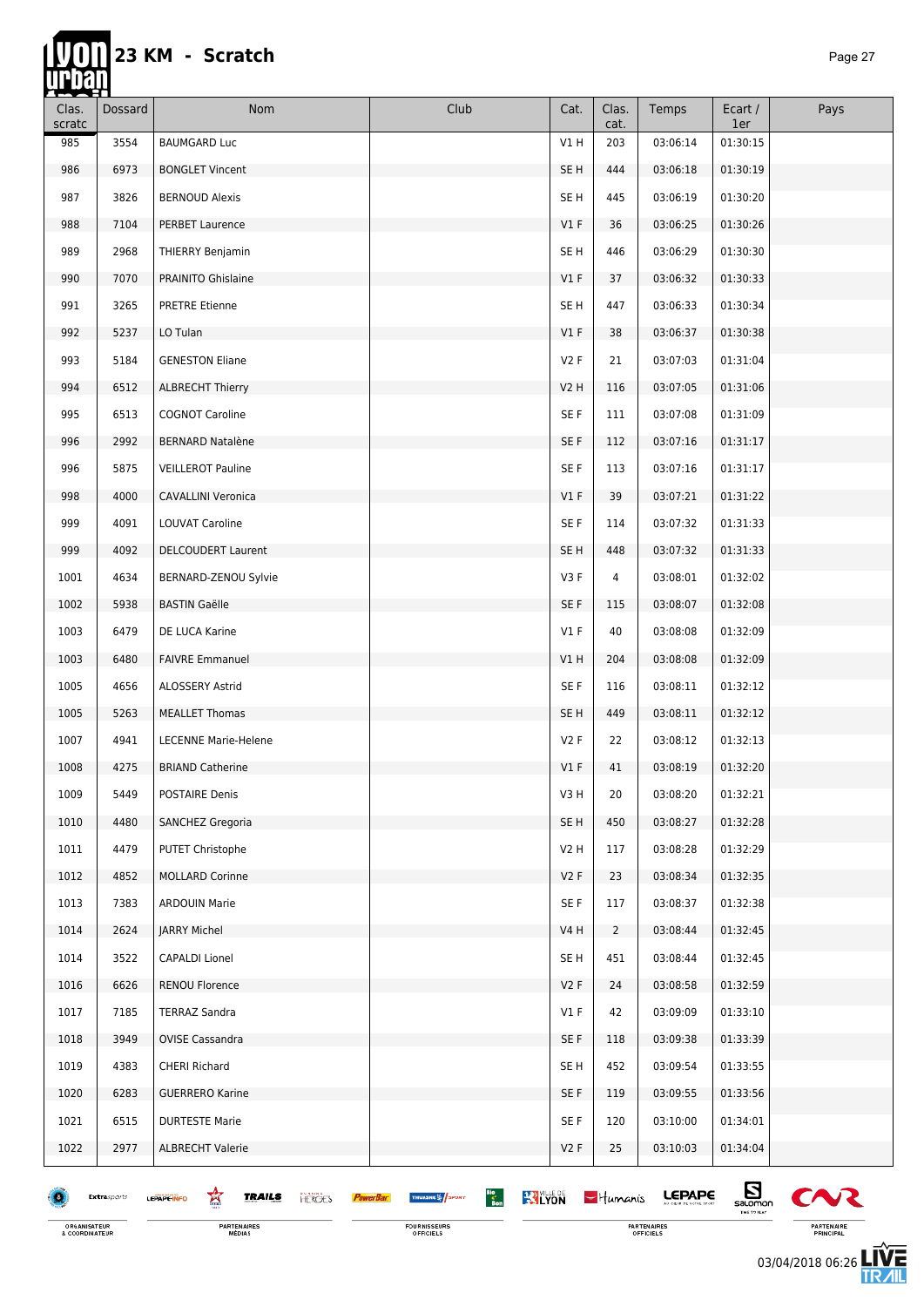# 23 KM - Scratch

hti.

| _ <del>___</del><br>Clas.<br>scratc | Dossard     | Nom                                                | Club                                                                          | Cat.            | Clas.<br>cat. | Temps         | Ecart /<br>1er               | Pays     |
|-------------------------------------|-------------|----------------------------------------------------|-------------------------------------------------------------------------------|-----------------|---------------|---------------|------------------------------|----------|
| 1023                                | 3977        | SEBIRE Eddy                                        |                                                                               | SE H            | 453           | 03:10:16      | 01:34:17                     |          |
| 1024                                | 3634        | <b>DUTILLY Romain</b>                              |                                                                               | SE H            | 454           | 03:10:20      | 01:34:21                     |          |
| 1025                                | 5258        | <b>DEROCHE Frederic</b>                            |                                                                               | V2 H            | 118           | 03:10:51      | 01:34:52                     |          |
| 1026                                | 2087        | <b>BUB Stehanie</b>                                |                                                                               | SE F            | 121           | 03:11:23      | 01:35:24                     |          |
| 1027                                | 7919        | <b>MAROT Patrick</b>                               |                                                                               | V2 H            | 119           | 03:11:24      | 01:35:25                     |          |
| 1028                                | 2076        | <b>LEGAT Laurence</b>                              |                                                                               | V2F             | 26            | 03:11:27      | 01:35:28                     |          |
| 1029                                | 2210        | PARDON Mathilde                                    |                                                                               | SE F            | 122           | 03:11:30      | 01:35:31                     |          |
| 1030                                | 6284        | TERRET Jean-Jacques                                |                                                                               | <b>V2 H</b>     | 120           | 03:11:43      | 01:35:44                     |          |
| 1031                                | 5647        | <b>KATIC Anais</b>                                 |                                                                               | SE F            | 123           | 03:11:52      | 01:35:53                     |          |
| 1032                                | 2369        | THOMAS Sébastien                                   |                                                                               | V1H             | 205           | 03:11:58      | 01:35:59                     |          |
| 1033                                | 6500        | <b>HECTOR Gilles</b>                               |                                                                               | V2 H            | 121           | 03:12:08      | 01:36:09                     |          |
| 1034                                | 6872        | THIBOUT Sandrine                                   |                                                                               | V1F             | 43            | 03:12:32      | 01:36:33                     |          |
| 1035                                | 6913        | <b>BOULAHFA Kader</b>                              |                                                                               | SE H            | 455           | 03:12:36      | 01:36:37                     |          |
| 1036                                | 3610        | <b>MARCHAND Yannick</b>                            |                                                                               | SE H            | 456           | 03:12:37      | 01:36:38                     |          |
| 1037                                | 5634        | <b>BORI Karine</b>                                 |                                                                               | $VI$ F          | 44            | 03:12:42      | 01:36:43                     |          |
| 1038                                | 5358        | <b>BARREAUD Guillaume</b>                          |                                                                               | V1H             | 206           | 03:12:45      | 01:36:46                     |          |
| 1039                                | 7391        | <b>FERLAY Claudine</b>                             |                                                                               | $VI$ F          | 45            | 03:12:57      | 01:36:58                     |          |
| 1040                                | 2195        | LIOGIER Christelle                                 |                                                                               | V1F             | 46            | 03:12:59      | 01:37:00                     |          |
| 1041                                | 2171        | DA ROCHA Luis                                      |                                                                               | V2 H            | 122           | 03:13:01      | 01:37:02                     |          |
| 1042                                | 2209        | PARDON Chrystele                                   |                                                                               | $VI$ F          | 47            | 03:13:04      | 01:37:05                     |          |
| 1043                                | 6048        | MACCOTTA Sylvain                                   |                                                                               | V3H             | 21            | 03:13:20      | 01:37:21                     |          |
| 1044                                | 5359        | <b>GOUIN Marie-Eve</b>                             |                                                                               | V1F             | 48            | 03:13:21      | 01:37:22                     |          |
| 1045                                | 5403        | <b>HUGUET Rodolphe</b>                             |                                                                               | V2H             | 123           | 03:13:31      | 01:37:32                     |          |
| 1046                                | 4321        | <b>MOULEUX Pauline</b>                             |                                                                               | SE F            | 124           | 03:13:33      | 01:37:34                     |          |
| 1046                                | 4766        | <b>GUILLOTTE Kévin</b>                             |                                                                               | SE H            | 457           | 03:13:33      | 01:37:34                     |          |
| 1048                                | 4542        | FERNANDES BARBOSA Sonia                            |                                                                               | $VI$ F          | 49            | 03:13:43      | 01:37:44                     |          |
| 1049                                | 3565        | PLAISANT Madline                                   |                                                                               | SE F            | 125           | 03:13:54      | 01:37:55                     |          |
| 1050                                | 3861        | STAELENS Jean-Louis                                |                                                                               | V3H             | 22            | 03:14:20      | 01:38:21                     |          |
| 1051                                | 3569        | <b>GIRERD Lilian</b>                               |                                                                               | V1H             | 207           | 03:14:30      | 01:38:31                     |          |
| 1051                                | 5412        | <b>UNLU Hakan</b>                                  |                                                                               | V1H             | 208           | 03:14:30      | 01:38:31                     |          |
| 1053                                | 5242        | <b>VRIGNAUD Ingrid</b>                             |                                                                               | $VI$ F          | 50            | 03:14:35      | 01:38:36                     |          |
| 1054                                | 3798        | <b>FOUCHER Léa</b>                                 |                                                                               | SE F            | 126           | 03:14:38      | 01:38:39                     |          |
| 1055                                | 4897        | LEGGERI Alda                                       |                                                                               | V3F             | 5             | 03:14:41      | 01:38:42                     |          |
| 1055                                | 5241        | <b>DELAFOSSE Severine</b>                          |                                                                               | SE F            | 127           | 03:14:41      | 01:38:42                     |          |
| 1057                                | 3797        | NICOL Thibault                                     |                                                                               | SE H            | 458           | 03:14:42      | 01:38:43                     |          |
| 1058                                | 3357        | <b>LACROIX Corinne</b>                             |                                                                               | $VI$ F          | 51            | 03:14:56      | 01:38:57                     |          |
| 1058                                | 6316        | <b>DETRY Thibaut</b>                               |                                                                               | SE <sub>H</sub> | 459           | 03:14:56      | 01:38:57                     |          |
| 1058                                | 7155        | HILTCHER Séverine                                  |                                                                               | $VI$ F          | 52            | 03:14:56      | 01:38:57                     |          |
| 18                                  | Extrasports | 鸾<br><b>TRAILS</b><br><b>HERCES</b><br>LEPAPE-INFO | Bio<br>Bon<br><b>WILYON</b><br><b>TIFUASHE &amp; SPORT</b><br><b>PowerBar</b> |                 | $-$ Humanis   | <b>LEPAPE</b> | $\mathbf{E}$<br>TIME TO FLAT | $\infty$ |

ORGANISATEUR<br>& COORDINATEUR

**PARTENAIRES**<br>MÉDIAS

FOURNISSEURS<br>OFFICIELS

PARTENAIRES<br>OFFICIELS

 $\boldsymbol{\alpha}$ PARTENAIRE<br>PRINCIPAL

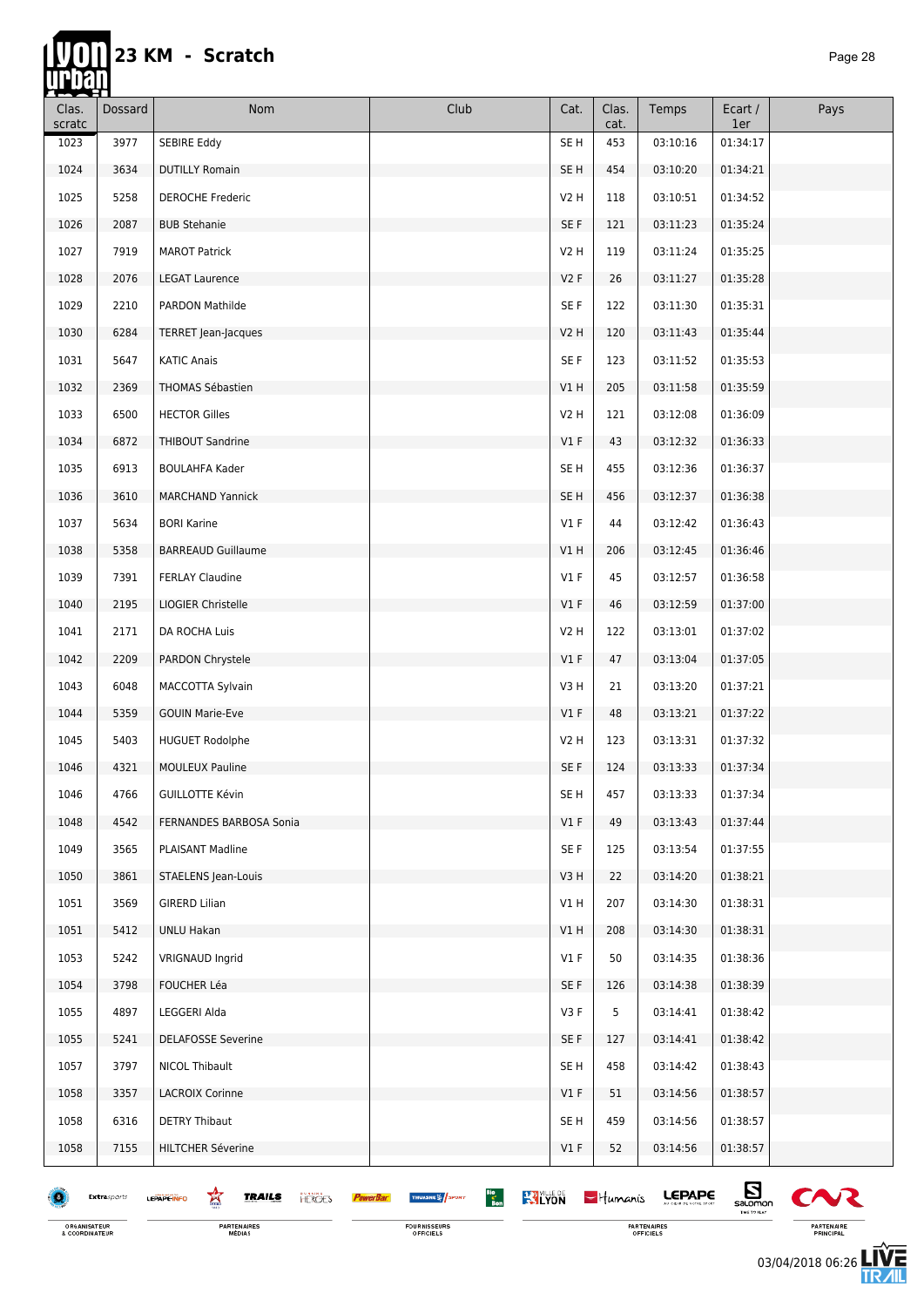**hip** 

| <u>rasan</u><br>Clas. | Dossard     | Nom                                                | Club                                                       | Cat.             | Clas.       | Temps         | Ecart /                                   | Pays           |
|-----------------------|-------------|----------------------------------------------------|------------------------------------------------------------|------------------|-------------|---------------|-------------------------------------------|----------------|
| scratc                |             |                                                    |                                                            |                  | cat.        |               | 1er                                       |                |
| 1061                  | 2867        | <b>GAILLARD Pierre</b>                             |                                                            | V1 H             | 209         | 03:15:08      | 01:39:09                                  |                |
| 1062                  | 2349        | MONTORIO Philippe Christophe                       |                                                            | <b>V2 H</b>      | 124         | 03:15:19      | 01:39:20                                  |                |
| 1063                  | 3807        | ROLLAND Aurelia                                    |                                                            | SE F             | 128         | 03:15:42      | 01:39:43                                  |                |
| 1064                  | 7012        | <b>DEAN Didier</b>                                 |                                                            | <b>V2 H</b>      | 125         | 03:15:58      | 01:39:59                                  |                |
| 1065                  | 6262        | <b>HECTOR Kevin</b>                                |                                                            | SE H             | 460         | 03:16:08      | 01:40:09                                  |                |
| 1066                  | 3628        | ABDOUS Cécile                                      |                                                            | $VI$ F           | 53          | 03:16:35      | 01:40:36                                  |                |
| 1067                  | 3844        | POUJADE Didier                                     |                                                            | V3H              | 23          | 03:16:48      | 01:40:49                                  |                |
| 1068                  | 6007        | <b>COSTA Annick</b>                                |                                                            | V2F              | 27          | 03:16:59      | 01:41:00                                  |                |
| 1069                  | 7642        | GAGNARD Léocadie                                   |                                                            | $VI$ F           | 54          | 03:17:05      | 01:41:06                                  |                |
| 1070                  | 2239        | <b>VERA ROBLES Francisco</b>                       |                                                            | SE <sub>H</sub>  | 461         | 03:17:09      | 01:41:10                                  |                |
| 1071                  | 6501        | CREN Jacqueline                                    |                                                            | $VI$ F           | 55          | 03:17:59      | 01:42:00                                  |                |
| 1071                  | 7019        | LACOMBE Frédéric                                   |                                                            | SE H             | 462         | 03:17:59      | 01:42:00                                  |                |
| 1073                  | 6696        | <b>BREUIL Xavier</b>                               |                                                            | SE H             | 463         | 03:18:01      | 01:42:02                                  |                |
| 1074                  | 6910        | <b>TRAN Catherine</b>                              |                                                            | V2F              | 28          | 03:18:03      | 01:42:04                                  |                |
| 1075                  | 5599        | <b>BARBET Nathalie</b>                             |                                                            | $VI$ F           | 56          | 03:18:07      | 01:42:08                                  |                |
| 1076                  | 2101        | SAVOUROUX Anne                                     |                                                            | SE F             | 129         | 03:18:13      | 01:42:14                                  |                |
| 1077                  | 4333        | PADIER Olivier                                     |                                                            | V1 H             | 210         | 03:18:16      | 01:42:17                                  |                |
| 1078                  | 6570        | DU PELOUX Benoit                                   |                                                            | SE <sub>H</sub>  | 464         | 03:18:35      | 01:42:36                                  |                |
| 1079                  | 4276        | <b>RAMEIL Guillaume</b>                            |                                                            | V1 H             | 211         | 03:18:54      | 01:42:55                                  |                |
| 1080                  | 4551        | MANOGRASSO Davide                                  |                                                            | SE H             | 465         | 03:18:57      | 01:42:58                                  |                |
| 1081                  | 6278        | JOLY MOREL Christine                               |                                                            | V3F              | 6           | 03:18:59      | 01:43:00                                  |                |
| 1082                  | 2957        | <b>HOLTZWARTH Rachelle</b>                         |                                                            | $VI$ F           | 57          | 03:19:03      | 01:43:04                                  |                |
| 1083                  | 6176        | <b>GERARD Marie</b>                                |                                                            | SE F             | 130         | 03:19:20      | 01:43:21                                  |                |
| 1083                  | 7908        | <b>GRANET Helene</b>                               |                                                            | $VI$ F           | 58          | 03:19:20      | 01:43:21                                  |                |
| 1083                  | 7909        | <b>GRANET Philippe</b>                             |                                                            | V1 H             | 212         | 03:19:20      | 01:43:21                                  |                |
| 1086                  | 7113        | CRÉTEL MAGNIER Sandrine                            |                                                            | V1F              | 59          | 03:19:46      | 01:43:47                                  |                |
| 1087                  | 4387        | PAULAUD-BAYARD Xavier                              |                                                            | V1 H             | 213         | 03:19:55      | 01:43:56                                  |                |
| 1088                  | 2136        | BETTEVY-PERTREUX Sandra                            |                                                            | SE F             | 131         | 03:20:37      | 01:44:38                                  |                |
| 1089                  | 6477        | <b>MANGANI Aurelie</b>                             |                                                            | SE F             | 132         | 03:20:38      | 01:44:39                                  |                |
| 1090                  | 4273        | LUDWIG Alain                                       |                                                            | <b>V2 H</b>      | 126         | 03:20:41      | 01:44:42                                  |                |
| 1090                  | 4274        | SOLTANI Sonia                                      |                                                            | SE F             | 133         | 03:20:41      | 01:44:42                                  |                |
| 1092                  | 4524        | DELAFOSSE Julien                                   |                                                            | VIH              | 214         | 03:20:46      | 01:44:47                                  |                |
| 1093                  | 2430        | ARBOUX Stephane                                    |                                                            | V1H              | 215         | 03:20:49      | 01:44:50                                  |                |
| 1094                  | 5631        | MATHIEU Christophe                                 |                                                            | V <sub>2</sub> H | 127         | 03:20:57      | 01:44:58                                  |                |
| 1095                  | 6543        | <b>COURVOISIER Mathilde</b>                        |                                                            | SE F             | 134         | 03:21:44      | 01:45:45                                  |                |
| 1096                  | 7376        | <b>DELUCENAY Olivier</b>                           |                                                            | V1H              | 216         | 03:22:09      | 01:46:10                                  |                |
| 1097                  | 5277        | PFUND Nathalie                                     |                                                            | V2F              | 29          | 03:22:39      | 01:46:40                                  |                |
| 1097                  | 5278        | <b>FERRARA Patrick</b>                             |                                                            | V2H              | 128         | 03:22:39      | 01:46:40                                  |                |
|                       | Extrasports | 窎<br><b>TRAILS</b><br><b>HERCES</b><br>LEPAPE-INFO | Bio<br>Bon<br><b>KYLYON</b><br>THUASHE <sup>16</sup> SPORT |                  | $-$ Humanis | <b>LEPAPE</b> | $\mathbf{E}_{\text{sum}}$<br>TIME TO FLAT | C <sub>N</sub> |

FOURNISSEURS<br>OFFICIELS

ORGANISATEUR<br>& COORDINATEUR

**PARTENAIRES**<br>MÉDIAS

03/04/2018 06:26

PARTENAIRES<br>OFFICIELS

PARTENAIRE<br>PRINCIPAL

左<br>孤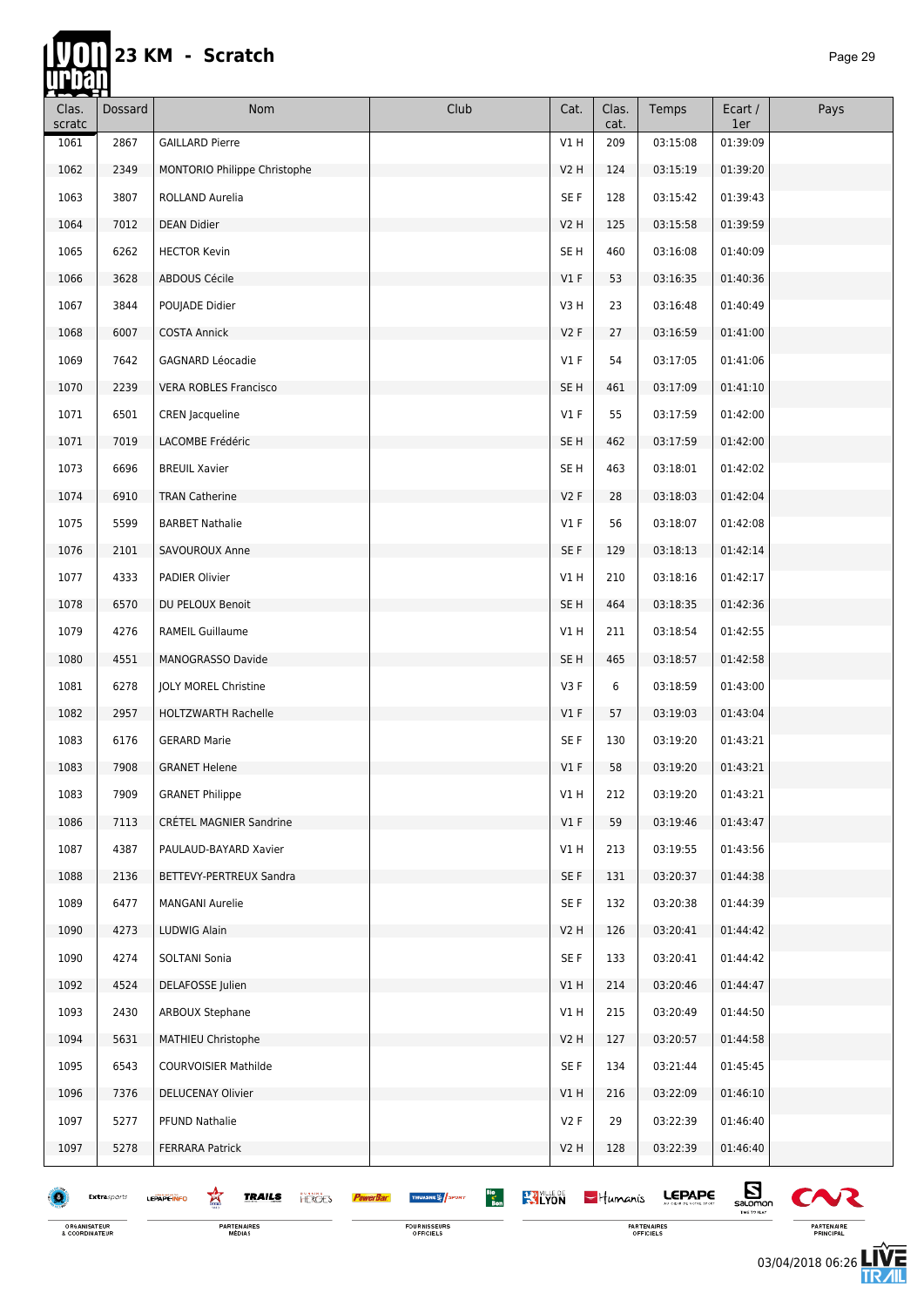hti.

| ----<br>Clas.<br>scratc | <b>Dossard</b> | Nom                                                | Club                                                                           | Cat.             | Clas.<br>cat.  | Temps         | Ecart /<br>1er               | Pays         |
|-------------------------|----------------|----------------------------------------------------|--------------------------------------------------------------------------------|------------------|----------------|---------------|------------------------------|--------------|
| 1099                    | 3836           | <b>GUYOT Thibaut</b>                               |                                                                                | SE H             | 466            | 03:22:53      | 01:46:54                     |              |
| 1100                    | 5637           | POUSSIER Michel                                    |                                                                                | V3H              | 24             | 03:24:12      | 01:48:13                     |              |
| 1101                    | 7353           | <b>DAMELINCOURT Nicolas</b>                        |                                                                                | V2 H             | 129            | 03:24:24      | 01:48:25                     |              |
| 1102                    | 7351           | DAMELINCOURT Deborah                               |                                                                                | JU F             | $\overline{2}$ | 03:24:26      | 01:48:27                     |              |
| 1103                    | 3638           | <b>BRETAUDEAU Olivier</b>                          |                                                                                | V1 H             | 217            | 03:24:35      | 01:48:36                     |              |
| 1104                    | 4613           | ROULAND Christophe                                 |                                                                                | V2F              | 30             | 03:25:24      | 01:49:25                     |              |
| 1105                    | 4346           | <b>REISCH Thomas</b>                               |                                                                                | SE H             | 467            | 03:25:37      | 01:49:38                     |              |
| 1106                    | 2502           | PROTAT Hervé                                       |                                                                                | V <sub>2</sub> H | 130            | 03:25:40      | 01:49:41                     |              |
| 1107                    | 3929           | <b>MICHON Flavien</b>                              |                                                                                | SE H             | 468            | 03:25:49      | 01:49:50                     |              |
| 1108                    | 6864           | <b>BETKAOUI Mourad</b>                             |                                                                                | SE <sub>H</sub>  | 469            | 03:26:56      | 01:50:57                     |              |
| 1109                    | 5209           | FILATOVA Alexandra                                 |                                                                                | SE F             | 135            | 03:27:13      | 01:51:14                     |              |
| 1110                    | 7931           | FARIZY Jeremy                                      |                                                                                | SE <sub>H</sub>  | 470            | 03:27:29      | 01:51:30                     |              |
| 1111                    | 7648           | <b>FARIZY Ludovic</b>                              |                                                                                | SE H             | 471            | 03:27:30      | 01:51:31                     |              |
| 1112                    | 2106           | <b>DREUX Virginie</b>                              |                                                                                | SE F             | 136            | 03:27:32      | 01:51:33                     |              |
| 1112                    | 2107           | <b>KACEL Sabine</b>                                |                                                                                | SE F             | 137            | 03:27:32      | 01:51:33                     |              |
| 1114                    | 4518           | <b>VACHER Laurent</b>                              |                                                                                | SE <sub>H</sub>  | 472            | 03:27:48      | 01:51:49                     |              |
| 1115                    | 2356           | <b>BOUVIER Jean Pierre</b>                         |                                                                                | V3H              | 25             | 03:27:55      | 01:51:56                     |              |
| 1116                    | 4051           | <b>MANGIN Laurent</b>                              |                                                                                | V1H              | 218            | 03:28:32      | 01:52:33                     |              |
| 1117                    | 4052           | <b>MANGIN Lysiane</b>                              |                                                                                | SE F             | 138            | 03:28:35      | 01:52:36                     |              |
| 1118                    | 4248           | <b>MONTBARBON Antoine</b>                          |                                                                                | SE <sub>H</sub>  | 473            | 03:28:45      | 01:52:46                     |              |
| 1119                    | 3699           | <b>ROY Clementine</b>                              |                                                                                | SE F             | 139            | 03:29:18      | 01:53:19                     |              |
| 1120                    | 3501           | <b>ROY William</b>                                 |                                                                                | SE <sub>H</sub>  | 474            | 03:29:28      | 01:53:29                     |              |
| 1121                    | 4597           | <b>ANGOT David</b>                                 |                                                                                | SE H             | 475            | 03:29:33      | 01:53:34                     |              |
| 1122                    | 5283           | DHERVÉ Eric                                        |                                                                                | V1H              | 219            | 03:30:43      | 01:54:44                     |              |
| 1123                    | 7936           | <b>PETIT Matthias</b>                              |                                                                                | V2 H             | 131            | 03:30:44      | 01:54:45                     |              |
| 1124                    | 3252           | <b>SIMONNET Laurence</b>                           |                                                                                | V2F              | 31             | 03:32:08      | 01:56:09                     |              |
| 1125                    | 3351           | <b>FAUCHOIS Mylene</b>                             |                                                                                | SE F             | 140            | 03:32:37      | 01:56:38                     |              |
| 1126                    | 4949           | <b>DETRY Delphine</b>                              |                                                                                | SE F             | 141            | 03:34:33      | 01:58:34                     |              |
| 1127                    | 4974           | <b>VALENTINO Dominique</b>                         |                                                                                | V3H              | 26             | 03:36:39      | 02:00:40                     |              |
| 1128                    | 4610           | <b>THOISY Thomas</b>                               |                                                                                | VIH              | 220            | 03:37:31      | 02:01:32                     |              |
| 1129                    | 7647           | <b>BODOCCO Clemence</b>                            |                                                                                | SE F             | 142            | 03:38:13      | 02:02:14                     |              |
| 1130                    | 4696           | RAMACKERS Patrizia                                 |                                                                                | SE F             | 143            | 03:39:15      | 02:03:16                     |              |
| 1131                    | 2350           | <b>FOURNIER Cedric</b>                             |                                                                                | SE H             | 476            | 03:41:43      | 02:05:44                     |              |
| 1132                    | 5756           | PEYCELON Margaux                                   |                                                                                | SE F             | 144            | 03:46:05      | 02:10:06                     |              |
| 1133                    | 6391           | DONDANA Sophie                                     |                                                                                | SE F             | 145            | 03:47:05      | 02:11:06                     |              |
| 1134                    | 6637           | <b>CHAMPIER Magali</b>                             |                                                                                | $VI$ F           | 60             | 03:47:07      | 02:11:08                     |              |
| 1135                    | 6638           | <b>CHAMPIER Christophe</b>                         |                                                                                | V1 H             | 221            | 03:47:09      | 02:11:10                     |              |
| 1136                    | 3361           | AMALFITANO Bruno                                   |                                                                                | V2H              | 132            | 03:49:34      | 02:13:35                     |              |
|                         | Extrasports    | 鸾<br><b>TRAILS</b><br><b>HERCES</b><br>LEPAPE-INFO | Bio<br>Bon<br><b>KY LYON</b><br>THUASHE <sup>16</sup> SPORT<br><b>PowerBar</b> |                  | $-$ Humanis    | <b>LEPAPE</b> | $\mathbf{E}$<br>TIME TO FLAT | $\mathbf{C}$ |

FOURNISSEURS<br>OFFICIELS

ORGANISATEUR<br>& COORDINATEUR

**PARTENAIRES**<br>MÉDIAS

03/04/2018 06:26ПК

PARTENAIRES<br>OFFICIELS

PARTENAIRE<br>PRINCIPAL

怎